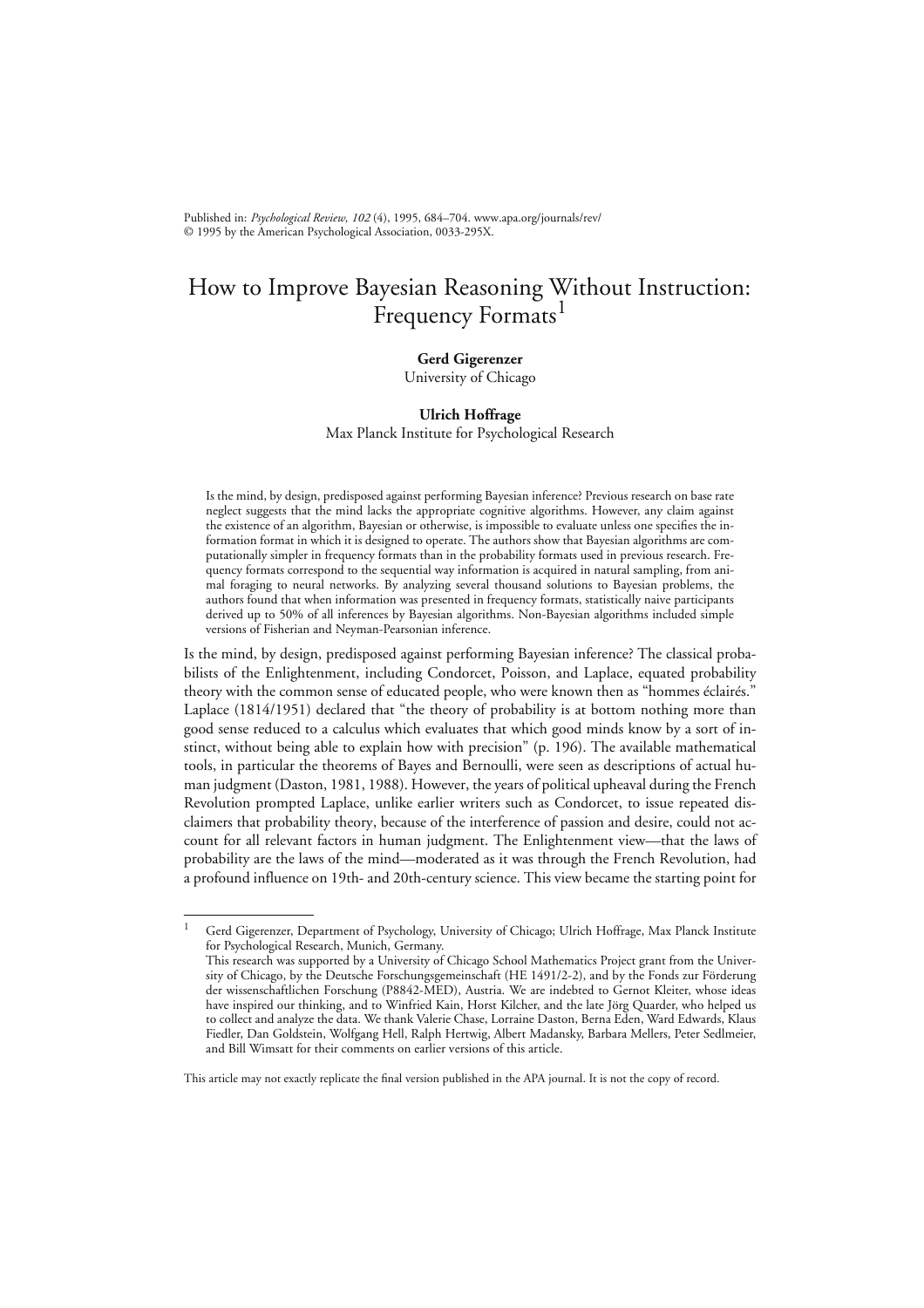seminal contributions to mathematics, as when George Boole (1854/1958) derived the laws of algebra, logic, and probability from what he believed to be the laws of thought. It also became the basis of vital contributions to psychology, as when Piaget and Inhelder (1951/1975) added an ontogenetic dimension to their Enlightenment view of probabilistic reasoning. And it became the foundation of contemporary notions of rationality in philosophy and economics (e.g., Allais, 1953; L. J. Cohen, 1986).

Ward Edwards and his colleagues (Edwards, 1968; Phillips & Edwards, 1966; and earlier, Rouanet, 1961) were the first to test experimentally whether human inference follows Bayes' theorem. Edwards concluded that inferences, although "conservative," were usually proportional to those calculated from Bayes' theorem. Kahneman and Tversky (1972, p. 450), however, arrived at the opposite conclusion: "In his evaluation of evidence, man is apparently not a conservative Bayesian: he is not Bayesian at all." In the 1970s and 1980s, proponents of their "heuristics-andbiases" program concluded that people systematically neglect base rates in Bayesian inference problems. "The genuineness, the robustness, and the generality of the base-rate fallacy are matters of established fact." (Bar-Hillel, 1980, p. 215) Bayes' theorem, like Bernoulli's theorem, was no longer thought to describe the workings of the mind. But passion and desire were no longer blamed as the causes of the disturbances. The new claim was stronger. The discrepancies were taken as tentative evidence that "people do not appear to follow the calculus of chance or the statistical theory of prediction" (Kahneman & Tversky, 1973, p. 237). It was proposed that as a result of "limited information-processing abilities" (Lichtenstein, Fischhoff, & Phillips, 1982, p. 333), people are doomed to compute the probability of an event by crude, nonstatistical rules such as the "representativeness heuristic." Blunter still, the paleontologist Stephen J. Gould summarized what has become the common wisdom in and beyond psychology: "Tversky and Kahneman argue, correctly I think, that our minds are not built (for whatever reason) to work by the rules of probability." (Gould, 1992, p. 469)

Here is the problem. There are contradictory claims as to whether people naturally reason according to Bayesian inference. The two extremes are represented by the Enlightenment probabilists and by proponents of the heuristics-and-biases program. Their conflict cannot be resolved by finding further examples of good or bad reasoning; text problems generating one or the other can always be designed. Our particular difficulty is that after more than two decades of research, we still know little about the cognitive processes underlying human inference, Bayesian or otherwise. This is not to say that there have been no attempts to specify these processes. For instance, it is understandable that when the "representativeness heuristic" was first proposed in the early 1970s to explain base rate neglect, it was only loosely defined. Yet at present, representativeness remains a vague and ill-defined notion (Gigerenzer & Murray, 1987; Shanteau, 1989; Wallsten, 1983). For some time it was hoped that factors such as "concreteness," "vividness," "causality," "salience," "specificity," "extremeness," and "relevance" of base rate information would be adequate to explain why base rate neglect seemed to come and go (e.g., Ajzen, 1977; Bar-Hillel, 1980; Borgida & Brekke, 1981). However, these factors have led neither to an integrative theory nor even to specific models of underlying processes (Hammond, 1990; Koehler, in press; Lopes, 1991; Scholz, 1987).

Some have suggested that there is perhaps something to be said for both sides, that the truth lies somewhere in the middle: Maybe the mind does a little of both Bayesian computation and quick-and-dirty inference. This compromise avoids the polarization of views but makes no progress on the theoretical front.

In this article, we argue that both views are based on an incomplete analysis: They focus on cognitive processes. Bayesian or otherwise, without making the connection between what we will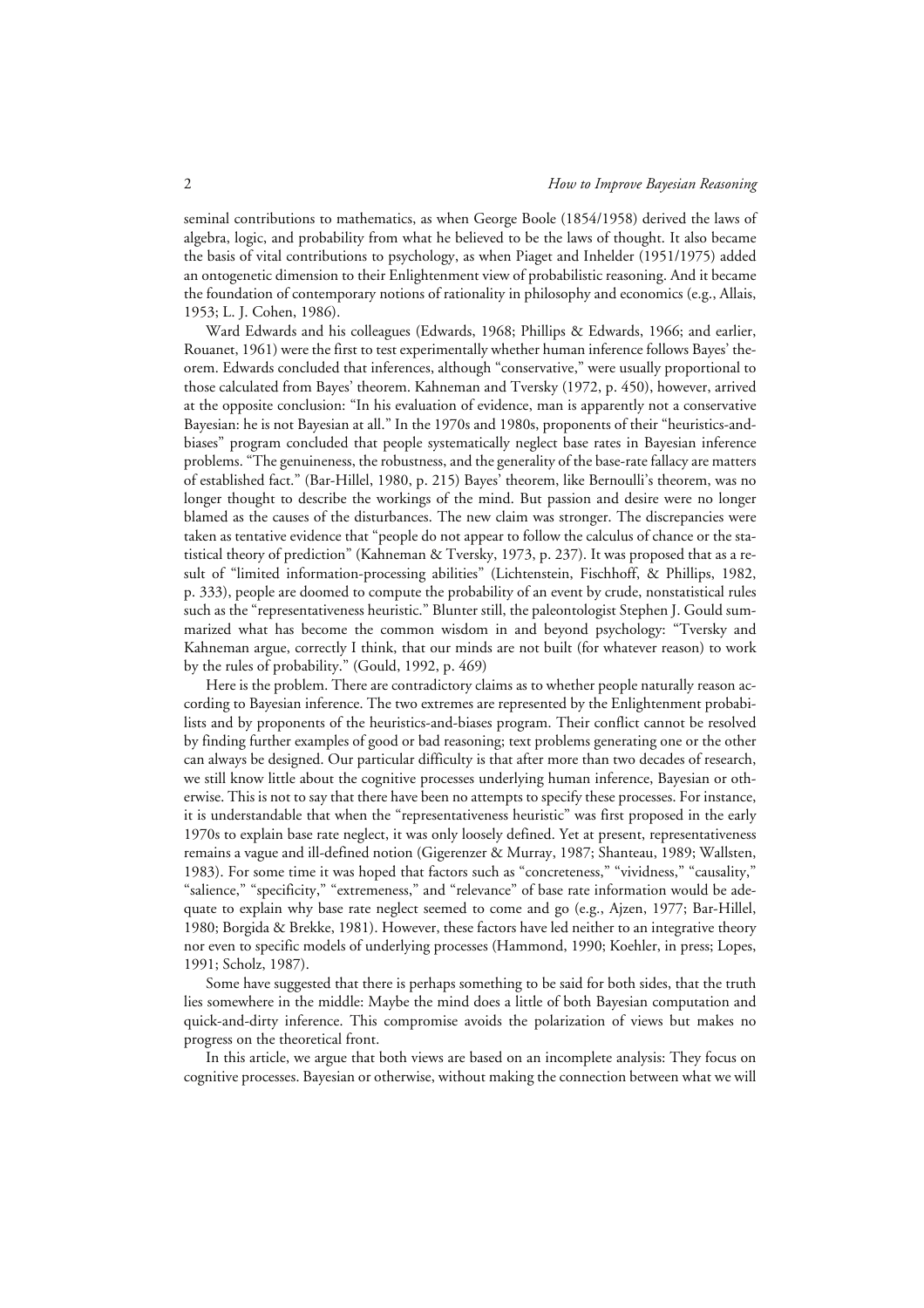call a *cognitive algorithm* and an *information format.* We (a) provide a theoretical framework that specifies why frequency formats should improve Bayesian reasoning and (b) present two studies that test whether they do. Our goal is to lead research on Bayesian inference out of the present conceptual cul-de-sac and to shift the focus from human errors to human engineering (see Edwards & von Winterfeldt, 1986): how to help people reason the Bayesian way without even teaching them.

#### Algorithms are Designed for Information Formats

Our argument centers on the intimate relationship between a cognitive algorithm and an information format. This point was made in a more general form by the physicist Richard Feynman. In his classic *The Character of Physical Law,* Feynman (1967) placed a great emphasis on the importance of deriving different formulations for the same physical law, even if they are mathematically equivalent (e.g., Newton's law, the local field method, and the minimum principle). Different representations of a physical law, Feynman reminded us, can evoke varied mental pictures and thus assist in making new discoveries: "Psychologically they are different because they are completely unequivalent when you are trying to guess new laws" (p. 53). We agree with Feynman. The assertion that mathematically equivalent representations can make a difference to human understanding is the key to our analysis of intuitive Bayesian inference.

We use the general term *information representation* and the specific terms *information format* and *information menu* to refer to *external* representations, recorded on paper or on some other physical medium. Examples are the various formulations of physical laws included in Feynman's book and the Feynman diagrams. External representations need to be distinguished from the *internal* representations stored in human minds, whether the latter are propositional (e.g., Pylyshyn, 1973) or pictorial (e.g., Kosslyn & Pomerantz, 1977). In this article, we do not make specific claims about internal representations, although our results may be of relevance to this issue.

Consider numerical information as one example of external representations. Numbers can be represented in Roman, Arabic, and binary systems, among others. These representations can be mapped one to one onto each other and are in this sense mathematically equivalent. But the form of representation can make a difference for an algorithm that does, say, multiplication. The algorithms of our pocket calculators are tuned to Arabic numbers as input data and would fail badly if one entered binary numbers. Similarly, the arithmetic algorithms acquired by humans are designed for particular representations (Stigler, 1984). Contemplate for a moment long division in Roman numerals.

Our general argument is that mathematically equivalent representations of information entail algorithms that are not necessarily computationally equivalent (although these algorithms are mathematically equivalent in the sense that they produce the same outcomes; see Larkin & Simon, 1987; Marr, 1982). This point has an important corollary for research on inductive reasoning. Suppose we are interested in figuring out what algorithm a system uses. We will not detect the algorithm if the representation of information we provide the system does not match the representation with which the algorithm works. For instance, assume that in an effort to find out whether a system has an algorithm for multiplication, we feed that system Roman numerals. The observation that the system produces mostly garbage does not entail the conclusion that it lacks an algorithm for multiplication. We now apply this argument to Bayesian inference.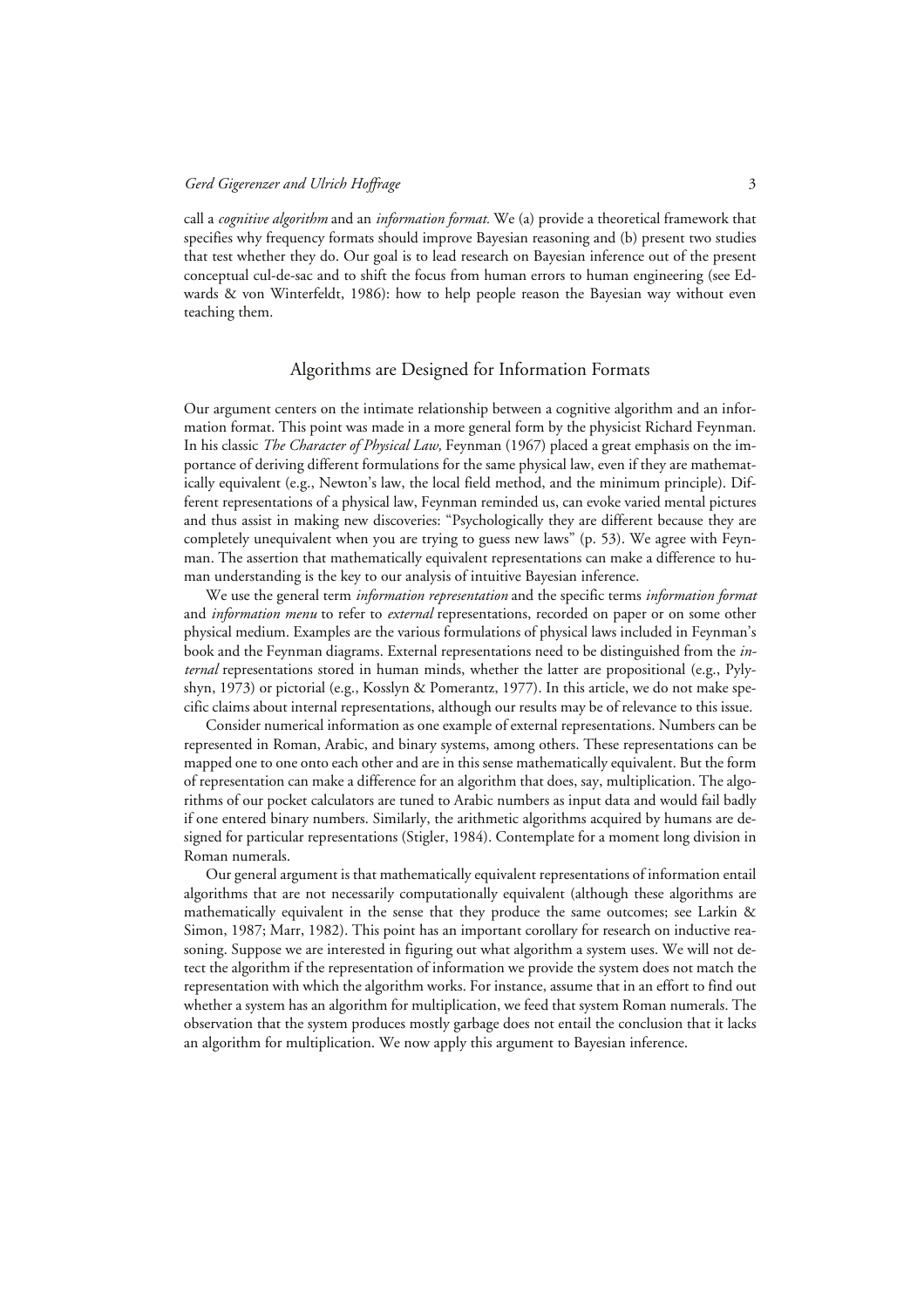#### Standard Probability Format

In this article, we focus on an elementary form of Bayesian inference. The task is to infer a singlepoint estimate—a probability ("posterior probability") or a frequency—for one of two mutually exclusive and exhaustive hypotheses, based on one observation (rather than two or more). This elementary task has been the subject of almost all experimental studies on Bayesian inference in the last 25 years. The following "mammography problem" (adapted from Eddy, 1982) is one example:

Mammography problem (standard probability format)

The probability of breast cancer is 1% for a woman at age forty who participates in routine screening. If a woman has breast cancer, the probability is 80% that she will get a positive mammography. If a woman does not have breast cancer, the probability is 9.69% that she will also get a positive mammography. A woman in this age group had a positive mammography in a routine screening. What is the probability that she actually has breast cancer? \_\_\_%

There are two mutually exclusive and exhaustive hypotheses (breast cancer and no breast cancer), there is one observation (the positive test), and the task is to arrive at a single-point probability estimate.

The information is represented here in terms of *single-event probabilities:* All information (base rate, hit rate, and false alarm rate) is in the form of probabilities attached to a single person, and the task is to estimate a single-event probability. The probabilities are expressed as percentages; alternatively, they can be presented as numbers between zero and one. We refer to this representation (base rate, hit rate, and false alarm rate expressed as single-event probabilities) as the *standard probability format.*

What is the algorithm needed to calculate the Bayesian posterior probability  $p$ (cancer|positive) from the standard probability format? Here and in what follows, we use the symbols *H* and *–H* for the two hypotheses or possible outcomes (breast cancer and no breast cancer) and *D* for the data obtained (positive mammography). A Bayesian algorithm for computing the posterior probability  $p(H|D)$  with the values given in the standard probability format amounts to solving the following equation:

$$
p(H|D) = \frac{p(H)p(D|H)}{p(H)p(D|H) + p(-H)p(D|-H)}
$$

$$
= \frac{.01)(.80)}{(.01)(.80) + (.99)(.096)}.
$$
(1)

The result is .078. We know from several studies that physicians, college students (Eddy, 1982), and staff at Harvard Medical School (Casscells, Schoenberger, & Grayboys, 1978) all have equally great difficulties with this and similar medical disease problems. For instance, Eddy (1982) reported that 95 out of 100 physicians estimated the posterior probability  $p$ (cancer|positive) to be between 70% and 80%, rather than 7.8%.

The experimenters who have amassed the apparently damning body of evidence that humans fail to meet the norms of Bayesian inference have usually given their research participants information in the standard probability format (or its variant, in which one or more of the three percentages are relative frequencies; see below). Studies on the cab problem (Bar-Hillel, 1980; Tversky & Kahneman, 1982), the light-bulb problem (Lyon & Slovic, 1976), and various disease problems (Casscells et al., 1978; Eddy, 1982; Hammerton, 1973) are examples. Results from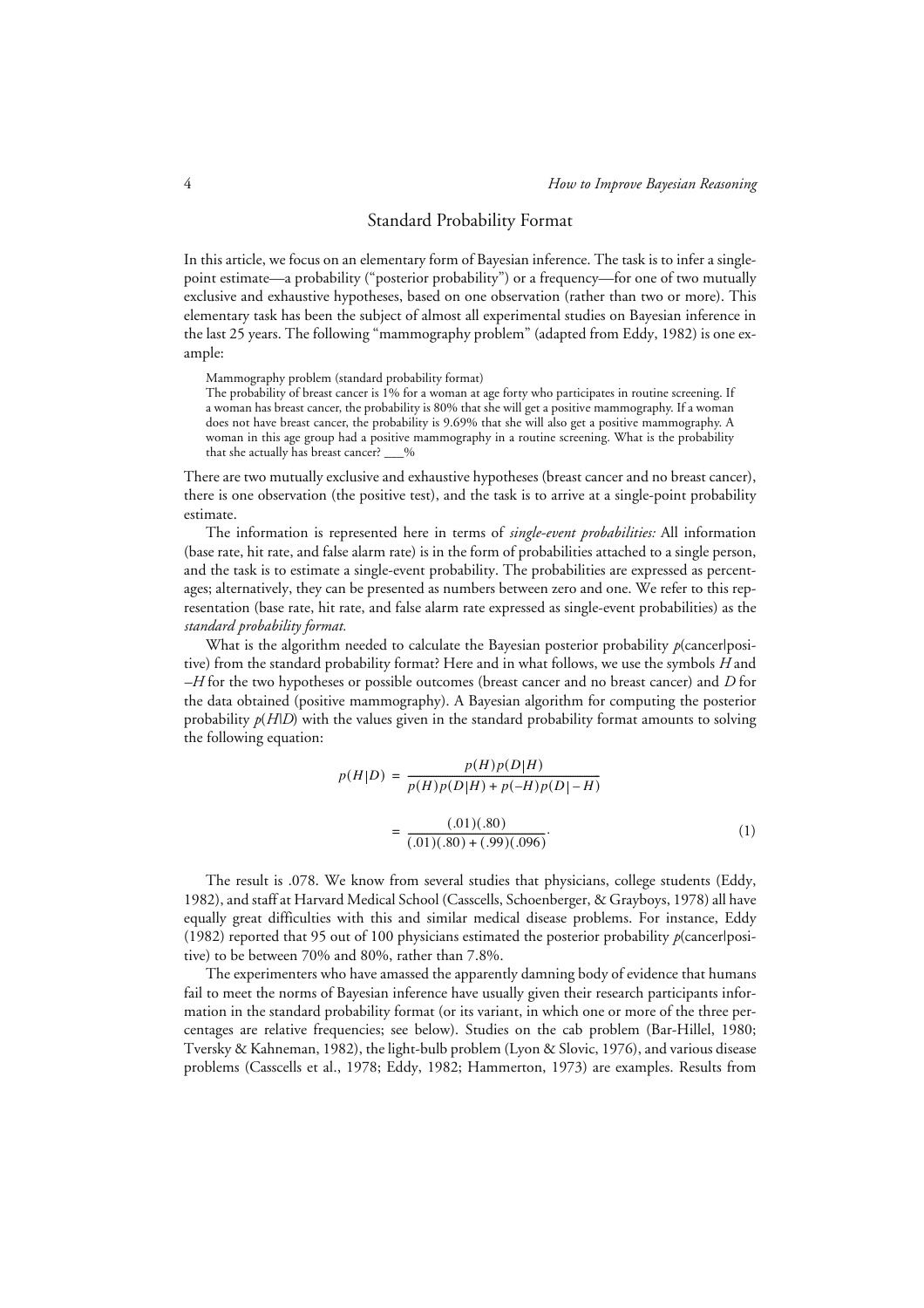#### *Gerd Gigerenzer and Ulrich Hoffrage* 5

these and other studies have generally been taken as evidence that the human mind does not reason with Bayesian algorithms. Yet this conclusion is not warranted, as explained before. One would be unable to detect a Bayesian algorithm within a system by feeding it information in a representation that does not match the representation with which the algorithm works.

In the last few decades, the standard probability format has become a common way to communicate information ranging from medical and statistical textbooks to psychological experiments. But we should keep in mind that it is only one of many mathematically equivalent ways of representing information; it is, moreover, a recently invented notation. Neither the standard probability format nor Equation 1 was used in Bayes' (1763) original essay. Indeed, the notion of "probability" did not gain prominence in probability theory until one century after the mathematical theory of probability was invented (Gigerenzer, Swijtink, Porter, Daston, Beatty, & Krüger, 1989). Percentages became common notations only during the 19th century (mainly for interest and taxes), after the metric system was introduced during the French Revolution. Thus, probabilities and percentages took millennia of literacy and numeracy to evolve; organisms did not acquire information in terms of probabilities and percentages until very recently. How did organisms acquire information before that time? We now investigate the links between information representation and information acquisition.

## Natural Sampling of Frequencies

Evolutionary theory asserts that the design of the mind and its environment evolve in tandem. Assume—pace Gould—that humans have evolved cognitive algorithms that can perform statistical inferences. These algorithms, however, would not be tuned to probabilities or percentages as input format, as explained before. For what information format were these algorithms designed? We assume that as humans evolved, the "natural" format was *frequencies* as actually experienced in a series of events, rather than probabilities or percentages (Cosmides & Tooby, in press; Gigerenzer, 1991b, 1993a). From animals to neural networks, systems seem to learn about contingencies through sequential encoding and updating of event frequencies (Brunswik, 1939; Gallistel, 1990; Hume, 1739/1951; Shanks, 1991). For instance, research on foraging behavior indicates that bumblebees, ducks, rats, and ants behave as if they were good intuitive statisticians, highly sensitive to changes in frequency distributions in their environments (Gallistel, 1990; Real, 1991; Real & Caraco, 1986). Similarly, research on frequency processing in humans indicates that humans, too, are sensitive to frequencies of various kinds, including frequencies of words, single letters, and letter pairs (e.g., Barsalou & Ross, 1986; Hasher & Zacks, 1979; Hintzman, 1976; Sedlmeier, Hertwig, & Gigerenzer, 1995).

The sequential acquisition of information by updating event frequencies *without* artificially fixing the marginal frequencies (e.g., of disease and no-disease cases) is what we refer to as *natural sampling* (Kleiter, 1994). Brunswik's (1955) "representative sampling" is a special case of natural sampling. In contrast, in experimental research the marginal frequencies are typically fixed a priori. For instance, an experimenter may want to investigate 100 people with disease and a control group of 100 people without disease. This kind of sampling with fixed marginal frequencies is not what we refer to as natural sampling.

The evolutionary argument that cognitive algorithms were designed for frequency information, acquired through natural sampling, has implications for the computations an organism needs to perform when making Bayesian inferences.Here is the question to be answered: Assume an organism acquires information about the structure of its environment by the natural sampling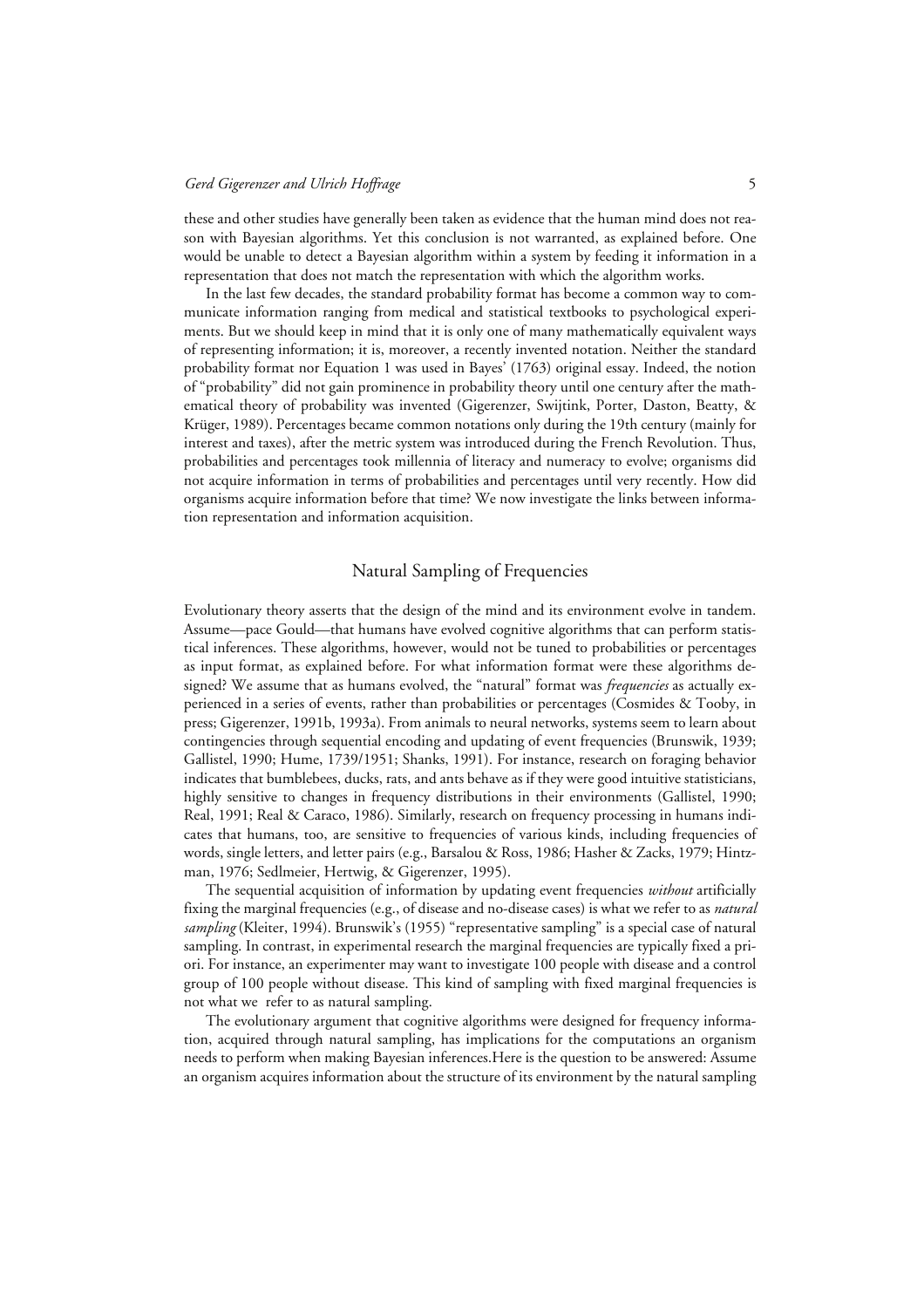

*Figure 1.* Bayesian inference and information representation (natural sampling of frequencies and standard probability format).

of frequencies. What computations would the organism need to perform to draw inferences the Bayesian way?

Imagine an old, experienced physician in an illiterate society. She has no books or statistical surveys and therefore must rely solely on her experience. Her people have been afflicted by a previously unknown and severe disease. Fortunately, the physician has discovered a symptom that signals the disease, although not with certainty. In her lifetime, she has seen 1,000 people, 10 of whom had the disease. Of those 10, 8 showed the symptom; of the 990 not afflicted, 95 did. Now a new patient appears. He has the symptom. What is the probability that he actually has the disease?

The physician in the illiterate society does not need a pocket calculator to estimate the Bayesian posterior. All she needs is the number of cases that had both the symptom and the disease (here, 8) and the number of symptom cases (here, 8 + 95). A Bayesian algorithm for computing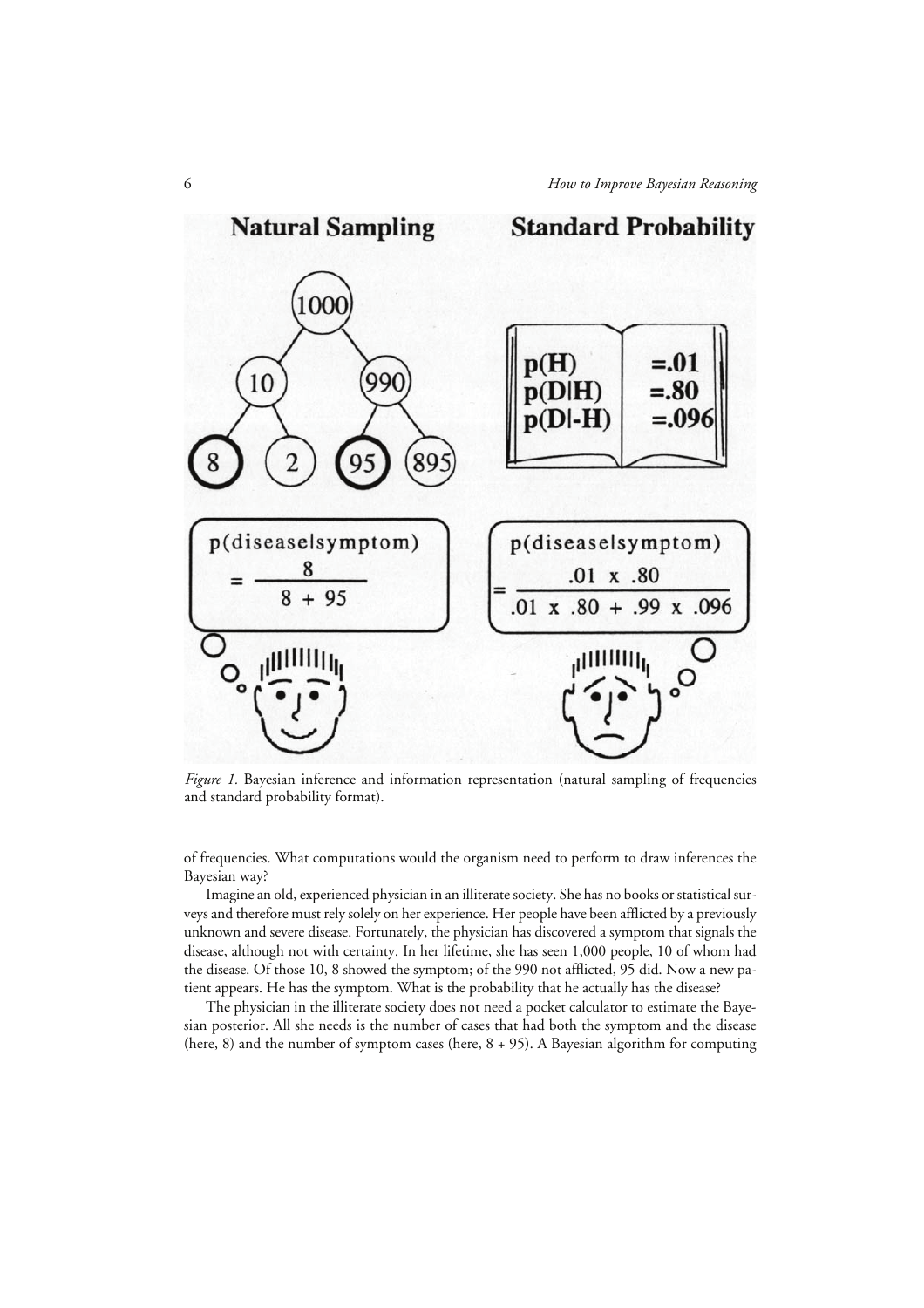#### *Gerd Gigerenzer and Ulrich Hoffrage* 7

the posterior probability  $p(H|D)$  from the frequency format (see Figure 1, left side) requires solving the following equation:

$$
p(H|D) = \frac{d \& h}{d \& h + d \& -h} = \frac{8}{8 + 95},\tag{2}
$$

where *d* & *h* (*d*ata and *h*ypothesis) is the number of cases with symptom and disease, and *d* & *–h* is the number of cases having the symptom but lacking the disease. The physician does not need to keep track of the base rate of the disease. Her modern counterpart, the medical student who struggles with single-event probabilities presented in medical textbooks, may on the other hand have to rely on a calculator and end up with little understanding of the result (see Figure 1, right side).<sup>2</sup> Henceforth, when we use the term *frequency format*, we always refer to frequencies as defined by the natural sampling tree in Figure 1.

Comparison of Equations 1 and 2 leads to our first theoretical result:

*Result 1: Computational demands. Bayesian algorithms are computationally simpler when information is encoded in a frequency format rather than a standard probability format.* By "computationally simpler" we mean that (a) fewer operations (multiplication, addition, or division) need to be performed in Equation 2 than Equation 1, and (b) the operations can be performed on natural numbers (absolute frequencies) rather than fractions (such as percentages).

Equations 1 and 2 are mathematically equivalent formulations of Bayes' theorem. Both produce the same result, *p*(*H*|*D*) = .078. Equation 1 is a standard version of Bayes' theorem in today's textbooks in the social sciences, whereas Equation 2 corresponds to Thomas Bayes' (1763) original "Proposition 5" (see Earman, 1992).

Equation 2 implies three further (not independent) theoretical results concerning the estimation of a Bayesian posterior probability *p*(*H*|*D*) in frequency formats (Kleiter, 1994).

*Result 2: Attentional demands. Only two kinds of information need to be attended to in natural sampling: the absolute frequencies d & h and d & –h (or, alternately, d & h and d, where d is the sum of the two frequencies).* An organism does not need to keep track of the whole tree in Figure 1, but only of the two pieces of information contained in the bold circles. These are the hit and false alarm *frequencies* (not to be confused with hit and false alarm *rates*).

*Result 3: Base rates need not be attended to.* Neglect of base rates is perfectly rational in natural sampling. For instance, our physician does not need to pay attention to the base rate of the disease (10 out of 1,000; see Figure 1).

*Result 4: Posterior distributions can be computed.* Absolute frequencies can carry more information than probabilities. Information about the sample size allows inference beyond single-point estimates, such as the computation of posterior distributions, confidence intervals for posterior probabilities, and second-order probabilities (Kleiter, 1994; Sahlin, 1993). In this article, however, we focus only on single-point estimation.

For the design of the experiments reported below, it is important to note that the Bayesian algorithms (Equations 1 and 2) work on the final tally of frequencies (see Figure 1), not on the sequential record of updated frequencies. Thus, the same four results still hold even if nothing but the final tally is presented to the participants in an experiment.

This clinical example illustrates that the standard probability format is a convention rather than a necessity. Clinical studies often collect data that have the structure of frequency trees as in Figure 1. Such information can always be represented in frequencies as well as probabilities.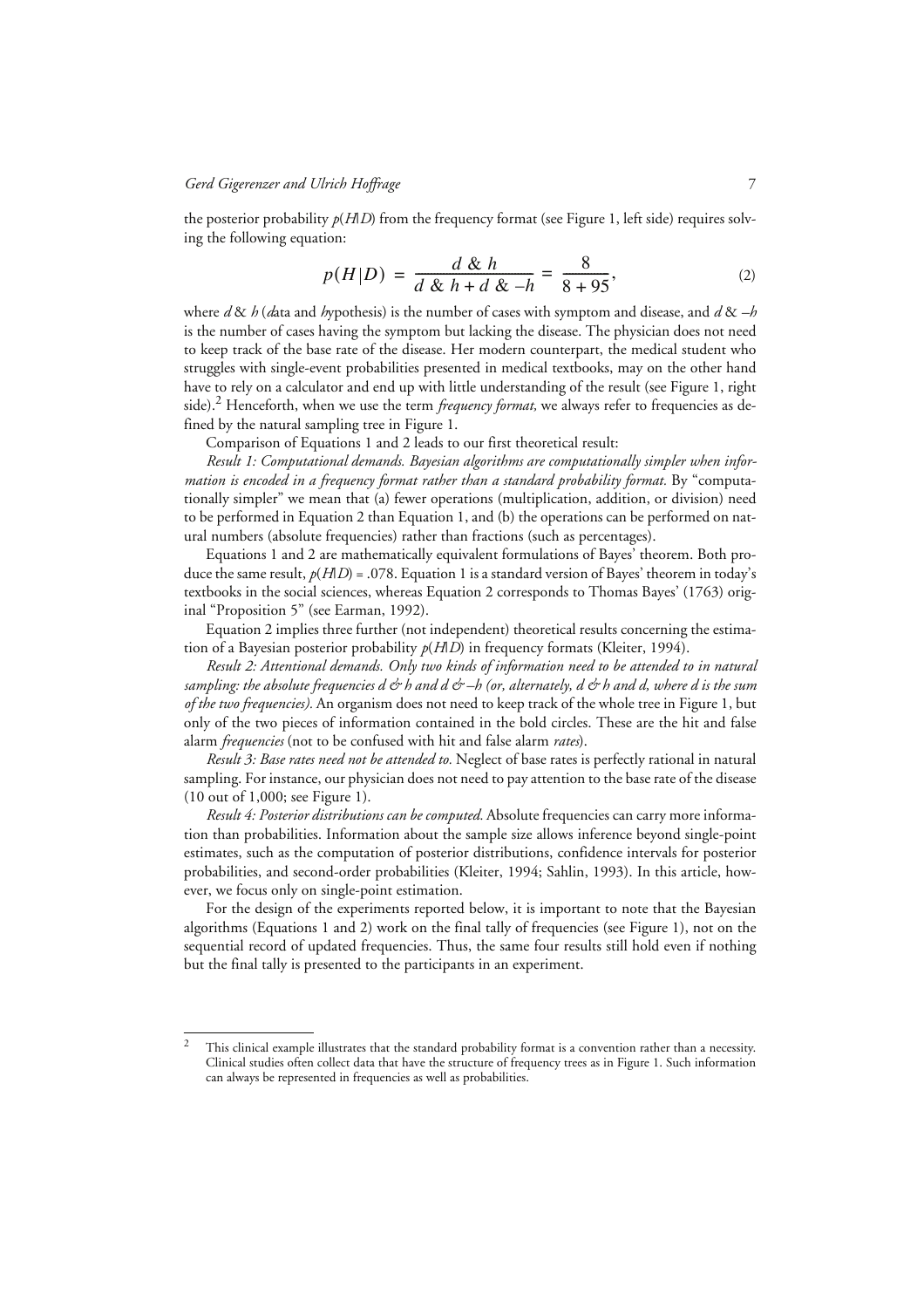### Information Format and Menu

We propose to distinguish two aspects of information representation, *information format* and *information menu.* The standard probability format has a *probability format,* whereas a *frequency format* is obtained by natural sampling. However, as the second result (attentional demands) shows, there is another difference. The standard probability format displays three pieces of information, whereas two are sufficient in natural sampling. We use the term *information menu* to refer to the manner in which information is segmented into pieces within any format. The standard probability format displays the three pieces  $p(H)$ ,  $p(D|H)$ , and  $p(D|-H)$  (often called base rate, hit rate, and false alarm rate, respectively). We refer to this as the *standard menu.* Natural sampling yields a more parsimonious menu with only two pieces of information,  $d \& A$  and  $d \& -h$  (or alternatively, *d* & *h* and *d*). We call this the *short menu.*

So far we have introduced the probability format with a standard menu and the frequency format with a short menu. However, information formats and menus can be completely crossed. For instance, if we replace the probabilities in the standard probability format with frequencies, we get a standard menu with a frequency format, or the *standard frequency format.* Table 1 uses the mammography problem to illustrate the four versions that result from crossing the two menus with the two formats. All four displays are mathematically equivalent in the sense that they lead to the same Bayesian posterior probability. In general, within the same format information can be divided into various menus; within the same menu, it can be represented in a range of formats.

To transform the standard probability format into the standard frequency format, we simply replaced 1% with "10 out of 1,000," "80%" with "8 out of 10," and so on (following the tree in Figure 1) and phrased the task in terms of a frequency estimate. All else went unchanged. Note that whether the frequency format actually carries information about the sample size (e.g., that there were exactly 1,000 women) or not (as in Table 1, where it is said "in every 1,000 women") makes no difference for Results 1 to 3 because these relate to single-point estimates only (unlike Result 4).

What are the Bayesian algorithms needed to draw inferences from the two new format-menu combinations? The complete crossing of formats and menus leads to two important results. A Bayesian algorithm for the *short probability format,* that is, the probability format with a short menu (as in Table 1), amounts to solving the following equation:

$$
p(H|D) = \frac{p(D\&H)}{p(D)}.
$$
\n(3)

This version of Bayes' theorem is equivalent to Equation 1. The algorithm for computing *p*(*H|D*) from Equation 3, however, is computationally simpler than the algorithm for computing  $p(H|D)$  from Equation 1.

 What Bayesian computations are needed for the standard frequency format? Equation 2 specifies the computations for both the standard and short menus in frequency formats. The same algorithm is sufficient for both menus. In the standard frequency format of the mammography problem, for instance, the expected number of actual breast cancer cases among positive tests is computed as  $8/(8 + 95)$ . Thus, we have the following two important theoretical results concerning formats (probability vs. frequency) and menus (standard vs. short):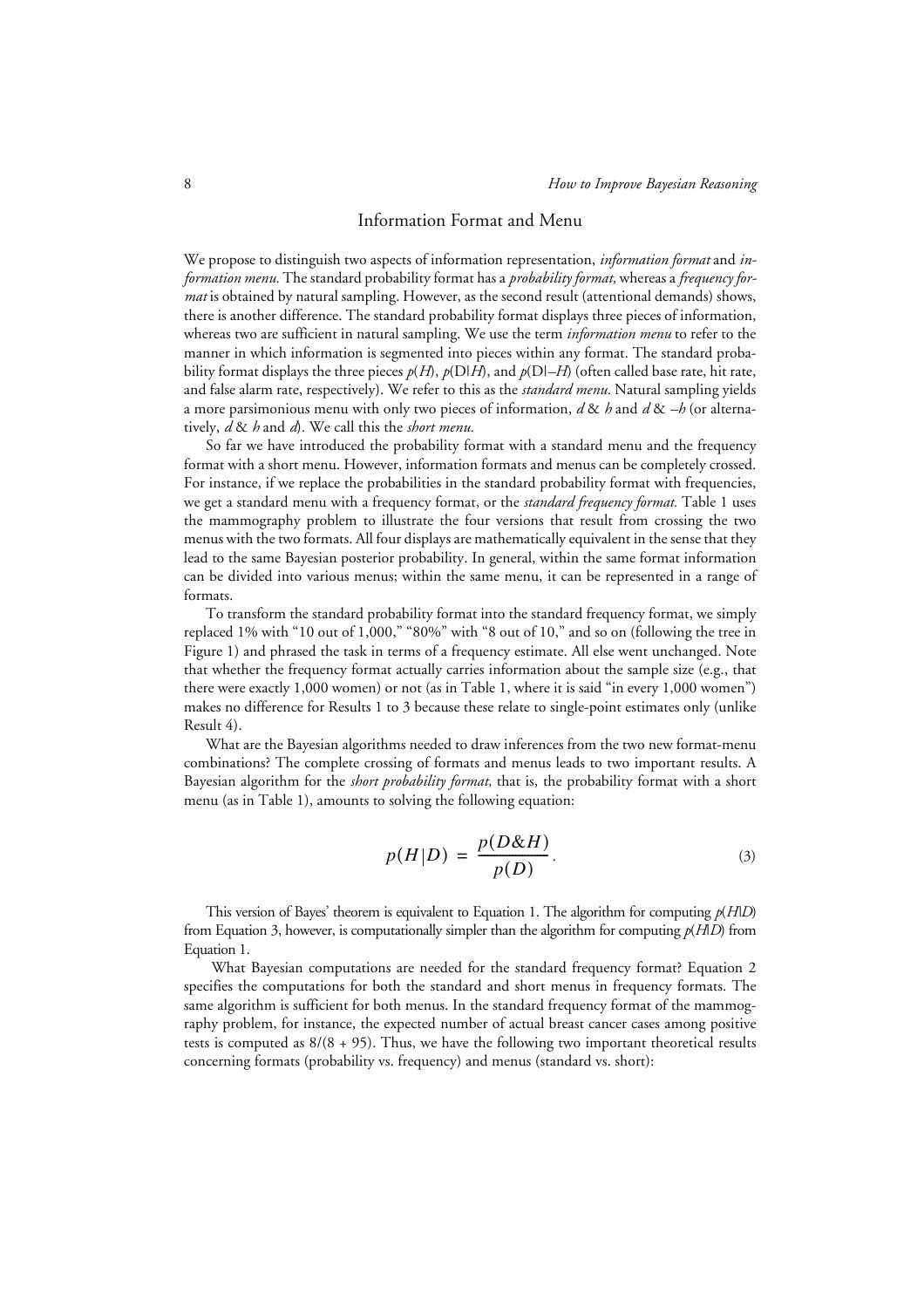| Format and menu                | Description of problem                                                                                                                                                                                                                                                                                                                                                                                                                                                                                                  |
|--------------------------------|-------------------------------------------------------------------------------------------------------------------------------------------------------------------------------------------------------------------------------------------------------------------------------------------------------------------------------------------------------------------------------------------------------------------------------------------------------------------------------------------------------------------------|
| Standard probability<br>format | The probability of breast cancer is 1% for women at age forty who participate in routine<br>screening.<br>If a woman has breast cancer, the probability is 80% that she will get a positive mammography.<br>If a woman does not have breast cancer, the probability is 9.6% that she will also get a positive<br>mammography.<br>A woman in this age group had a positive mammography in a routine screening. What is the<br>probability that she actually has breast cancer? ___%                                      |
| Standard frequency<br>format   | 10 out of every 1,000 women at age forty who participate in routine screening have breast<br>cancer.<br>8 of every 10 women with breast cancer will get a positive mammography.<br>95 out of every 990 women without breast cancer will also get a positive mammography.<br>Here is a new representative sample of women at age forty who got a positive mammography in<br>routine screening. How many of these women do you expect to actually have breast cancer?<br>$\rule{1em}{0.15mm}$ out of $\rule{1em}{0.15mm}$ |
| Short probability<br>format    | The probability that a woman at age forty will get a positive mammography in routine screen-<br>ing is 10.3%.<br>The probability of breast cancer and a positive mammography is 0.8% for a woman at age forty<br>who participates in routine screening.<br>A woman in this age group had a positive mammography in a routine screening. What is the<br>probability that she actually has breast cancer? %                                                                                                               |
| Short frequency<br>format      | 103 out of every 1,000 women at age forty get a positive mammography in routine screening.<br>8 out of every 1,000 women at age forty who participate in routine screening have breast<br>cancer <i>and</i> a positive mammography.<br>Here is a new representative sample of women at age forty who got a positive mammography in<br>routine screening. How many of these women do you expect to actually have breast cancer?<br>$\rule{1em}{0.15mm}$ out of $\rule{1em}{0.15mm}$                                      |

*Table 1 Information Formats and Menus for the Mammography Problem*

*Result 5: With a probability format, the Bayesian computations are simpler in the short menu than in the standard menu.*

*Result 6: With a frequency format, the Bayesian computations are the same for the two menus.*

If the two pieces of information in the short menu are *d* & *h* and *d,* as in Table 1, rather than *d* & *h* and *d* & *–h,* then the Bayesian computations are even simpler because the sum in the denominator is already computed.

### *Relative Frequencies*

Several studies of Bayesian inference have used standard probability formats in which one, two, or all three pieces of information were presented as relative frequencies rather than as single-event probabilities—although the task still was to estimate a single-event probability (e.g., Tversky & Kahneman's, 1982, cab problem). For instance, in the following version of the mammography problem, all information is represented in relative frequencies (in %).

Relative frequency version (standard menu)

1% of women at age forty who participate in routine screening have breast cancer. 80% of women with breast cancer will get positive mammographies. 9.6% of women without breast cancer will also get positive mammographies. A woman in this age group had a positive mammography in a routine screening. What is the probability that she actually has breast cancer? \_\_\_%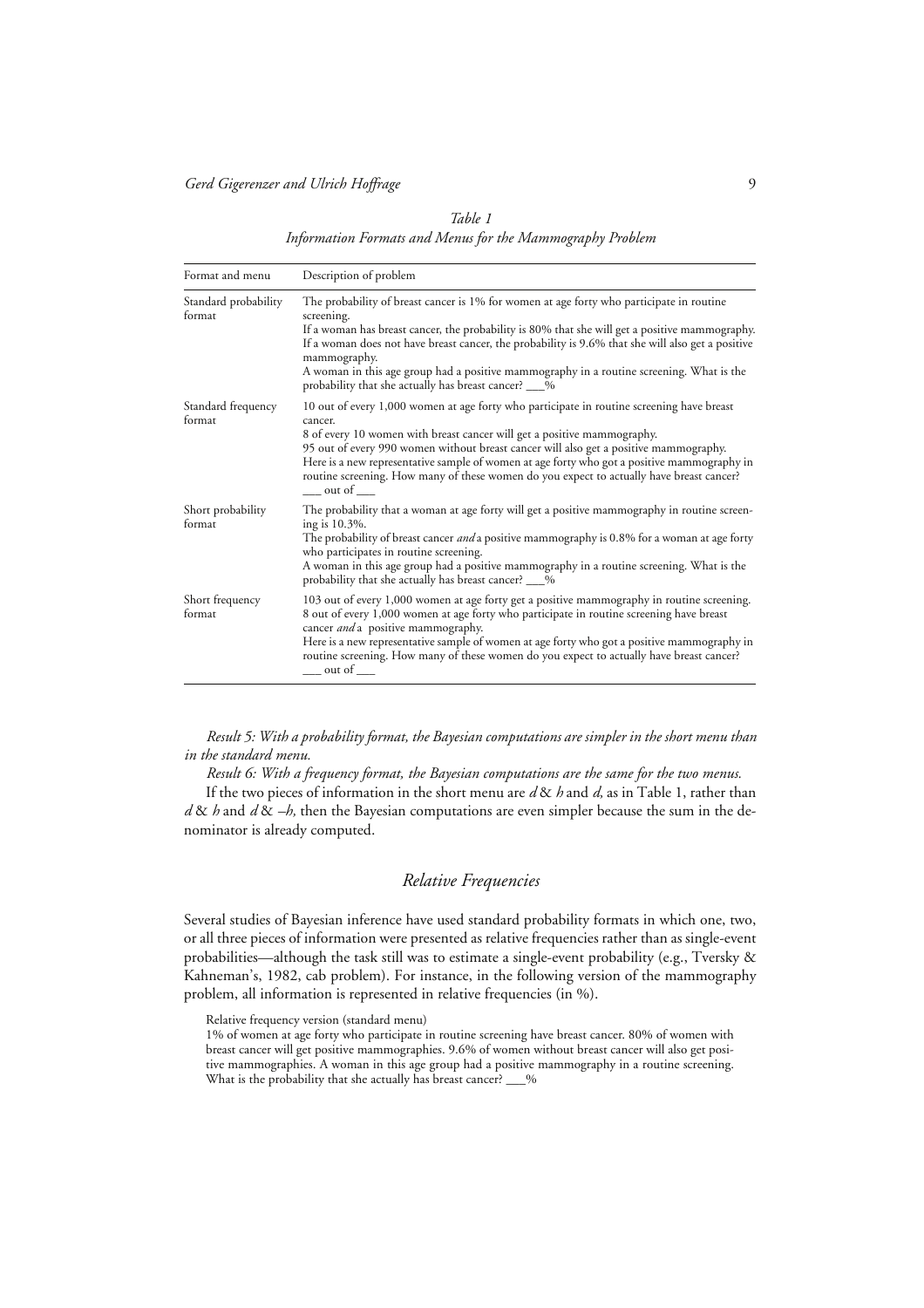Is the algorithm needed for relative frequencies computationally equivalent to the algorithm for frequencies, or to that for probabilities? The relative frequency format does not display the absolute frequencies needed for Equation 2. Rather, the numbers are the same as in the probability format, making the Bayesian computation the same as in Equation 1. This yields the following result:

*Result 7: Algorithms for relative frequency versions are computationally equivalent to those for the standard probability format.*

We tested several implications of Results 1 through 7 (except Result 4) in the studies reported below.

## *The Format of the Single-Point Estimate*

Whether estimates relate to single events or frequencies has been a central issue within probability theory and statistics since the decline of the classical interpretation of probability in the 1830s and 1840s. The question has polarized subjectivists and frequentists, additionally subdividing frequentists into moderate frequentists, such as R. A. Fisher (1955), and strong frequentists, such as J. Neyman (Gigerenzer et al., 1989). A single-point estimate can be interpreted as a probability or a frequency. For instance, clinical inference can be about the probability that a particular person has cancer or about the frequency of cancer in a new sample of people. Foraging (Simon, 1956; Stephens & Krebs, 1986) provides an excellent example of a single-point estimate reasonably being interpreted as a frequency. The foraging organism is interested in making inferences that lead to satisfying results in the long run. Will it more often find food if it follows Cue *X* or Cue *Y*? Here the single-point estimate can be interpreted as an expected frequency for a new sample. In the experimental research of the past two decades, participants were almost always required to estimate a single-event probability. But this need not be. In the experiments reported below, we asked people both for single-event probability and frequency estimates.

To summarize, mathematically equivalent information need not be computationally and psychologically equivalent. We have shown that Bayesian algorithms can depend on information format and menu, and we derived several specific results for when algorithms are computationally equivalent and when they are not.

### Cognitive Algorithms for Bayesian Inference

How might the mind draw inferences that follow Bayes' theorem? Surprisingly, this question seems rarely to have been posed. Psychological explanations typically were directed at "irrational" deviations between human inference and the laws of probability; the "rational" seems not to have demanded an explanation in terms of cognitive processes. The cognitive account of probabilistic reasoning by Piaget and Inhelder (1951/1975), as one example, stops at the precise moment the adolescent turns "rational," that is, reaches the level of formal operations.

We propose three classes of cognitive algorithm for Bayesian inference: first, the algorithms corresponding to Equations 1 through 3; second, pictorial or graphical analogs of Bayes' theorem, as anticipated by Bayes' (1763) billiard table; and third, shortcuts that simplify the Bayesian computations in Equations 1 through 3.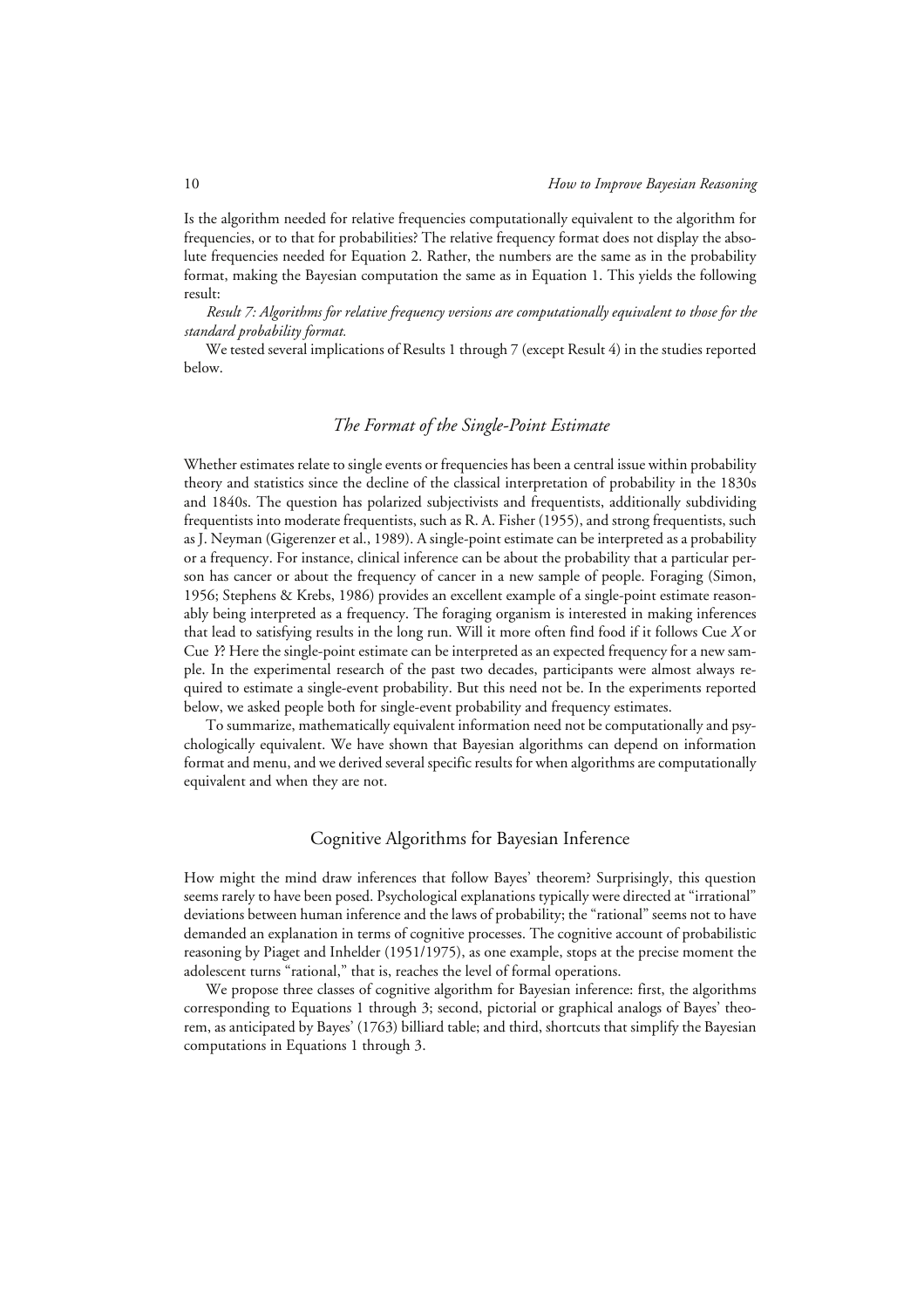## *Pictorial Analogs*

We illustrate pictorial analogs and shortcut algorithms by drawing on actual performance from the studies reported below, in which none of the participants was familiar with Bayes' theorem. The German measles problem (in standard probability format and with the numerical information given in Study 2) serves as our example.

German measles during early pregnancy can cause severe prenatal damage in the child. Therefore, pregnant women are routinely tested for German measles infection. In one such test, a pregnant woman is found to be infected. In order best to advise this woman what to do, the physician first wants to determine the probability of severe prenatal damage in the child if a mother has German measles during early pregnancy. The physician has the following information: The probability of severe prenatal damage in a child is 0.5%. The probability that a mother had German measles during early pregnancy if her child has severe prenatal damage is 40%. The probability that a mother had German measles during early pregnancy if her child does not have severe prenatal damage is 0.01%. What is the probability of severe prenatal damage in the child if the mother has German measles during early pregnancy? \_\_\_%

The "beam analysis" (see Figure 2) is a pictorial analog of Bayes' theorem developed by one of our research participants. This individual represented the class of all possible outcomes (child has severe prenatal damage and child does not have severe prenatal damage) by a beam. He drew inferences (here, about the probability that the child has severe prenatal damage) by cutting off two pieces from each end of the beam and comparing their size. His algorithm was as follows:

*Step 1: Base rate cut.* Cut off a piece the size of the base rate from the right end of the beam.

*Step 2: Hit rate cut.* From the right part of the beam (base rate piece), cut off a proportion *p*(*D*|*H*).

*Step 3: False alarm cut.* From the left part of the beam, cut off a proportion *p*(*D*|*–H*).

*Step 4: Comparison.* The ratio of the right piece to both pieces is the posterior probability.

This algorithm amounts to Bayes' theorem in the form of Equation 1.

## *Shortcut Algorithms: Probability Format*

We have observed in our experiments three elementary shortcuts and several combinations thereof. For instance, by ignoring small "slices," one can simplify the computation without much loss of accuracy, which is easily compensated for by the fact that less computation means a reduced chance of computational errors. We illustrate these shortcuts using the beam analysis (see Figure 2). However, these shortcuts are not restricted to pictorial analogs, and they were used by many of our participants.

## *Rare-Event Shortcut*

Rare events—that is, outcomes with small base rates, such as severe prenatal damage—enable simplification of the Bayesian inference with little reduction in accuracy. If an event is rare, that is, if  $p(H)$  is very small, and  $p(-H)$  is therefore close to 1.0, then  $p(D)-H)p(-H)$  can be approximated by *p*(*D*|*–H*). That is, instead of cutting the *proportion p*(*D*|*–H*) of the left part of the beam (Step 3), it is sufficient to cut a piece of *absolute* size  $p(D|-H)$ . The rare-event shortcut (see Figure 2) is as follows:

*IF the event is rare, THEN simplify Step 3: Cut a piece of absolute size p*(*D*|*–H*).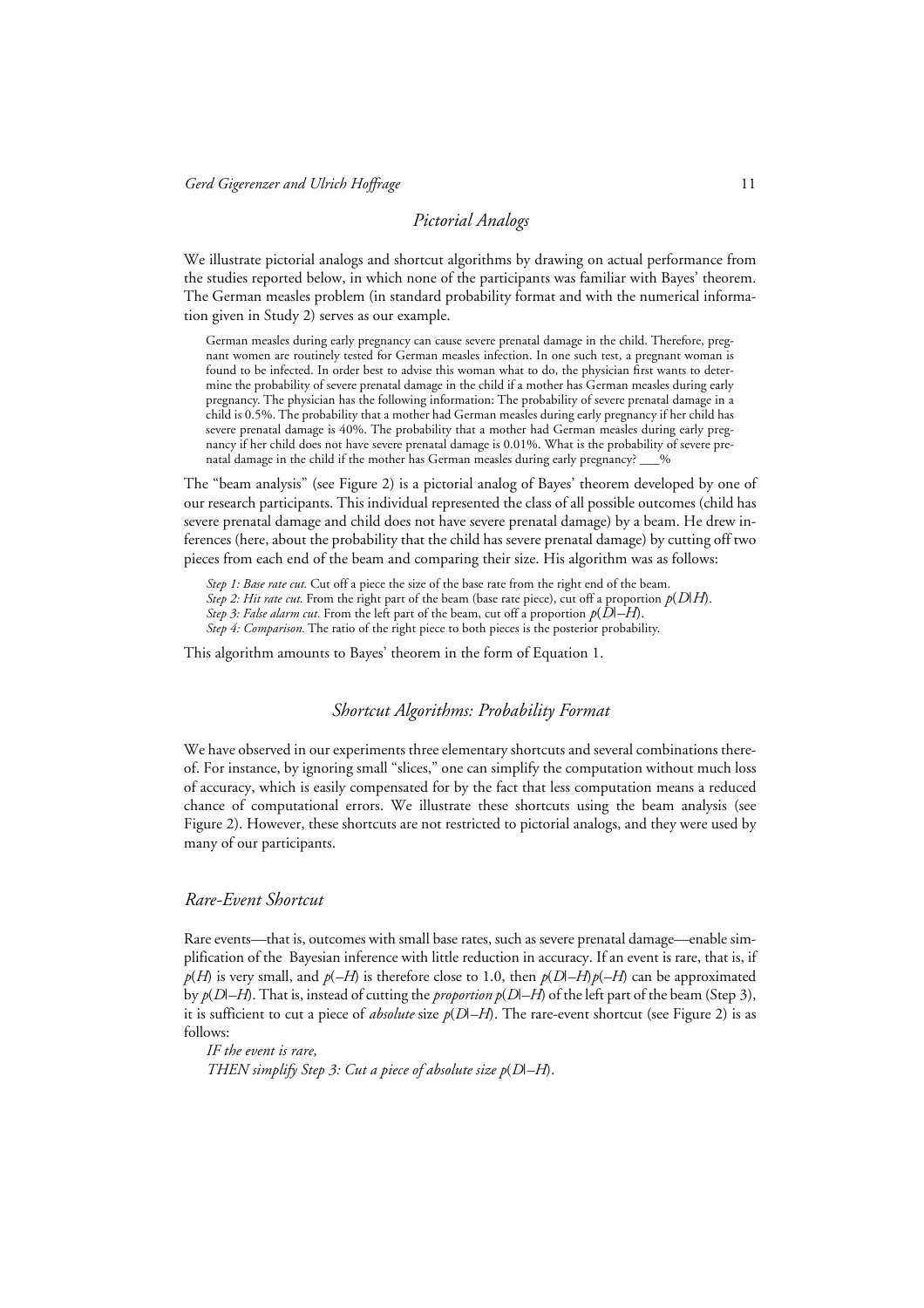

*Figure 2.* A Bayesian algorithm invented by one of our research participants. The "beam cut" is illustrated for the German measles problem in the standard probability format. *H* stands for "severe prenatal damage in the child," and *D* stands for "mother had German measles in early pregnancy." The information is  $p(H) = 0.5\%$ ,  $p(D|H) = 40\%$ , and  $p(D|-H) = 0.01\%$ . The task is to infer  $p(H|D)$ .

#### This shortcut corresponds to the approximation

 $p(H|D)$  ~  $p(H)p(D|H)/[p(H)p(D|H) + p(D|-H)].$ 

The shortcut works well for the German measles problem, where the base rate of severe prenatal damage is very small,  $p(H) = .005$ . The shortcut estimates  $p(H|D)$  as .9524, whereas Bayes' theorem gives .9526. It also works with the mammography problem, where it generates an estimate of .077, compared with .078 from Bayes' theorem.

## *Big Hit-Rate Shortcut*

Large values of  $p(D|H)$  (such as high diagnosticities in medical tests; that is, excellent hit rates) allow one to skip Step 2 with little loss of accuracy. If  $p(D|H)$  is very large, then the  $p(H)$  piece is practically the same size as the piece one obtains from cutting all but a tiny sliver from the  $p(H)$ piece. The big hit-rate shortcut is then as follows:

*IF p(D|H) is very large, THEN skip Step 2.*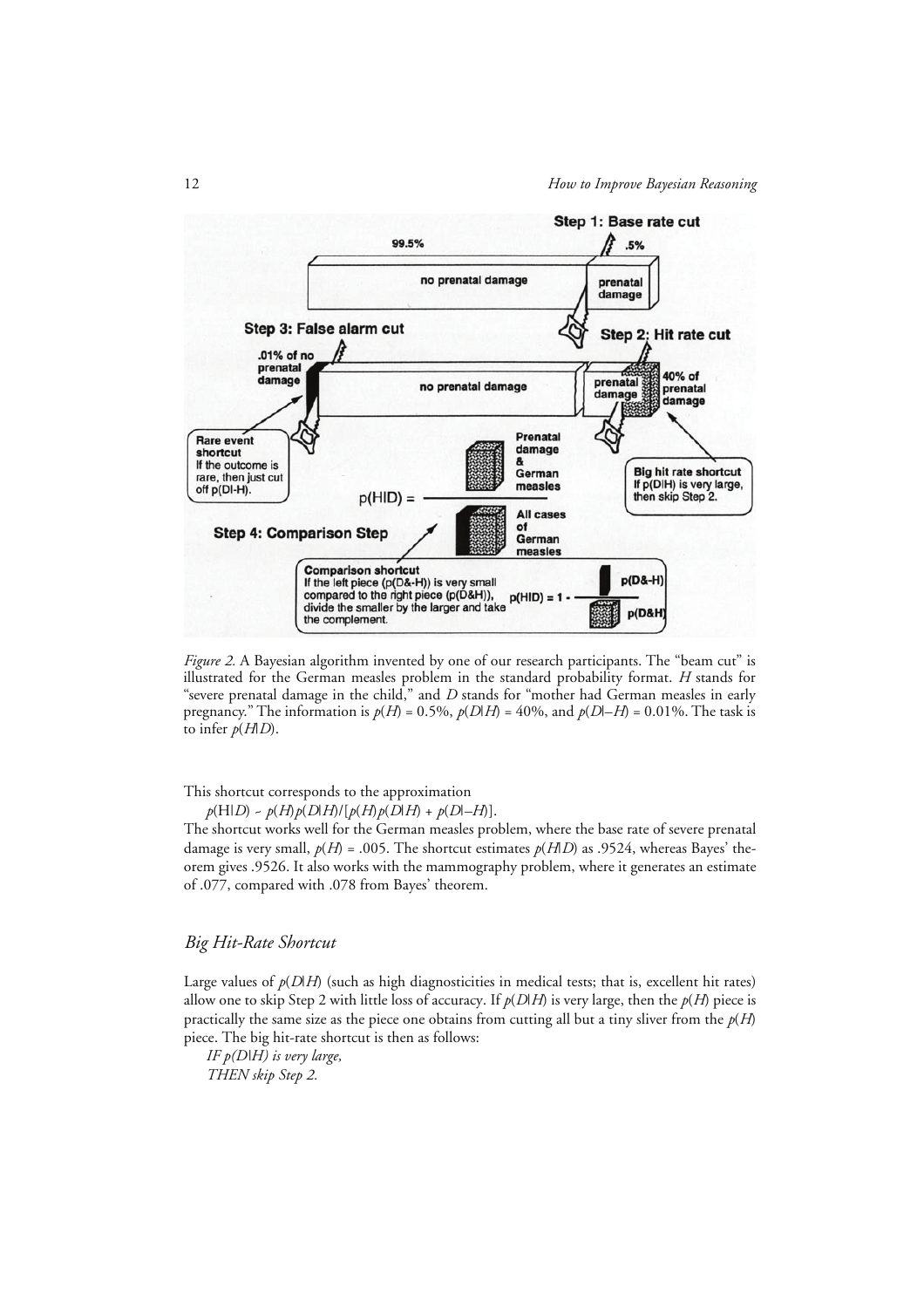This shortcut corresponds to the approximation

 $p(H|D)$  ~  $p(H)/[p(H) + p(-H)p(D|-H)].$ 

The big hit-rate shortcut would not work as well as the rare-event shortcut in the German measles problem because *p*(*D*|*H*) is only .40. Nevertheless, the shortcut estimate is only a few percentage points removed from that obtained with Bayes' theorem (.980 instead of .953). The big hit-rate shortcut works well, to offer one instance, in medical diagnosis tasks where the hit rate of a test is high (e.g., around .99 as in HIV tests).

#### *Comparison Shortcut*

If one of the two pieces obtained in Steps 2 and 3 is small relative to the other, then the comparison in Step 4 can be simplified with little loss of accuracy. For example, German measles in early pregnancy and severe prenatal damage in the child occur more frequently than do German measles and no severe damage. More generally, if *D* & *H* cases are much more frequent than *D* & –*H* cases (as in the German measles problem), or vice versa (as in the mammography problem), then only two pieces (rather than three) need to be related in Step 4. The comparison shortcuts for these two cases are as follows:

*IF D & –H occurs much more often than D & H, THEN simplify Step 4: Take the ratio of D & H (right piece) to D & –H (left piece) as the posterior probability.* This shortcut corresponds to the approximation

*p*(*H*|*D*) ~ *p*(*H*)*p*(*D*|*H*)/*p*(*–H*)*p*(*D*|*–H*).

Note that the right side of this approximation is equivalent to the posterior odds ratio  $p(HD)$ /  $p(-H|D)$ . Thus, the comparison shortcut estimates the posterior probability by the posterior odds ratio.

*IF D & H occurs much more often than D & –H, THEN simplify Step 4: Take the ratio of D & –H (left piece) to D & H (right piece) as the complement of the posterior probability.* This shortcut corresponds to the approximation

 $p(H|D) - 1 - p(-H)p(D|-H)/p(H)p(D|H).$ 

The comparison shortcut estimates  $p(H|D)$  as .950 in the German measles problem, whereas Bayes' theorem gives .953. The comparison shortcut is simpler when the *D* & *–H* cases are the more frequent ones, which is typical for medical diagnosis, where the number of false alarms is much larger than the number of hits, as in mammography and HIV tests.

## *Multiple Shortcuts*

Two or three shortcuts can be combined, which results in a large computational simplification. What we call the *quick-and-clean shortcut* combines all three. Its conditions include a rare event, a large hit rate, and many *D* & *–H* cases compared with *D* & *H* cases (or vice versa). The quickand-clean shortcut is as follows:

*IF an event H is rare, p(D|H) high, and D & –H cases much more frequent than D & H cases, THEN simply divide the base rate by the false alarm rate.*

This shortcut corresponds to the approximation  $p(H|D)$  ~  $p(H)/p(D|-H)$ .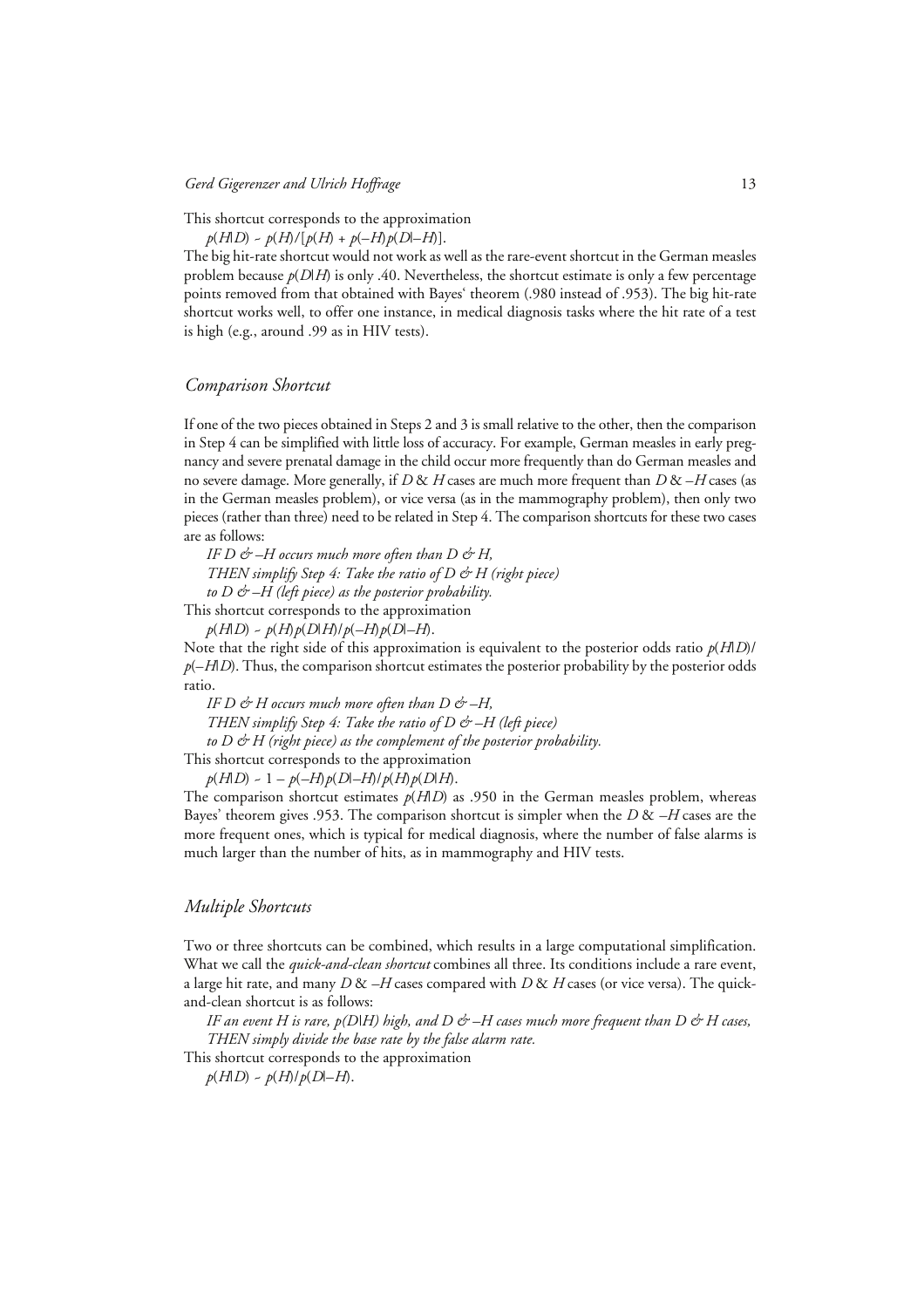The conditions of the quick-and-clean shortcut seem to be not infrequently satisfied. Consider routine HIV testing: According to present law, the U.S. immigration office makes an HIV test a condition sine qua non for obtaining a green card. Mr. Quick has applied for a green card and wonders what a positive test result indicates. The information available is a base rate of .002, a hit rate of .99, and a false alarm rate of .02; all three conditions for the quick-and-clean shortcut are thus satisfied. Mr. Quick computes .002/.02 = .10 as an estimate of the posterior probability of actually being infected with the HIV virus if he tests positive. Bayes' theorem results in .09. The shortcut is therefore an excellent approximation. Alternately, if *D* & *H* cases are more frequent, then the quick-and-clean shortcut is to divide the false alarm rate by the base rate and to use this as an estimate for  $1 - p(HD)$ . In the mammography and German measles problems, where the conditions are only partially satisfied, the quick-and-clean shortcut still leads to surprisingly good approximations. The posterior probability of breast cancer is estimated at .01/ .096, which is about .10 (compared with .078), and the posterior probability of severe prenatal damage is estimated as .98 (compared with .953).

## *Shortcuts: Frequency Format*

Does the standard frequency format invite the same shortcuts? Consider the inference about breast cancer from a positive mammography, as illustrated in Figure 1. Would the rare-event shortcut facilitate the Bayesian computations? In the probability format, the rare-event shortcut uses  $p(D|-H)$  to approximate  $p(-H)p(D|-H)$ ; in the frequency format, the latter corresponds to the absolute frequency 95 ( $d \& -h$ ) and no approximation is needed. Thus, a rare-event shortcut is of no use and would not simplify the Bayesian computation in frequency formats. The same can be shown for the big hit-rate shortcut for the same reason. The comparison shortcut, however, can be applied in the frequency format:

*IF d & –h occurs much more often than d & h,*

*THEN compute d & h/d &–h.*

The condition and the rationale are the same as in the probability format.

To summarize, we proposed three classes of cognitive algorithms underlying Bayesian inference: (a) algorithms that satisfy Equations 1 through 3; (b) pictorial analogs that work with operations such as "cutting" instead of multiplying (Figure 2); and (c) three shortcuts that approximate Bayesian inference well when certain conditions hold.

### Predictions

We now derive several predictions from the theoretical results obtained. The predictions specify conditions that do and do not make people reason the Bayesian way. The predictions should hold independently of whether the cognitive algorithms follow Equations 1 through 3, whether they are pictorial analogs of Bayes' theorem, or whether they include shortcuts.

*Prediction 1: Frequency formats elicit a substantially higher proportion of Bayesian algorithms than probability formats.* This prediction is derived from Result 1, which states that the Bayesian algorithm is computationally simpler in frequency formats. $3$ 

*Prediction 2: Probability formats elicit a larger proportion of Bayesian algorithms for the short menu than for the standard menu.* This prediction is deduced from Result 5, which states that with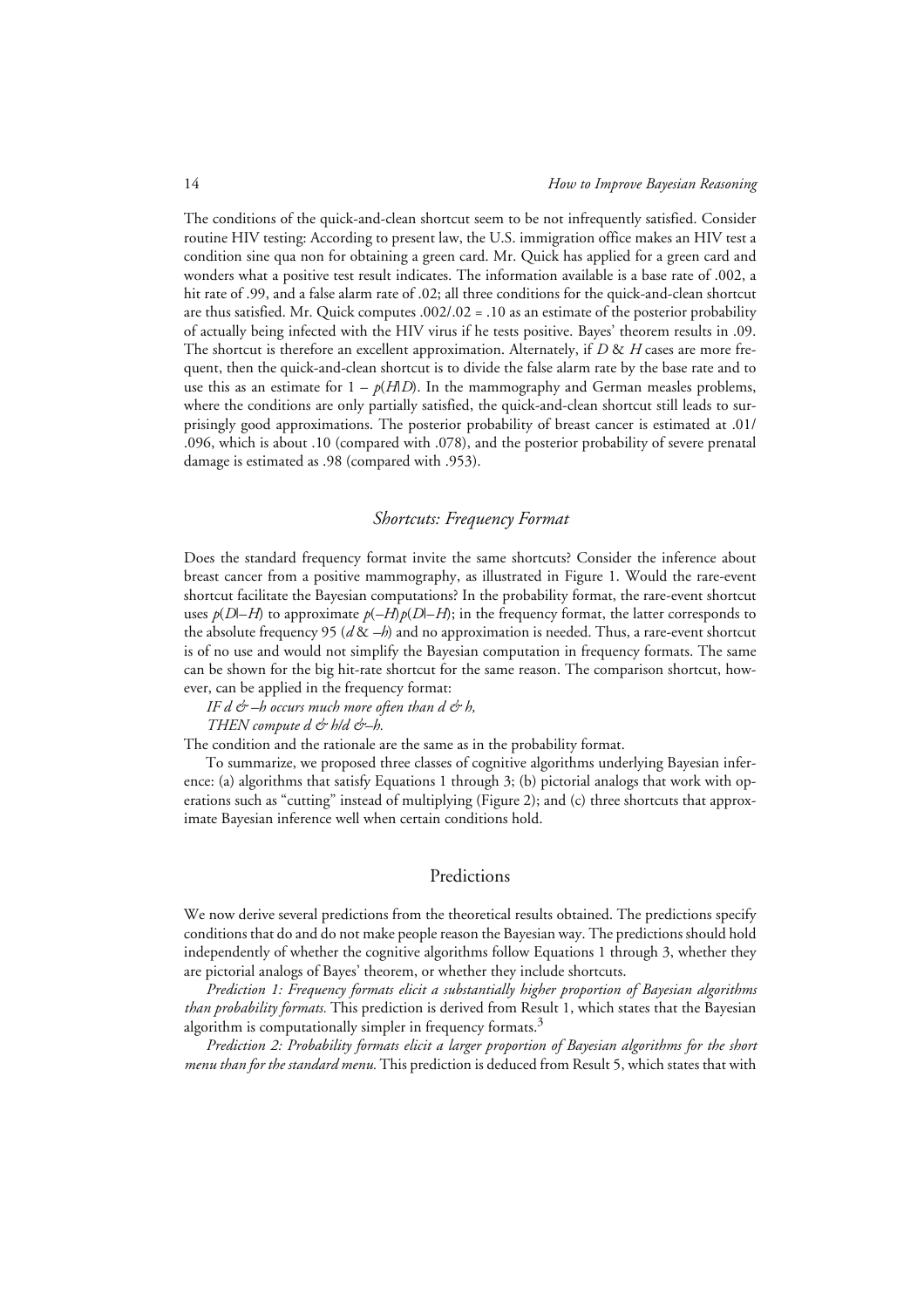#### *Gerd Gigerenzer and Ulrich Hoffrage* 15

a probability format, the Bayesian computations are simpler in the short menu than in the standard menu.

*Prediction 3: Frequency formats elicit the same proportion of Bayesian algorithms for the two menus.* This prediction is derived from Result 6, which states that with a frequency format, the Bayesian computations are the same for the two menus.

*Prediction 4: Relative frequency formats elicit the same (small) proportion of Bayesian algorithms as probability formats.* This prediction is derived from Result 7, which states that the Bayesian algorithms are computationally equivalent in both formats.

## Operational Criteria for Identifying Cognitive Algorithms

The data we obtained for each of several thousand problem solutions were composed of a participant's (a) probability or frequency estimate and (b) on-line protocol ("write aloud" protocol) of his or her reasoning. Data type (a) allowed for an outcome analysis, as used exclusively in most earlier studies on Bayesian inference, whereas data type (b) allowed additionally for a process analysis.

## *Double Check: Outcome and Process*

We classified an inferential process as a Bayesian algorithm only if (a) the estimated probability or frequency was exactly the same as the value calculated from applying Bayes' theorem to the information given (outcome criterion), and (b) the on-line protocol specified that one of the Bayesian computations defined by Equations 1 through 3 or one (or several) of the Bayesian shortcut algorithms was used, either by means of calculation or pictorial representation (process criterion). We applied the same strict criteria to identify non-Bayesian cognitive algorithms.

### *Outcome: Strict Rounding Criterion*

By the phrase "exactly the same" in the outcome criterion, we mean the exact probability or frequency, with exceptions made for rounding up or down to the next full percentage point (e.g., in the German measles problem, where rounding the probability of 95.3% down or up to a full percentage point results in 95% or 96%). If, for example, the on-line protocol showed that a participant in the German measles problem had used the rare-event shortcut and the answer was 95% or 96% (by rounding), this inferential process was classified as a Bayesian algorithm. Estimates below or above were not classified as Bayesian algorithms: If, for example, another participant in the same problem used the big hit-rate shortcut (where the condition for this shortcut is

At the point when we introduced Result 1, we had dealt solely with the standard probability format and the short frequency format. However, Prediction 1 also holds when we compare formats across both menus. This is the case because (a) the short menu is computationally simpler in the frequency than in the probability format, because the frequency format involves calculations with natural numbers and the probability format with fractions, and (b) with a frequency format, the Bayesian computations are the same for the two menus (Result 6).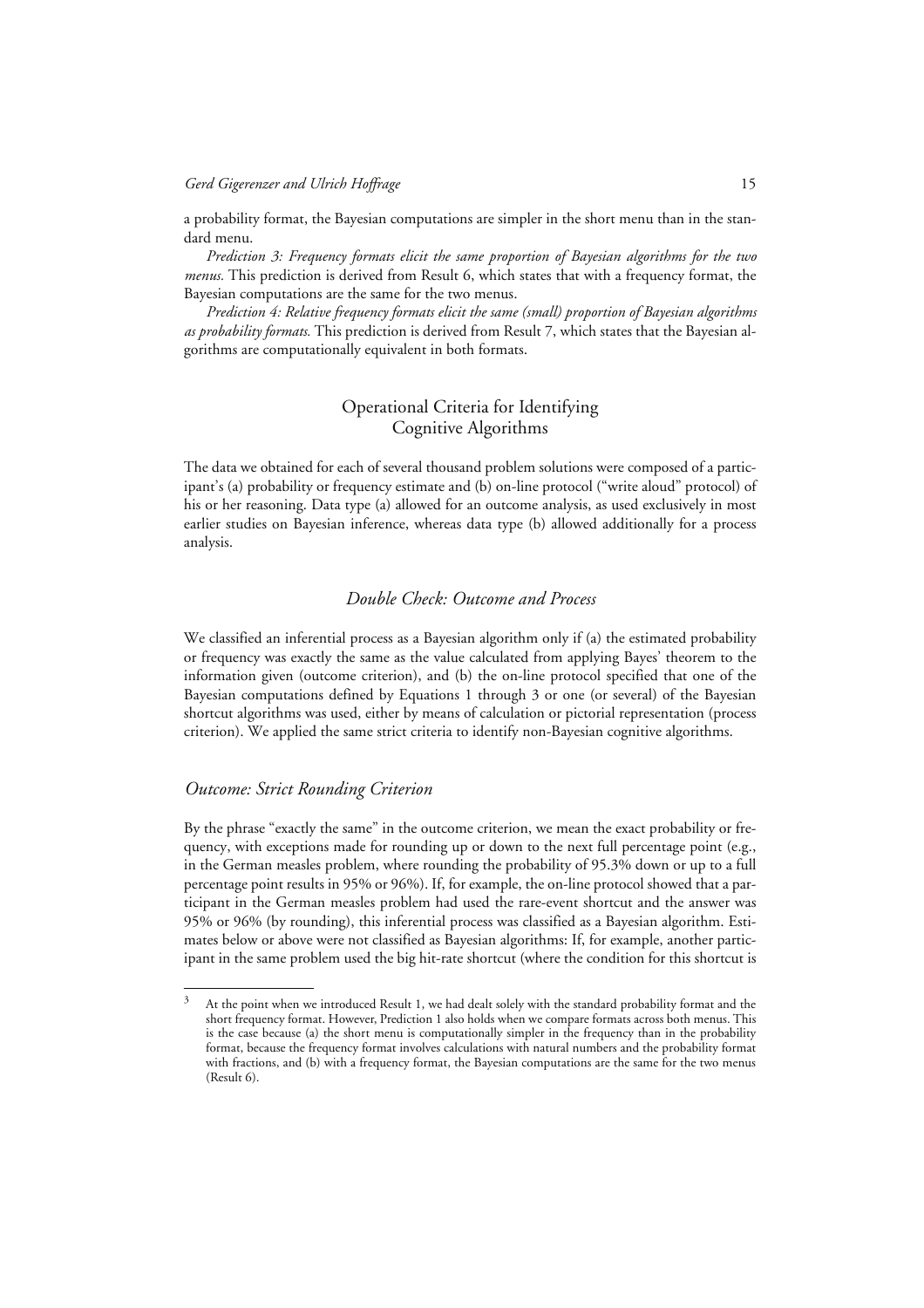not optimally satisfied) and accordingly estimated 98%, this was not classified as a Bayesian algorithm. Cases of the latter type ended up in the category of "less frequent algorithms." This example illustrates the strictness of the joint criteria. The strict rounding criterion was applied to the frequency format in the same way as to the probability format.

When a participant answered with a fraction—such as that resulting from Equation 3—without performing the division, this was treated as if she or he had performed the division. We did not want to evaluate basic arithmetic skills. Similarly, if a participant arrived at a Bayesian equation but made a calculation error in the division, we ignored the calculation error.

## *Process: "Write Aloud" Protocols*

Statistical reasoning often involves pictorial representations as well as computations. Neither are easily expressed verbally, as in "think aloud" methods. Pictorial representations and computations consequently are usually expressed by drawing and writing down equations and calculations. We designed a "write aloud" technique for tracking the reasoning process without asking the participant to talk aloud either during or after the task.

The "write aloud" method consisted of the following steps. First, participants were instructed to record their reasoning unless merely guessing the answer. We explained that a protocol may contain a variety of elements, such as diagrams, pictures, calculations, or whatever other tools one may use to find a solution. Each problem was on a separate page, which thus allowed ample space for notes, drawings, and calculations. Second, after a participant had completed a problem, he or she was asked to indicate whether the answer was based on a calculation or on a guess. Third, when a "write aloud" protocol was unreadable or the process that generated the probability estimate was unclear, and the participant had indicated that the given result was a calculation, then he or she was interviewed about the particular problem after completing all tasks. This happened only a few times. If a participant could not immediately identify what his or her notes meant, we did not inquire further.

The "write aloud" method avoids two problems associated with retrospective verbal reports: That memory of the cognitive algorithms used may have faded by the time of a retrospective report (Ericsson & Simon, 1984) and that participants may have reported how they believe they ought to have thought rather than how they actually thought (Nisbett & Wilson, 1977).

We used the twin criteria of outcome and process to cross-check outcome by process and vice versa. The outcome criterion prevents a shortcut algorithm from being classified as a Bayesian algorithm when the precondition for the shortcut is not optimally satisfied. The process criterion protects against the opposite error, that of inferring from a probability judgment that a person actually used a Bayesian algorithm when he or she did not.

We designed two studies to identify the cognitive algorithms and test the predictions. Study 1 was designed to test Predictions 1, 2, and 3.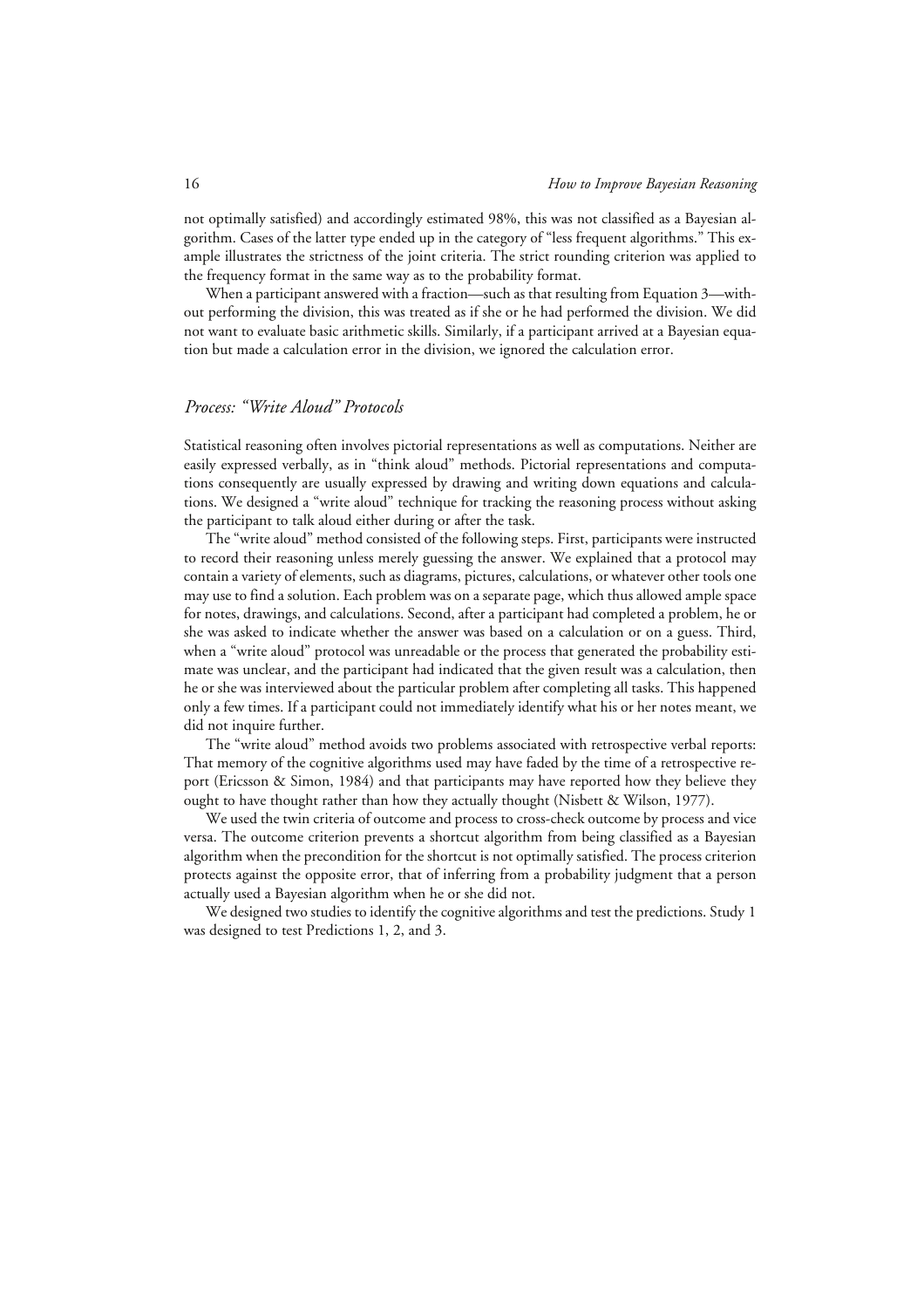## Study 1: Information Formats and Menus

#### *Method*

### *Participants*

Sixty students, 21 men and 39 women from 10 disciplines (predominantly psychology) from the University of Salzburg, Austria, were paid for their participation. The median age was 21 years. None of the participants was familiar with Bayes' theorem.

Participants were studied individually or in small groups of 2 or 3 (in two cases, 5). We informed participants that they would need approximately 1 hr for each session but that they could have more time if necessary. On the average, students worked 73 min in the first session (range  $= 25-180$  min) and 53 min in the second (range  $= 30-120$  min).

## *Procedure*

We used two formats, probability and frequency, and two menus, standard and short. The two formats were crossed with the two menus, so four versions were constructed for each problem. There were 15 problems, including the mammography problem (Eddy, 1982; see Table 1), the cab problem (Tversky & Kahneman, 1982), and a short version of Ajzen's (1977) economics problem. The four versions of each problem were constructed in the same way as explained before with the mammography problem (see Table 1). $^{4}$  In the frequency format, participants were always asked to estimate the frequency of "*h* out of *d*"; in the probability format, they were always asked to estimate the probability  $p(HD)$ . Table 2 shows for each of the 15 problems the information given in the standard frequency format; the information specified in the other three versions can be derived from that.

Participants were randomly assigned to two groups, with the members of both answering each of the 15 problems in two of the four versions. One group received the standard probability format and the short frequency format; the other, the standard frequency format and the short probability format. Each participant thus worked on 30 tasks. There were two sessions, one week apart, with 15 problems each. Formats and menus were distributed equally over the sessions. The two versions of one problem were always given in different sessions. The order of the problems was determined randomly, and two different random orders were used within each group.

### *Results*

### *Bayesian Algorithms*

*Prediction 1: Frequency formats elicit a substantially higher proportion of Bayesian algorithms than probability formats.* Do frequency formats foster Bayesian reasoning? Yes. Frequency formats elic-

<sup>4</sup> If the *Y* number in "*X* out of *Y*" was large and odd, such as 9,950, we rounded the number to a close, more simple number, such as 10,000. The German measles problem is an example. This made practically no difference for the Bayesian calculation and was meant to prevent participants from being puzzled by odd *Y* numbers.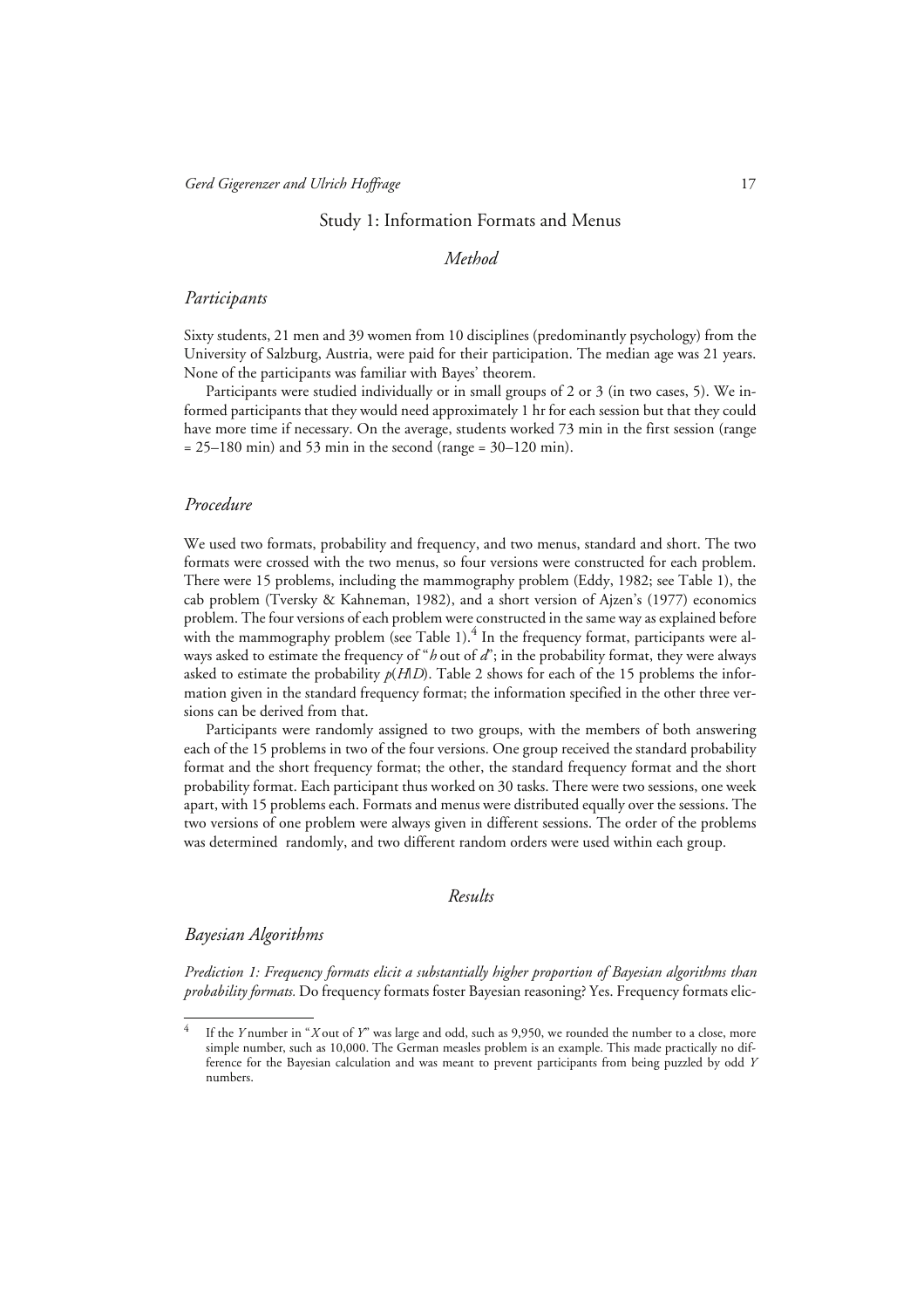| Task: Estimate $p(H D)$      |                                  |       | Information (standard frequency format) <sup>1</sup> |     |       |         |           |        |  |
|------------------------------|----------------------------------|-------|------------------------------------------------------|-----|-------|---------|-----------|--------|--|
| H                            | D                                | H     |                                                      | DH  |       | $D - H$ |           | p(H D) |  |
| Breast cancer                | Mammography positive             | 10    | 1,000                                                | 8   | 10    | 95      | 990       | 7.77   |  |
| Prenatal damage in child     | German measles in mother         | 21    | 10,000                                               | 10  | 21    | 50      | 10,000    | 16.70  |  |
| Blue cab                     | Eyewitness says "blue"           | 15    | 100                                                  | 12  | 15    | 17      | 85        | 41.38  |  |
| AIDS                         | HIV test positive                | 100   | 1,000,000                                            | 100 | 100   | 1,000   | 1,000,000 | 9.09   |  |
| Heroin addict                | Fresh needle prick               | 10    | 100,000                                              | 10  | 10    | 190     | 100,000   | 5.00   |  |
| Pregnant                     | Pregnancy test positive          | 20    | 1,000                                                | 19  | 20    | 5       | 980       | 79.17  |  |
| Car accident                 | Driver drunk                     | 100   | 10,000                                               | 55  | 100   | 500     | 9,900     | 9.91   |  |
| Bad posture in child         | Heavy books carried daily        | 50    | 1,000                                                | 20  | 50    | 190     | 950       | 9.52   |  |
| Accident on way to school    | Child lives in urban area        | 30    | 1,000                                                | 27  | 30    | 388     | 970       | 6.51   |  |
| Commiting suicide            | Professor                        | 240   | 1,000,000                                            | 36  | 240   | 120,000 | 1,000,000 | 0.03   |  |
| Red ball                     | Marked with star                 | 400   | 500                                                  | 300 | 400   | 25      | 100       | 92.31  |  |
| Choosing course in economics | Career oriented                  | 300   | 1,000                                                | 210 | 300   | 350     | 700       | 37.50  |  |
| Active feminist              | Bank teller                      | 5,000 | 100,000                                              | 20  | 5,000 | 2,000   | 95,000    | 0.99   |  |
| Pimp                         | Wearing a Rolex                  | 50    | 1,000,000                                            | 40  | 50    | 500     | 1,000,000 | 7.41   |  |
| Admission to school          | Particular placement test result | 360   | 1,000                                                | 270 | 360   | 128     | 640       | 67.84  |  |

*Table 2 Information Given and Bayesian Solutions for the 15 Problems in Study 1*

 $1$  The representation of the information is shown only for the standard frequency format (frequency format and standard menu). The other representations (see Table 1) can be derived from this. The two numbers for each piece of information are connected by an "out of" relation; for example, the information concerning *H* in the first problem should be read as "10 out of 1,000." <sup>2</sup> Probabilities are expressed as percentages.

ited a substantially higher proportion of Bayesian algorithms than probability formats: 46% in the standard menu and 50% in the short menu. Probability formats, in contrast, elicited 16% and 28%, for the standard menu and the short menu, respectively. These proportions of Bayesian algorithms were obtained by the strict joint criteria of process and outcome and held fairly stable across 15 different inference problems. Note that 50% Bayesian algorithms means 50% of all answers, and not just of those answers where a cognitive algorithm could be identified. The percentage of identifiable cognitive algorithms across all formats and menus was 84%.

Figure 3 shows the proportions of Bayesian algorithms for each of the 15 problems. The individual problems mirror the general result. For each problem, the standard probability format elicited the smallest proportion of Bayesian algorithms. Across formats and menus, in every problem Bayesian algorithms were the most frequent.

The comparison shortcut was used quite aptly in the standard frequency format, that is, only when the precondition of the algorithm was satisfied to a high degree. It was most often used in the suicide problem, in which the ratio between *D* & *H* cases and *D* & *–H* cases was smallest (Table 2), that is, in which the precondition was best satisfied. Here, 9 out of 30 participants used the comparison shortcut (and 5 participants used the Bayesian algorithm without a shortcut). In all 20 instances where the shortcut was used, 17 satisfied the strict outcome criterion, and the remaining 3 were accurate to within 4 percentage points.

Because of the strict rounding criterion, the numerical estimates of the participants using a Bayesian algorithm can be directly read from Table 2. For instance, in the short frequency version of the mammography problem, 43.3% of participants (see Figure 3) came up with a frequency estimate of 8 out of 103 (or another value equivalent to 7.8%, or within 7% and 8%).

The empirical result in Figure 3 is consistent with the theoretical result that frequency formats can be handled by Bayesian algorithms that are computationally simpler than those required by probability formats.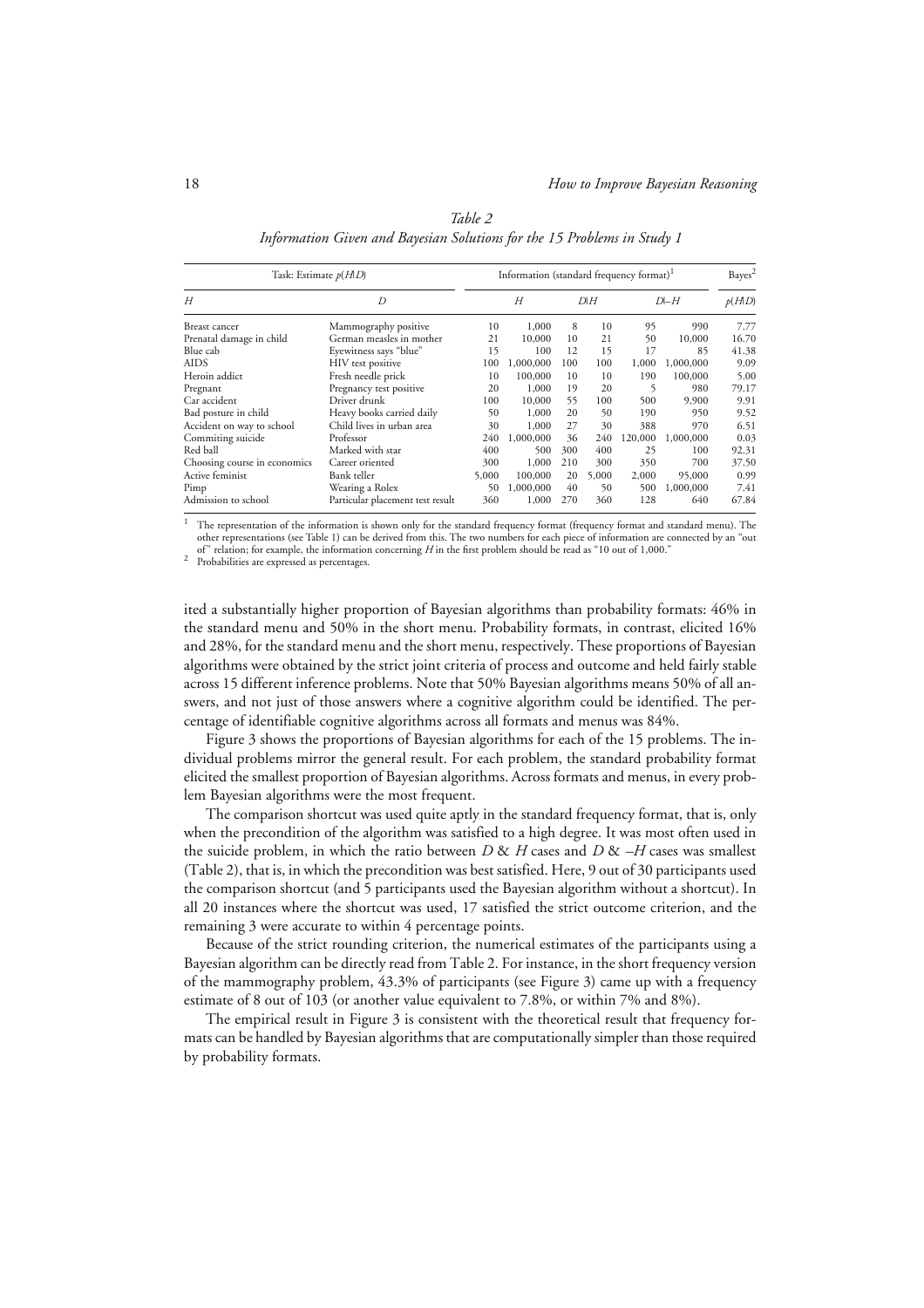

*Figure 3.* Proportion of Bayesian algorithms in the 15 problems of Study 1. "Standard probability" stands for probability format with standard menu, "short frequency" stands for frequency for-

*Prediction 2: Probability formats elicit a larger proportion of Bayesian algorithms for the short menu than for the standard menu.* The percentages of Bayesian algorithms in probability formats were 16% and 28% for the standard menu and the short menu, respectively. Prediction 2 holds for each of the 15 problems (Figure 3).

*Prediction 3: The proportion of Bayesian algorithms elicited by the frequency for mat is independent of the menu.* The effect of the menu largely, but not completely, disappeared in the frequency format. The short menu elicited 3.7 percentage points more Bayesian algorithms than the stan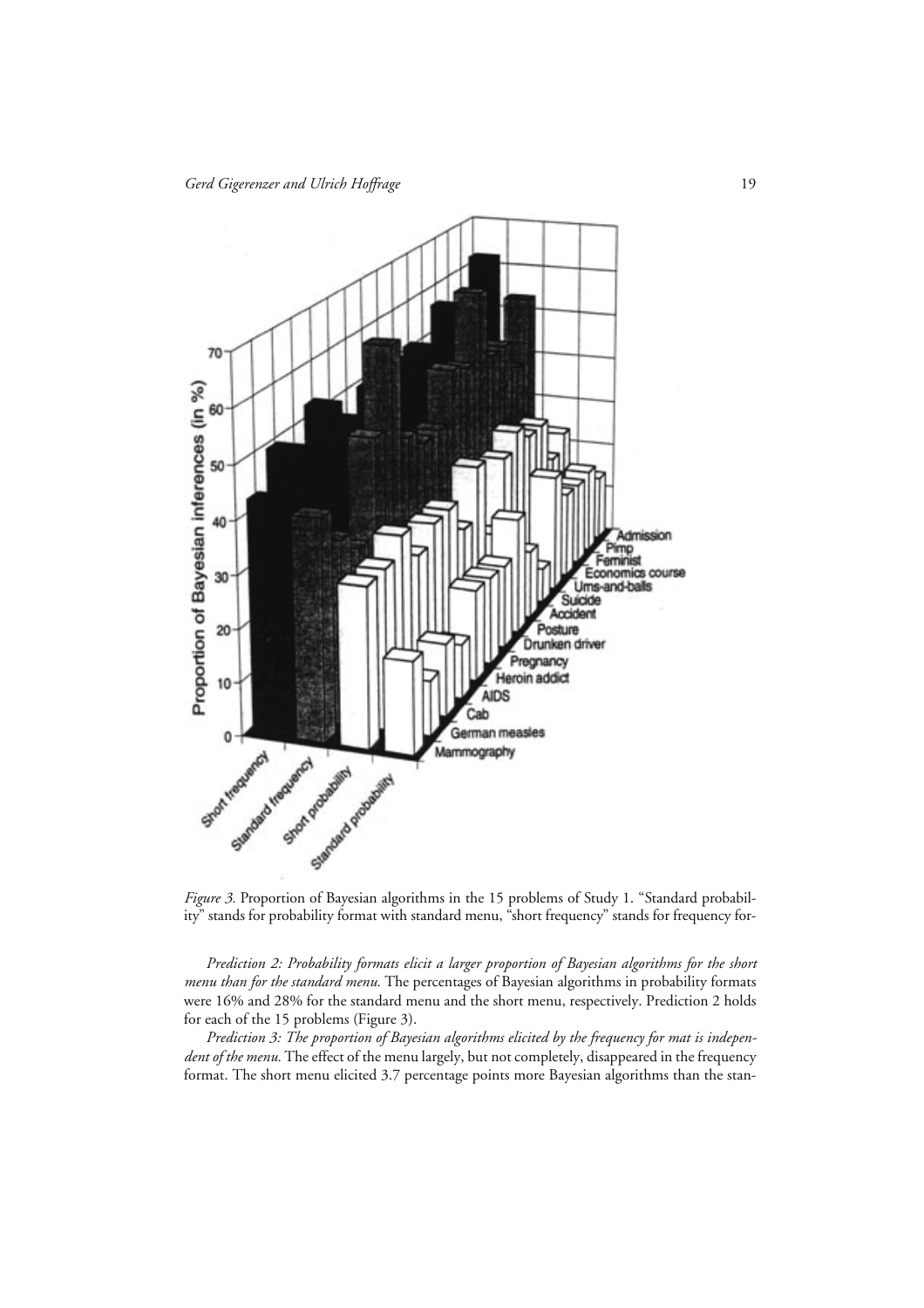dard menu. The residual superiority of the short menu could have the following cause: Result 2 (attentional demands) states that in natural sampling it is sufficient for an organism to monitor either the frequencies *d* & *h* and *d* or *d* & *h* and *d* & *–h*. We have chosen the former pair for the short menus in our studies and thus reduced the Bayesian computation by one step, that of adding up  $d \& b$  and  $d \& -b$  to  $d$ , which was part of the Bayesian computation in the standard but not the short menu. This additional computational step is consistent with the small difference in the proportions of Bayesian algorithms found between the two menus in the frequency formats.

How does the impact of format on Bayesian reasoning compare with that of menu? The effect of the format was about three times larger than that of the menu (29.9 and 21.6 percentage points difference compared with 12.1 and 3.7). Equally striking, the largest percentage of Bayesian algorithms in the two probability menus (28%) was considerably smaller than the smallest in the two frequency menus (46%).

### *Non-Bayesian Algorithms*

We found three major non-Bayesian cognitive algorithms (see Table 3).

*Joint occurrence*. The most frequent non-Bayesian algorithm was a computation of the joint occurrence of *D* and *H*. Depending on the menu, this involved calculating  $p(H)p(D|H)$ , or simply "picking" *p*(*H* & *D*) (or the corresponding values for the frequency format). Joint occurrence does not neglect base rates; it neglects the false alarm rate in the standard menu and *p*(*D*) in the short menu. Joint occurrence always underestimates the Bayesian posterior unless  $p(D) = 1$ . From participants' "write aloud" protocols, we learned about a variant, which we call *adjusted joint occurrence,* in which the participant starts with joint occurrence and adjusts it slightly (5 or fewer percentage points).

*Fisherian.* Not all statisticians are Bayesians. R. A. Fisher, who invented the analysis of variance and promoted significance testing, certainly was not. In Fisher's (1955) theory of significance testing, an inference from data *D* to a null hypothesis  $H_0$  is based solely on  $p(D|H_0)$ , which is known as the "exact level of significance." The exact level of significance ignores base rates and false alarm rates. With some reluctance, we labeled the second most frequent non-Bayesian algorithm—picking  $p(D|H)$  and ignoring everything else—"Fisherian." Our hesitation lay in the fact that it is one thing to ignore everything else besides *p*(*D*|*H*), as Fisher's significance testing method does, and quite another thing to confuse  $p(D|H)$  with  $p(H|D)$ . For instance, a p value of 1% is often erroneously believed to mean, by both researchers (Oakes, 1986) and some statistical textbook authors (Gigerenzer, 1993b), that the probability of the null hypothesis being true is 1%. Thus, the term *Fisherian* refers to this widespread misinterpretation rather than to Fisher's actual ideas (we hope that Sir Ronald would forgive us).

There exist several related accounts of the strategy for inferring  $p(H|D)$  solely on the basis of  $p(D|H)$ . Included in these are the tendency to infer "cue validity" from "category validity" (Medin, Wattenmaker, & Michalski, 1987) and the related thesis that people have spontaneous access to sample spaces that correspond to categories (e.g., cancer) rather than to features associated with categories (Gavanski & Hui, 1992). Unlike the Bayesian algorithms and joint occurrence, the Fisherian algorithm is menu specific: It cannot be elicited from the short menu. We observed from participants' "write aloud" protocols the use of a variant, which we call *adjusted Fisherian,* in which the participant started with *p*(*D*|*H*) and then adjusted this value slightly (5 or fewer percentage points) in the direction of some other information.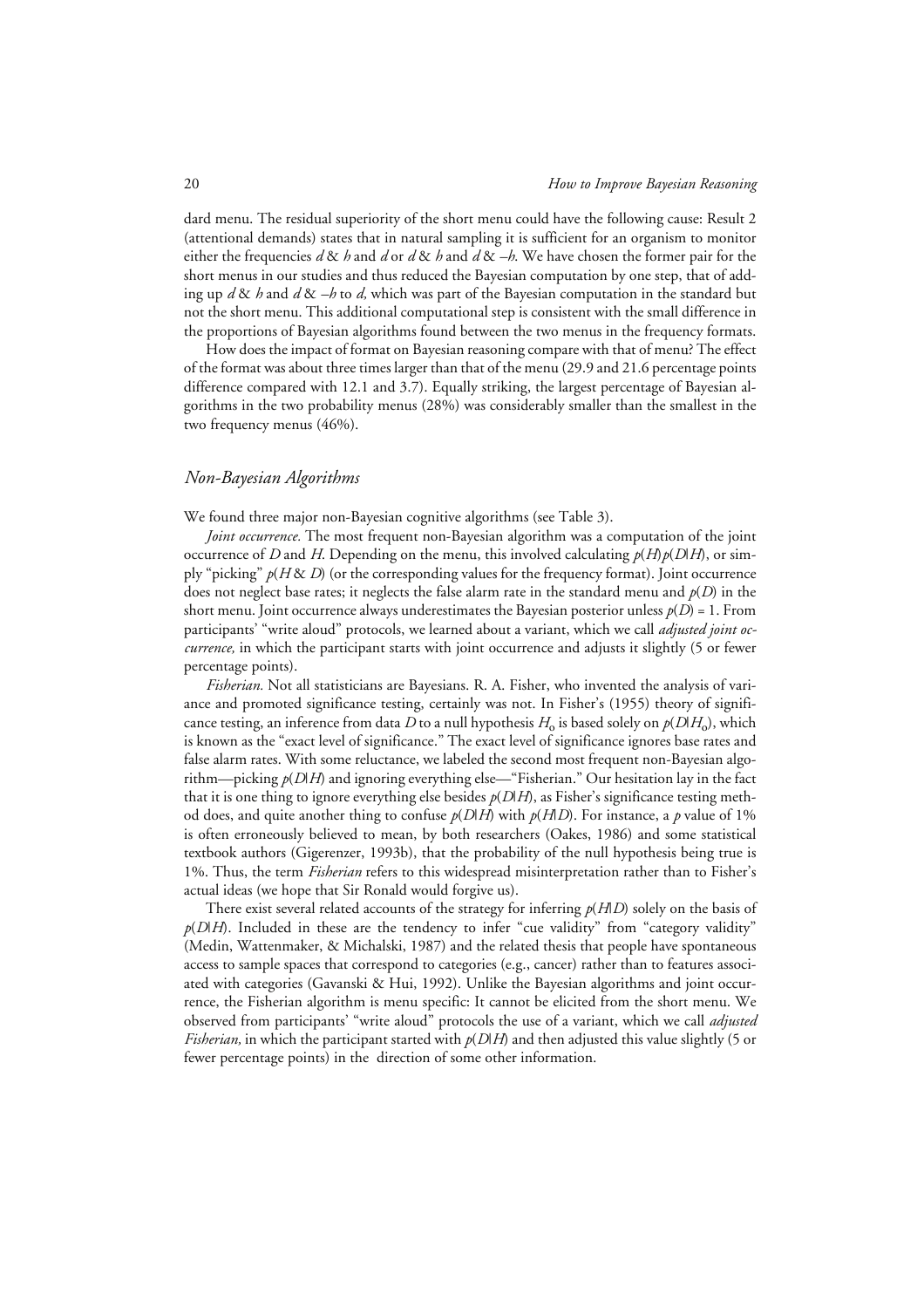|                                                       |                    |                | Information format and menu |                |     |           |            |
|-------------------------------------------------------|--------------------|----------------|-----------------------------|----------------|-----|-----------|------------|
|                                                       | Formal equivalent  | Probability    |                             | Frequency      |     |           |            |
| Cognitive algorithm                                   |                    | Standard Short |                             | Standard Short |     | Total     | % of total |
| Bayesian                                              | p(H D)             | 69             | 126                         | 204            | 221 | 620       | 34.9       |
| Joint occurrence                                      | $p(H \& D)$        | 39             | 97                          | 20             | 97  | 253       | 14.3       |
| Adjusted joint occurrence                             | $p(D H) \pm .05$   |                | 64                          |                | 55  | 119       | 6.7        |
| Fisherian                                             | p(D H)             | 67             |                             | 36             |     | 103       | 5.8        |
| Adjusted Fisherian                                    | $p(D H) \pm .05$   | 32             |                             | 19             |     | 51        | 2.9        |
| Multiply all                                          | $p(D)p(H \& D)$    |                | 79                          |                | 12  | 91        | 5.1        |
| Likelihood subtraction                                | $p(D H) - p(D -H)$ | 30             |                             | 4              |     | 34        | 1.9        |
| Base rate only                                        | p(H)               | 6              |                             | 13             |     | 19        | 1.1        |
| Less frequent algorithms<br>$(<1\% \text{ of total})$ |                    | 71             | 32                          | 60             | 29  | 192       | 10.8       |
| Not identified                                        |                    | 119            | 52                          | 89             | 32  | 292       | 16.5       |
| Total                                                 |                    | 433            | 450                         | 445            | 446 | $1,774^a$ | 100.0      |

*Table 3 Cognitive Algorithms in Study 1*

*Note.* Numbers are absolute frequencies.

The sum of total answers in Table 3 is 1,774 rather than 1,800 (60 participants times 30 tasks) because of some participants' refusals to answer and a few missing data.

*Likelihood subtraction.* Jerzy Neyman and Egon S. Pearson challenged Fisher's null-hypothesis testing (Gigerenzer, 1993b). They argued that hypothesis testing is a decision between (at least) two hypotheses that is based on a comparison of the probability of the observed data under both, which they construed as the likelihood ratio  $p(D|H)/p(D|-H)$ . We observed a simplistic version of the Neyman-Pearson method, the *likelihood subtraction* algorithm, which computes  $p(D|H) - p(D|-H)$ . As in Neyman-Pearson hypotheses testing, this algorithm makes no use of prior probabilities and thus neglects base rate information. The cognitive algorithm is menu specific (it can only be elicited by the standard menu) and occurred predominantly in the probability format. On Robert Nozick's account, likelihood subtraction is said to be a measure of evidential support (see Schum, 1994), and McKenzie (1994) has simulated the performance of this and other non-Bayesian algorithms.

*Others.* There were cases of *multiply all* in the short menu (the logic of which escaped us) and a few cases of *base rate only* in the standard menu (a proportion similar to that reported in Gigerenzer, Hell, & Blank, 1988). We identified a total of 10.8% other algorithms; these are not described here because each was used in fewer than 1% of the solutions.

## *Summary of Study 1*

The standard probability format—the information representation used in most earlier studies elicited 16% Bayesian algorithms. When information was presented in a frequency format, this proportion jumped to 46% in the standard menu and 50% in the short menu. The results of Study 1 are consistent with Predictions 1, 2, and 3. Frequency formats, in contrast to probability formats, "invite" Bayesian algorithms, a result that is consistent with the computational simplic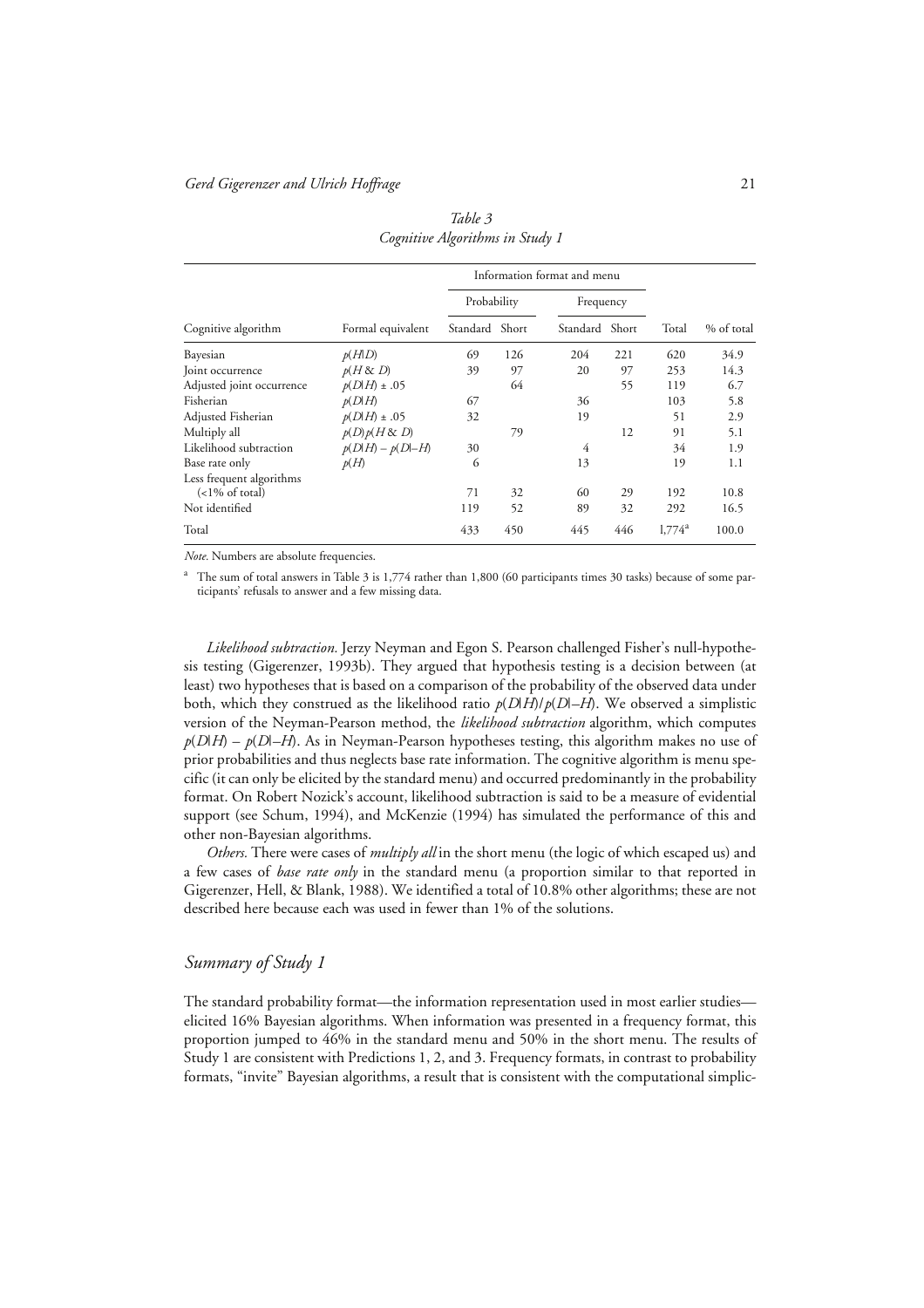ity of Bayesian algorithms entailed by frequencies. Two of the three major classes of non-Bayesian algorithms our participants used—Fisherian and likelihood subtraction—mimic statistical inferential algorithms used and discussed in the literature.

### Study 2: Cognitive Algorithms for Probability Formats

In this study we concentrated on probability and relative frequency rather than on frequency formats. Thus, in this study, we explored cognitive algorithms in the two formats used by almost all previous studies on base rate neglect. Our goal was to test Prediction 4 and to provide another test of Prediction 2.

We used two formats, probability and relative frequency, and three menus: standard, short, and hybrid. The hybrid menu displayed  $p(H)$ ,  $p(D|H)$ , and  $p(D)$ , or the respective relative frequencies. The first two pieces come from the standard menu, the third from the short menu. With the probability format and the hybrid menu, a Bayesian algorithm amounts to solving the following equation:

$$
p(H|D) = \frac{p(H)p(D|H)}{p(D)}.
$$
\n<sup>(4)</sup>

The two formats and the three menus were mathematically interchangeable and always entailed the same posterior probability. However, the Bayesian algorithm for the short menu is computationally simpler than that for the standard menu, and the hybrid menu is in between; therefore the proportion of Bayesian algorithms should increase from the standard to the hybrid to the short menu (extended Prediction 2). In contrast, the Bayesian algorithms for the probability and relative frequency formats are computationally equivalent; therefore there should be no difference between these two formats (Prediction 4).

## *Method*

#### *Participants*

Fifteen students from the fields of biology, linguistics, English studies, German studies, philosophy, political science, and management at the University of Konstanz, Germany, served as participants. Eight were men, and 7 were women; the median age was 22 years. They were paid for their participation and studied in one group. None was familiar with Bayes' theorem.

### *Procedure*

We used 24 problems, half from Study 1 and the other half new.<sup>5</sup> For each of the 24 problems, the information was presented in three menus, which resulted in a total of 72 tasks. Each participant performed all 72 tasks. We randomly assigned half of the problems to the probability format and half to the relative frequency format; each participant thus answered half of the problems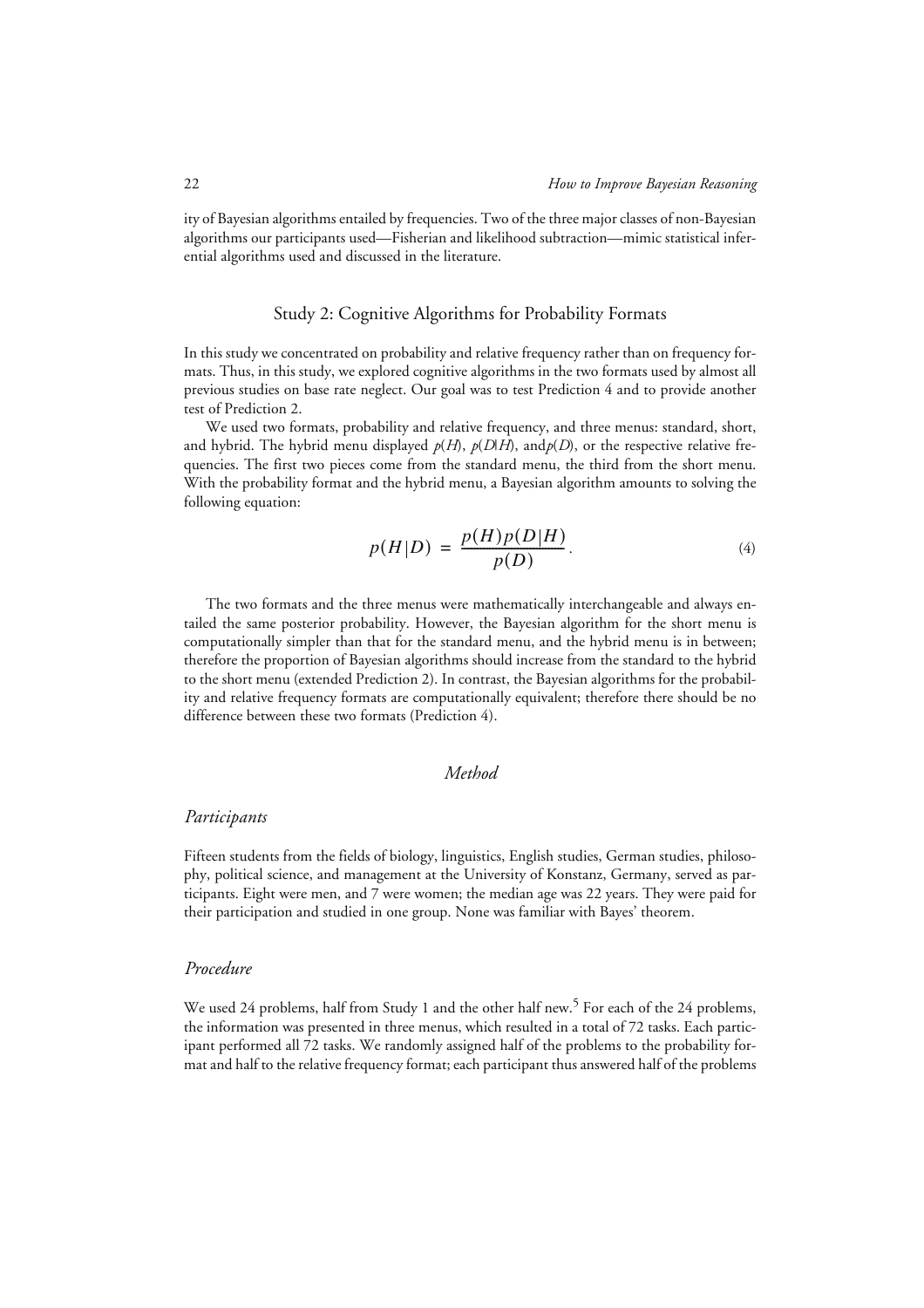#### *Gerd Gigerenzer and Ulrich Hoffrage* 23

in each format. All probabilities and relative frequencies were stated in percentages. The questions were always posed in terms of single-event probabilities.

Six 1-hr sessions were scheduled, spaced equally over a 3-week interval. In each session, 12 tasks were performed. Participants received the 72 tasks in different orders, which were determined as follows: (a) Tasks that differed only in menu were never given in the same session, and (b) the three menus were equally frequent in every session. Within these two constraints, the 72 tasks were randomly assigned to six groups of 12 tasks each, with the 12 tasks within each group randomly ordered. These six groups were randomly assigned to the six sessions for each participant. Finally, to control for possible order effects within the three (two) pieces of information (Kroznick, Li, & Lehman, 1990), we determined the order randomly for each participant.

The procedure was the same as in Study 1, except that we had participants do an even larger number of inference problems and that we did not use the "write aloud" instruction. However, participants could (and did) spontaneously "write aloud." After a student had completed all 72 tasks, he or she received a new booklet. This contained copies of a sample of 6 tasks the student had worked on, showing the student's probability estimates, notes, drawings, calculations, and so forth. Attached to each task was a questionnaire in which the student was asked, "Which information did you use for your estimates?" and "How did you derive your estimate from the information? Please describe this process as precisely as you can." Thus, in Study 2, we had only limited "write aloud" protocols and after-the-fact interviews available. A special prize of 25 deutsche marks was offered for the person with the best performance.

## *Results*

We could identify cognitive algorithms in 67% of 1,080 probability judgments. Table 4 shows the distribution of the cognitive algorithms for the two formats as well as for the three menus.

#### *Bayesian Algorithms*

*Prediction 4: Relative frequency formats elicit the same (small) proportion of Bayesian algorithms as probability formats.* Table 4 shows that the number of Bayesian algorithms is not larger for the relative frequency format (60) than for the probability format (66). Consistent with Prediction 4, the numbers are about the same. More generally, Bayesian and non-Bayesian algorithms were spread about equally between the two formats. Therefore, we do not distinguish probability and relative frequency formats in our further analysis.

*Prediction 2 (extended to three menus): The proportion of Bayesian algorithms elicited by the probability format is lowest for the standard menu, followed in ascending order by the hybrid and short menus.* Study 2 allows for a second test of Prediction 2, now with three menus. Bayesian algorithms almost doubled from the standard to the hybrid menu and almost tripled in the short menu (Table 4). Thus, the prediction holds again. In Study 1, the standard probability menu elicited 16% Bayesian algorithms, as opposed to 28% for the short menu. In Study 2, the corresponding percentages of Bayesian algorithms in probability formats were generally lower, 6.4%

<sup>5</sup> Study 2 was performed before Study 1 but is presented here second because it builds on the central Study 1. In a few cases the numerical information in the problems (e.g., German measles problem) was different in the two studies.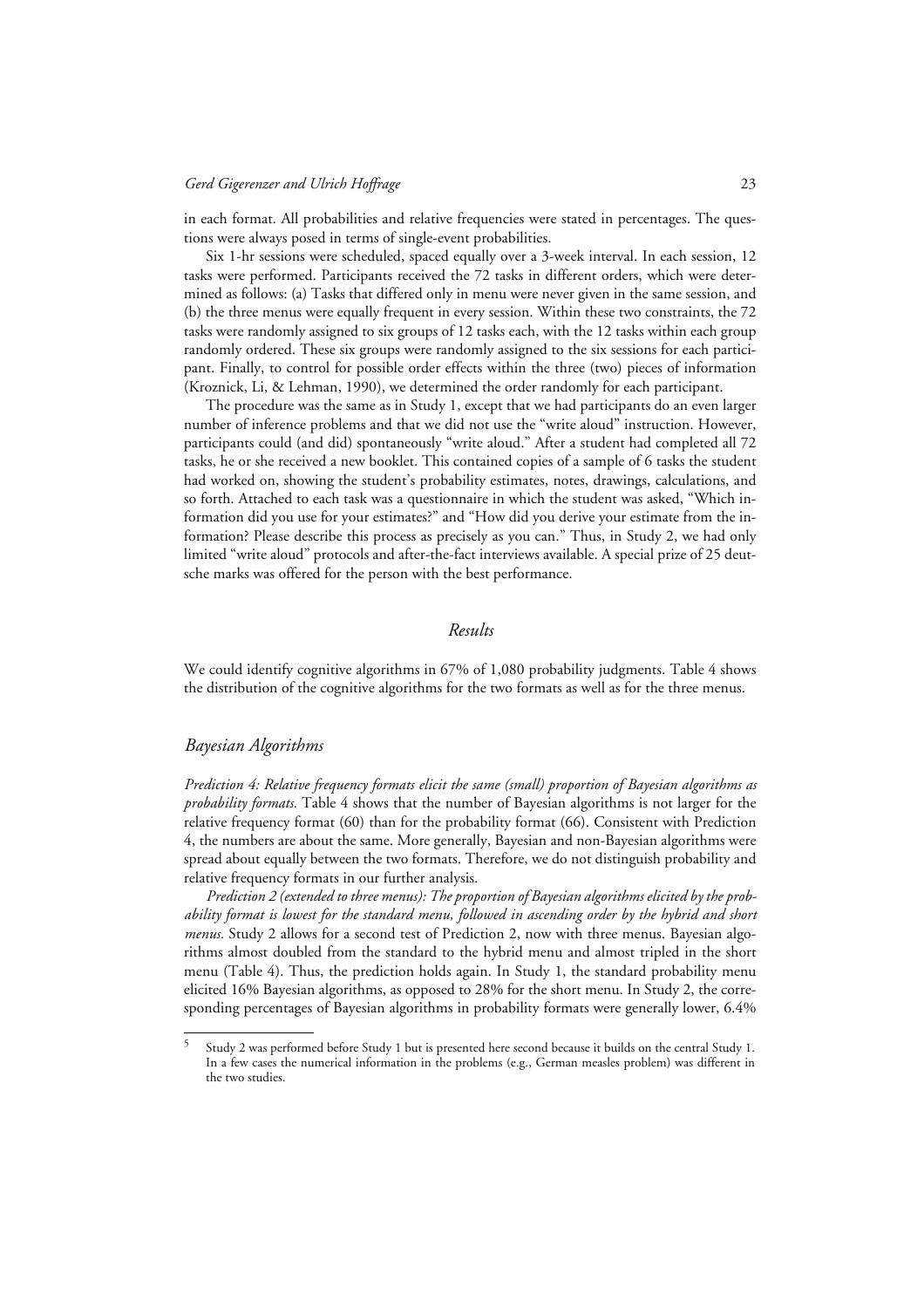|                                                                 |                      | Information format    |                  |                 | Information menu |           |           |             |
|-----------------------------------------------------------------|----------------------|-----------------------|------------------|-----------------|------------------|-----------|-----------|-------------|
| Cognitive algorithm                                             | Formal<br>equivalent | Relative<br>frequency | Proba-<br>bility | Standard Hybrid |                  | Short     | Total     | % of total  |
| Joint occurrence                                                | $p(H \& D)$          | 91                    | 88               | 46              | 31               | 102       | 179       | 16.6        |
| Bayesian                                                        | p(H D)               | 60                    | 66               | 23              | 40               | 63        | 126       | 11.7        |
| Fisherian                                                       | p(D H)               | 46                    | 45               | 41              | 50               |           | 91        | 8.4         |
| Adjusted Fisherian                                              | $p(D H) \pm .05$     | 20                    | 29               | 20              | 29               |           | 49        | 4.5         |
| Multiply all                                                    | $p(D)p(H \& D)$      | 11                    | 27               |                 | 3                | 35        | 38        | 3.5         |
| False alarm complement                                          | $1 - p(D - H)$       | 17                    | 20               | 37              |                  |           | 37        | 3.4         |
| Likelihood subtraction                                          | $p(D H) - p(D -H)$   | 19                    | 9                | 28              |                  |           | 28        | 2.6         |
| Base rate only                                                  | p(H)                 | 14                    | 10               | 14              | 10               |           | 24        | 2.2         |
| Total negatives                                                 | $1-p(D)$             | 10                    | 7                |                 | 9                | 8         | 17        | 1.6         |
| Positive times base rate                                        | p(D)p(H)             | 7                     | 7                |                 | 14               |           | 14        | 1.3         |
| Positive times hit rate                                         | p(D)p(D H)           | 4                     | 9                |                 | 13               |           | 13        | 1.2         |
| Hit rate minus base rate                                        | $p(D H) - p(H)$      | 6                     | 5                | 3               | 8                |           | 11        | 1.0         |
| Less frequent algorithms<br>$($ -1% of total)<br>Not identified |                      | 60<br>175             | 37<br>181        | 37<br>111       | 34<br>119        | 26<br>126 | 97<br>356 | 9.0<br>33.0 |
| Total                                                           |                      | 540                   | 540              | 360             | 360              | 360       | 1,080     | 100.0       |

*Table 4 Cognitive Algorithms in Study 2*

*Note.* Numbers are absolute frequencies.

and 17.5%. What remained unchanged, however, was the difference between the two menus, about 12 percentage points, which is consistent with Prediction 2.

### *Non-Bayesian Algorithms*

Study 2 replicated the three major classes of non-Bayesian algorithms identified in Study 1: joint occurrence, Fisherian, and likelihood subtraction. There was also a simpler variant of the last, the *false alarm complement* algorithm, which computes  $1 - p(D|-H)$  and is a shortcut for likelihood subtraction when diagnosticity (the hit rate) is high. The other new algorithms—"total negatives," "positives times base rate," "positives times hit rate," and "hit rate minus base rate"—were only or predominantly elicited by the hybrid menu and seemed to us to be trial and error calculations. They seem to have been used in situations where the participants had no idea of how to reason from the probability or relative frequency format and tried somehow to integrate the information (such as by multiplying everything).

## *Are Individual Inferences Menu Dependent?*

Each participant worked on each problem in three different menus. This allows us to see to what extent the cognitive algorithms and probability estimates of each individual were stable across menus. The degree of menu dependence (the sensitivity of algorithms and estimates to changes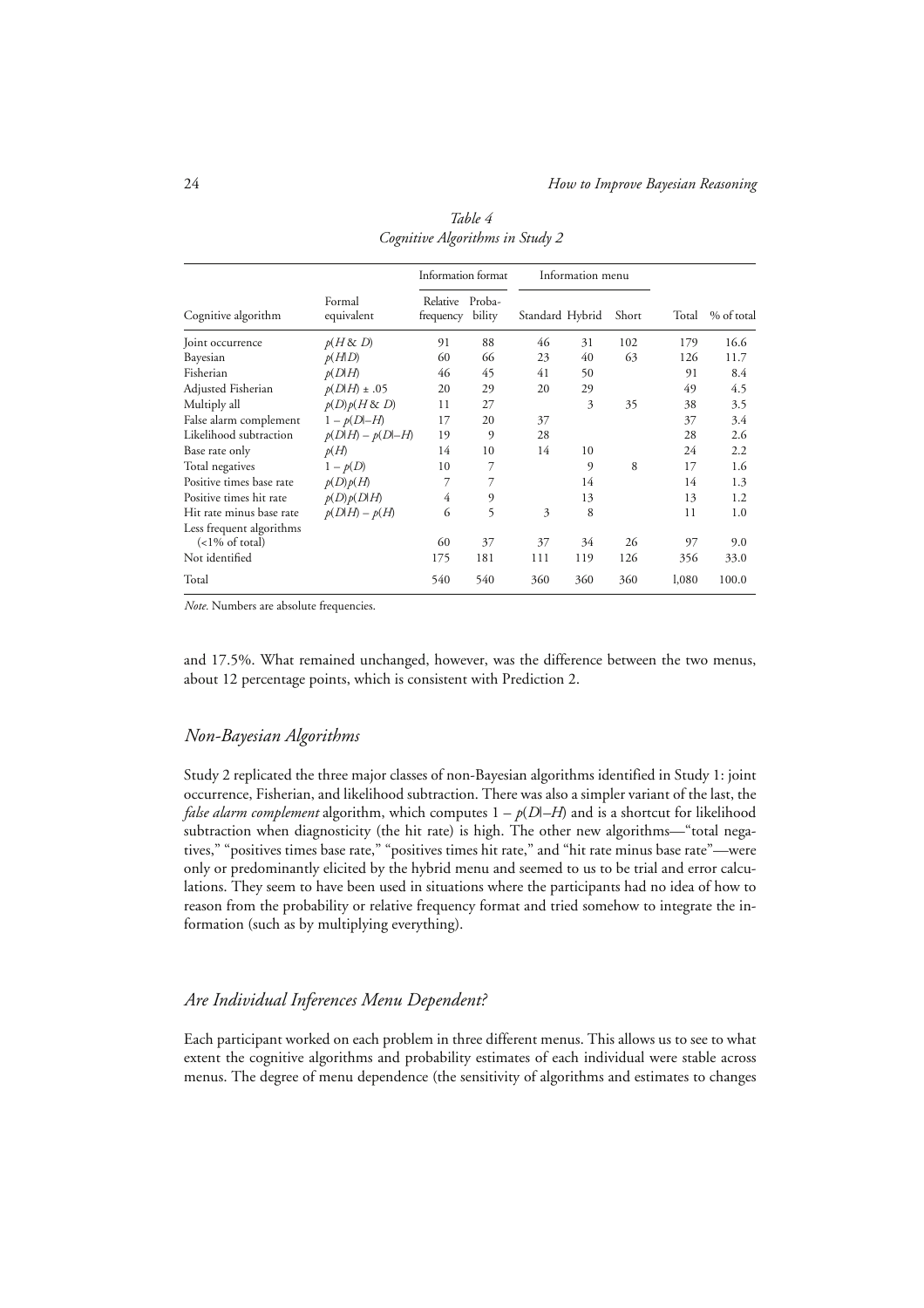#### *Gerd Gigerenzer and Ulrich Hoffrage* 25

in menu) in probability formats was striking. The number of times the same algorithm could be used across the three menus is some number between 0 and 360 (24 problems times 15 participants). The actual number was only 16 and consisted of 10 Bayesian and 6 joint occurrence algorithms. Thus, in 96% of the 360 triples, the cognitive algorithm was never the same across the three menus. In the Appendix, we illustrate this general finding through the German measles problem, which represents an "average" problem in terms of menu dependence.<sup>6</sup> These cases reveal how helpless and inconsistent participants were when information was represented in a probability or relative frequency format.

Menu-dependent algorithms imply menu-dependent probability estimates. The individual cases in the Appendix are telling: Marc's estimates ranged from 0.1% to 95.7% and Oliver's from 0.5% to 100%. The average range (highest minus lowest estimate) for all participants and problems was 40.5 percentage points.

### *The Effect of Extensive Practice*

With 72 inference problems per participant, Study 2 can answer the question of whether mere practice (without feedback or instruction) increased the proportion of Bayesian algorithms. There was virtually no increase during the first three sessions, which comprised 36 tasks. Only thereafter did the proportion increase—from .04, .07, and .14 (standard, hybrid, and short menus, respectively) in the first three sessions to .08, .14, and .21 in Sessions 4 through 6. Thus, extensive practice seems to be needed to increase the number of Bayesian responses. In Study 1, with "only" 30 problems per participant, the proportion increased slightly from .30 in the first session to .38 in the second. More generally, with respect to all cognitive algorithms, we found that when information was presented in a frequency format, our participants became more consistent in their use of cognitive algorithms with time and practice, whereas there was little if any improvement over time with probability formats.<sup>7</sup>

The German measles problem was "average" with respect to both the menu dependence of probability estimates and the menu dependence of cognitive algorithms. The average range of probability estimates in the three menus (highest minus lowest per participant) was 40.5 percentage points for all problems and 41 for the German measles problem.<br>The number of times a participant used the same cognitive algorithm (Bayesian or otherwise) in two subse-

quent problems with the same format and menu is a measure of temporal consistency (in a sequence of 24 problems, the number would lie between 0 and 23). This number can be expressed as a relative frequency *c;* large values of *c* reflect high consistency. When information was presented in frequencies (Study 1), participants became more consistent during practice, both for the standard menu (from mean consistency *c* = .32 in the first session to .49 in the second session) and for the short menu (from *c* = .61 to .76). In contrast, when information was presented in probabilities, there was little improvement in consistency over time, regardless of the menu. For the standard probability format, *c* was .22 for the first session and .24 for the second session of Study 1; in Study 2, the value was .15 in Sessions 1 to 3 and .16 in Sessions 4 to 6. The values for the short probability format were generally higher but also showed little improvement over time, shifting only from *c* = .40 to .42 (averaged across both studies).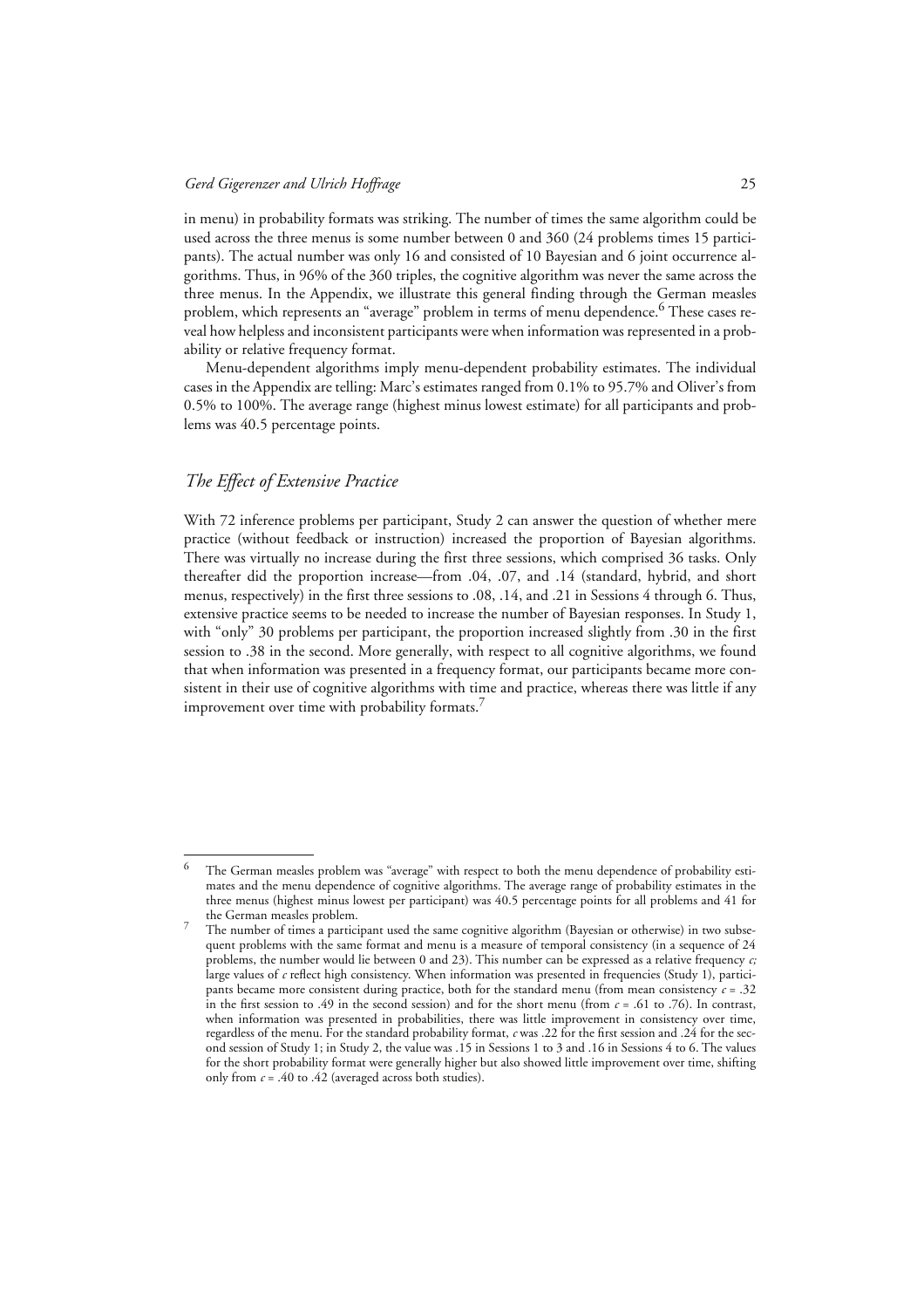## *Summary of Study 2*

Our theoretical results were that the computational complexity of Bayesian algorithms varied between the three probability menus, but not between the probability and relative frequency formats. Empirical tests showed that the actual proportion of Bayesian algorithms followed this pattern; the proportion strongly increased across menus but did not differ between the probability and the relative frequency formats, which is consistent with Predictions 2 and 4.

#### General Discussion

We return to our initial question: Is the mind, by design, predisposed against performing Bayesian inference? The conclusion of 25 years of heuristics-and-biases research would suggest as much. This previous research, however, has consistently neglected Feynman's (1967) insight that mathematically equivalent information formats need not be psychologically equivalent. An evolutionary point of view suggests that the mind is tuned to frequency formats, which is the information format humans encountered long before the advent of probability theory. We have combined Feynman's insight with the evolutionary argument and explored the computational implications: "Which computations are required for Bayesian inference by a given information format and menu?" Mathematically equivalent representations of information can entail computationally different Bayesian algorithms. We have argued that information representation affects cognitive algorithms in the same way. We deduced four novel predictions concerning when information formats and menus make a difference and when they do not. Data from more than 2,800 individual problem solutions are consistent with the predictions. Frequency formats made many participants' inferences strictly conform (in terms of outcome and process) to Bayes' theorem without any teaching or instruction. These results were found for a number of inferential problems, including classic demonstrations of non-Bayesian inference such as the cab problem (Bar-Hillel, 1980; Tversky & Kahneman, 1982) and the mammography problem (Eddy, 1982).

The results of the 15 problems in Study 1 constitute most of the data available today about Bayesian inference with frequency information. We know of only a few studies that have looked at Bayesian inference through frequency formats. Christensen-Szalanski and Beach (1982) sequentially presented symptom and disease information for 100 patients and asked participants to estimate *p*(disease|positive). Thus, their format was mixed: natural sampling of frequencies with a single-event probability judgment (see also Gavanski & Hui, 1992). The means from the natural sampling condition conformed better to Bayes' theorem than those from the standard probability version; however, only means—and not individual judgments or processes—were analyzed. Cosmides and Tooby (in press) constructed a dozen or so versions of the medical problem presented by Casscells et al. (1978). They converted, piece by piece, probability information into frequencies and showed how this increases, in the same pace, the proportion of Bayesian answers. They reported that when the frequency format was mixed—that is, when the information was represented in frequencies, but the single-point estimate was a single-event probability, or vice versa—the effect of the frequency format was reduced by roughly half. Their results are consistent with our theoretical framework.

At the beginning of this article, we contrasted the belief of the Enlightenment probabilists that the laws of probability theory were the laws of the mind (at least for *hommes éclairés*) with the belief of the proponents of the heuristics-and-biases program that the laws of probability are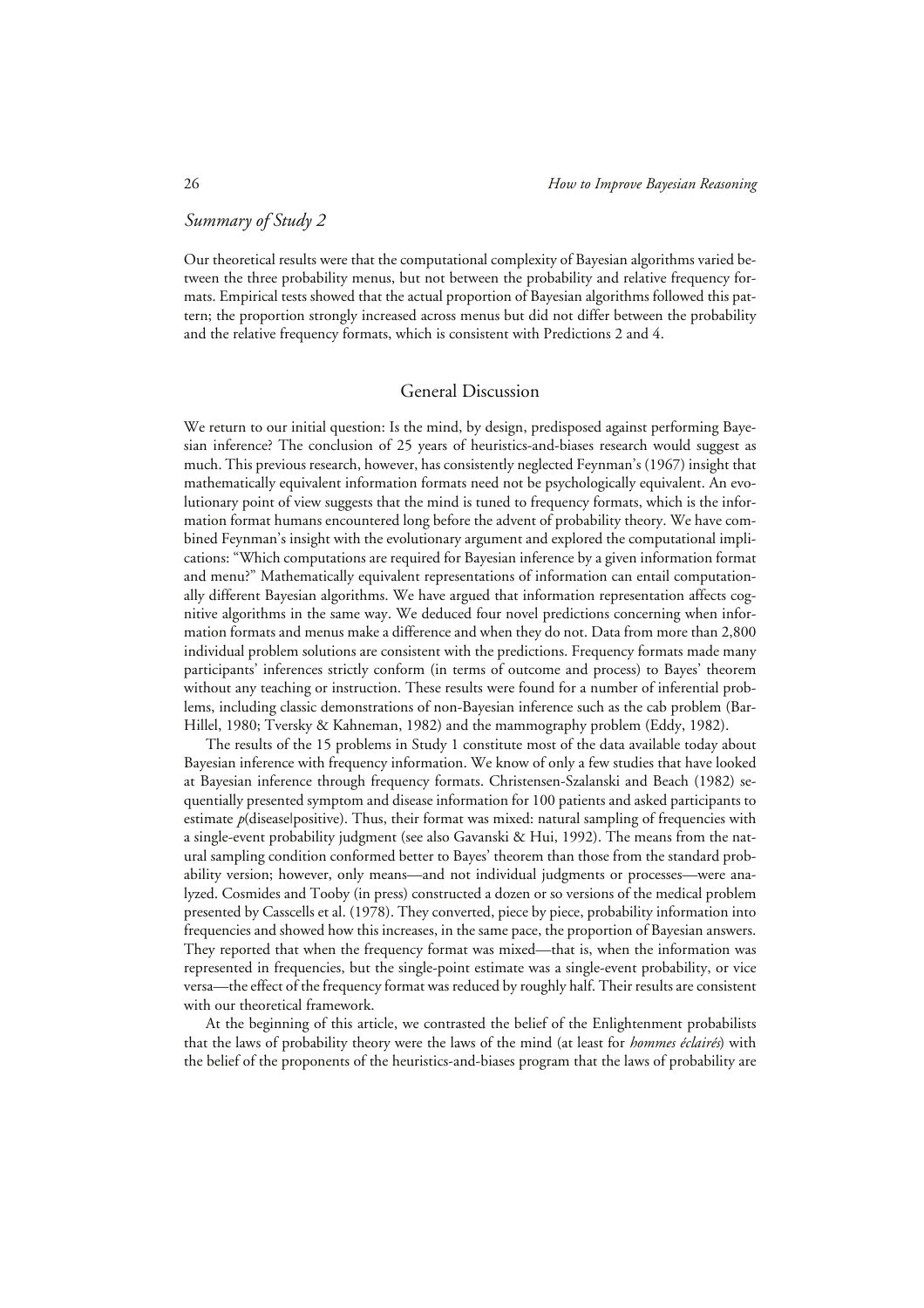#### *Gerd Gigerenzer and Ulrich Hoffrage* 27

not the laws of the mind. We side with neither view, nor with those who have settled somewhere in between the two extremes. Both views are based on an incomplete analysis: They focus on cognitive algorithms, good or bad, without making the connection between an algorithm and the information format it has been designed for.<sup>8</sup> Through exploration of the computational consequences of an evolutionary argument, a novel theoretical framework for understanding intuitive Bayesian inference has emerged.

We would like to emphasize that our results hold for an elementary form of Bayesian inference, with binary hypotheses and data. Medical tests involving mammograms, HIV tests, and the like are everyday examples where this elementary form of inference is of direct relevance. However, there exist other situations in which hypotheses, data, or both are multinomial or continuous and where there is not only one datum, but several. In particular, when human inference has to deal with several cues or data that are not independent, Bayesian calculations can become extremely complicated mathematically. Here, it is unlikely that frequency formats would elicit Bayesian algorithms. Rather, we suggest that in these situations "satisfying" cognitive algorithms are invoked, which can perform well in complex ecological environments. The fast and frugal algorithm described in the theory of probabilistic mental models (Gigerenzer, 1993a; Gigerenzer, Hoffrage, & Kleinbölting, 1991) is one example; it can make inferences about unknown aspects of the real world as accurately as so-called optimal algorithms (Gigerenzer & Goldstein, 1995).

We conclude by discussing one specific result and the general implications of the present work.

### *Does the Use of Non-Bayesian Algorithms Follow Bayesian Intuitions?*

In applications of significance testing in the social sciences, Bayesian reasoning is sometimes used implicitly. An example would be the refusal to consider a parapsychological hypothesis in the face of an impressively small level of significance, based on a prior probability close to zero. We now ask whether our participants also used Bayesian principles in an implicit way. Does the use of non-Bayesian algorithms follow Bayesian intuitions? Joint occurrence would lead to the same result as Bayes' theorem if  $p(D) = 1$ . (This condition never held in our tasks.) A qualitative Bayesian intuition would be "When you use joint occurrence, use it more often when  $p(D)$  is large." This intuition would imply that the correlation between the magnitude of  $p(D)$  and the frequency with which participants use joint occurrence should be positive. In fact, there were positive Pearson correlations of .36 in Study 1 (over 15 problems) and .47 in Study 2 (over 24 problems).

The Fisherian algorithm would lead to the same result as Bayes' theorem if  $p(H)/p(D) = 1$ . (This condition also never held in our tasks.) A qualitative Bayesian intuition would be "When you use the Fisherian algorithm, use it more often when the probability of the data is similar to that of

That frequency formats have rarely been used is not to say that the issue of single events versus frequency has never arisen in research on Bayesian inference. For instance, Kahneman and Tversky (1982, p. 518) distinguished two modes of judgment, a singular mode that generates an "inside view" and a distributional one that generates an "outside view" echoing the classical distinction between the "subjective" and the "aleatory" sides of probability. Others used frequency representations to communicate information to their readers, but not to their research participants. An early example is Hammerton (1973), who chose the standard probability format to communicate information about a clinical inference task to his participants and found that their probability judgments were in disagreement with Bayes' theorem. When explaining in the article what the task's correct answer was, he switched, without comment, to a standard frequency format. Hammerton's readers, then, could easily "see" the answer, but his participants could not.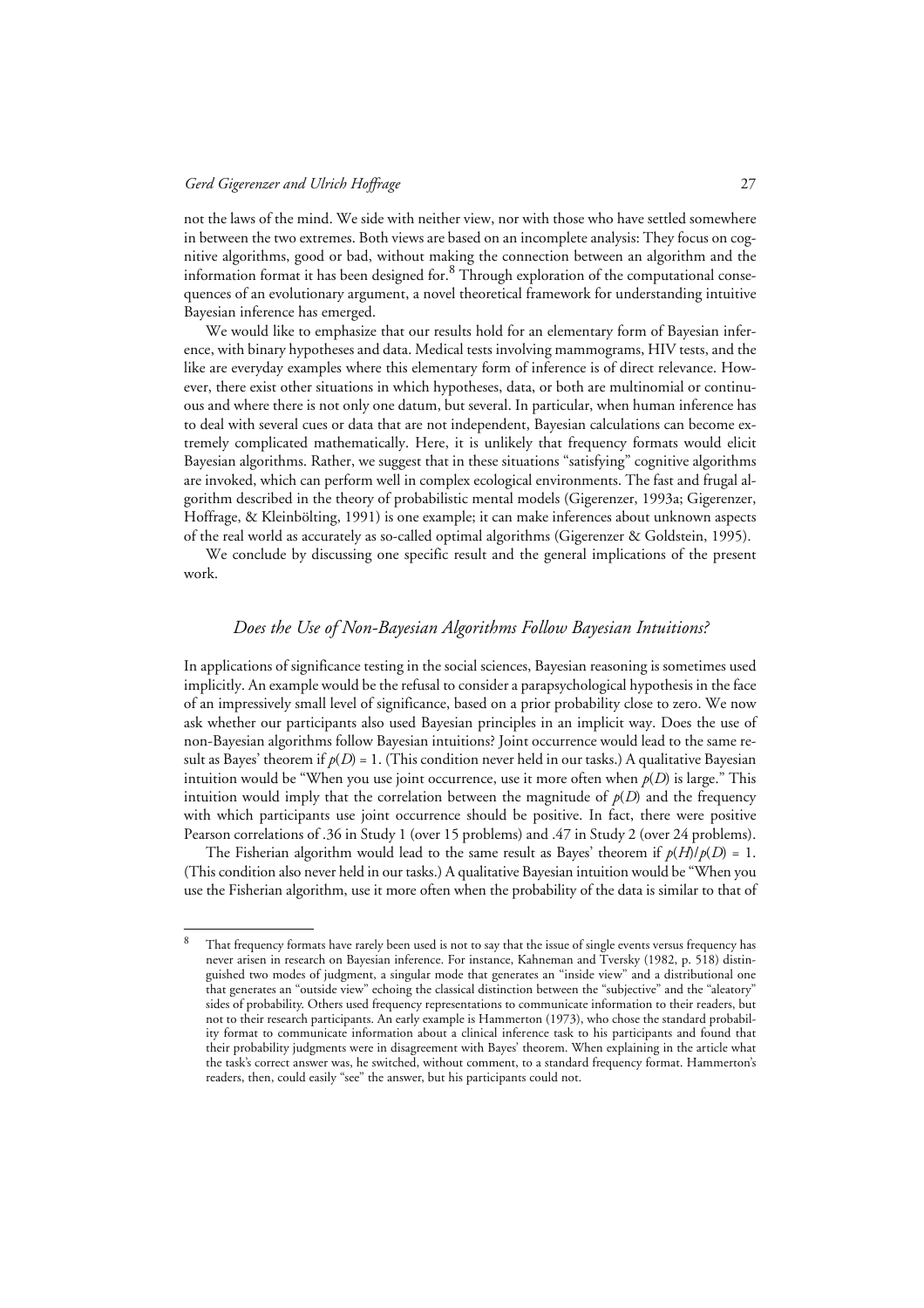the event." This intuition implies that the algorithm should be used more often when  $p(H)/p(D)$ is closest to one; hence, the correlation between the frequency of use and  $|1 - p(H)/p(D)|$  should be negative. Indeed, the Pearson correlation was –.49 in Study 1, and –.59 in Study 2.

The effect sizes of these correlations were medium to large (by J. Cohen's, 1977, definition). A similar sensitivity was reported by Ofir (1988). Thus, the use of each of these two non-Bayesian algorithms appears to be grounded in a qualitative Bayesian intuition.

## *Alternative Accounts*

Why do judgments depend on format and menu? We started with an evolutionary argument and explored its computational consequences. What are alternative accounts?

One explanation of the striking difference between the standard probability format and the short frequency format would be that participants were presented three pieces of information in the former, but only two in the latter. The increase in Bayesian algorithms from 16% to 50% might be due simply to the smaller number of information units to be handled in the short menu. The design of Study 1, in which each format was crossed with each menu, allowed testing of this conjecture. If true, then (a) the standard frequency format should result in a proportion of Bayesian algorithms as small as that for the standard probability format and (b) differences in performance should result from the menus, and not from the formats. The empirical results, however, are inconsistent with these implications. The performances on the standard probability and standard frequency formats differed widely, and the effect of the menu largely disappeared in the frequency format.

A second alternative account would be based on a refusal to accept our notion of a "cognitive algorithm." This account would not consider our categories of Bayesian, joint occurrence, Fisherian, and so on, as cognitive algorithms but rather would construe cognitive algorithms at a higher level of abstraction. They might take the form of more general rules, such as "pick one" (i.e., always look for the one important piece of information and ignore everything else) or "always integrate everything" (i.e., always integrate all pieces of information). The interesting point is that such an account potentially eliminates menu dependence. Imagine that the cognitive algorithm is indeed "pick one." One participant might accordingly pick *p*(*D*|*H*) in the standard menu,  $p(H)$  in the hybrid menu, and  $p(D \& H)$  in the short menu. If the pick-one rule is the cognitive algorithm applied to all of these menus, then there is no menu dependence, although it looks so from our level of analysis. Furthermore, the always-integrate rule (but not the pickone rule) could by mere trial and error generate some proportion of Bayesian algorithms in the short menu because the number of possible combinations of two pieces of information is small. Because each participant responded to three menus, Study 2 provides the data to test the use of these two general rules. We checked whether one or both of these general rules were used independently of the menu. However, only in 12 (out of 360) cases were the data consistent with the pick-one rule and in 14 cases with the always-integrate rule. Thus, there was no evidence of either general rule.

Both alternative accounts could only explain the effect of menus, not formats, even if they were valid.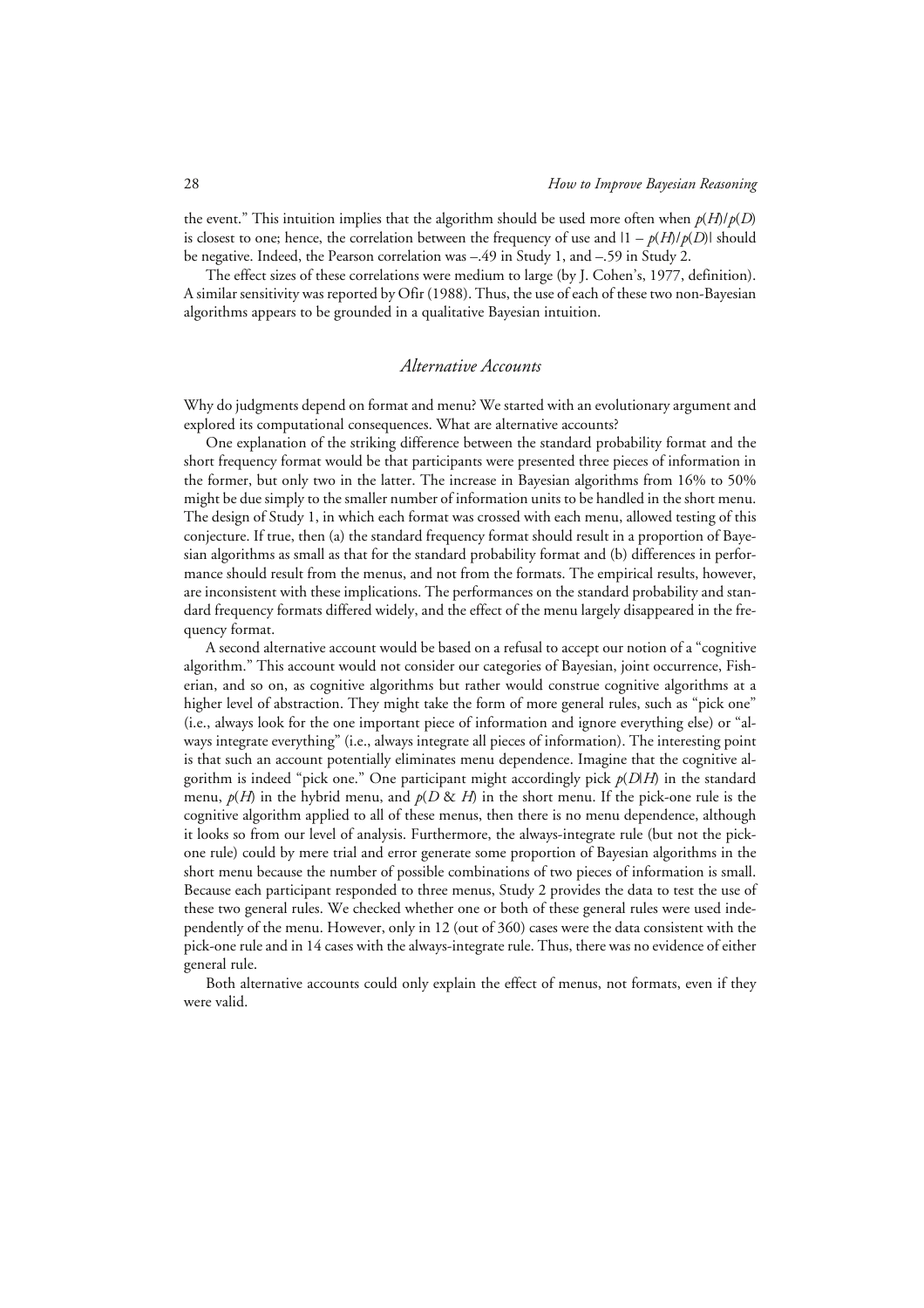## *Earlier Approaches: "Heuristics and Biases"*

The standard probability format (and its relative frequency variant) has been the most common representation of information in psychological experiments investigating whether intuitive inference follows the dictates of Bayes' theorem. The standard probability format presented our participants' inferential competencies at their worst. Specifically, the standard probability format (a) elicited the smallest number of Bayesian algorithms, (b) showed the least increase in Bayesian algorithms with extensive practice, (c) showed the lowest consistency in cognitive algorithms, with no improvement in consistency with practice (see Footnote 7), and (d) elicited almost all refusals to answer that we encountered (17 out of 21 in Study 1). Testing people's competencies for Bayesian inference with standard probability formats thus seems analogous to testing a pocket calculator's competence by feeding it binary numbers.

Why have so many experimental studies used the standard probability format? Part of the reason may be historical accident. There is nothing in Bayes' theorem that dictates whether the mathematical probabilities pertain to single events or to frequencies, nor is the choice of format and menus specified by the formal rules of probability. Thomas Bayes himself seemed not to have sided with either single-event probabilities or frequencies. Like his fellow Enlightenment probabilists, he blurred the distinction between warranted degrees of belief and objective frequencies by trying to combine the two (Earman, 1992). Thus, the experimental research on Bayesian inference could as well have started with frequency representations, if not for the historical accident that it became tied to Savage's (1954) agenda of bringing singular events back into the domain of probability theory. For instance, if psychological research had been inspired by behavioral ecology, foraging theory, or other ecological approaches to animal behavior in which Bayes' theorem figures prominently (e.g., Stephens & Krebs, 1986), then the information format used in human studies might have been frequencies from the very beginning.

### *Neglect of Base Rates*

Most earlier research has focused on prior probabilities, as has been the case with the critique of the application of Bayes' theorem since Laplace's nonchalant assumption that ignorance could be expressed as uniform priors (Daston, 1988; Earman, 1992). The major conclusion of the last two decades of research on Bayesian inference has been that people neglect base rates most of the time (e.g., Bar-Hillel, 1990; Tversky & Kahneman, 1982). No comprehensive theory of why and when people neglect base rate information has yet been found. The present analysis can help to fill in this gap and provides novel results concerning the nature of base rate neglect.

*1. Base rate information need not be attended to in frequency formats (Result 3).* If our evolutionary argument that cognitive algorithms were designed for frequency information acquired through natural sampling is valid, then base rate neglect may come naturally when generalizing to other information representations, such as the standard probability format (Kleiter, 1994).

*2. Base rate neglect is menu specific.* Even within probability formats, base rate neglect is bound to specific menus. It can occur in the standard and hybrid menus, but not in the short menu. Base rate neglect is thus contingent on information menu.

*3. Base rate neglect is a consequence of (at least) two different cognitive algorithms.* Which cognitive algorithms entail base rate neglect? We have identified two: Fisherian (including adjusted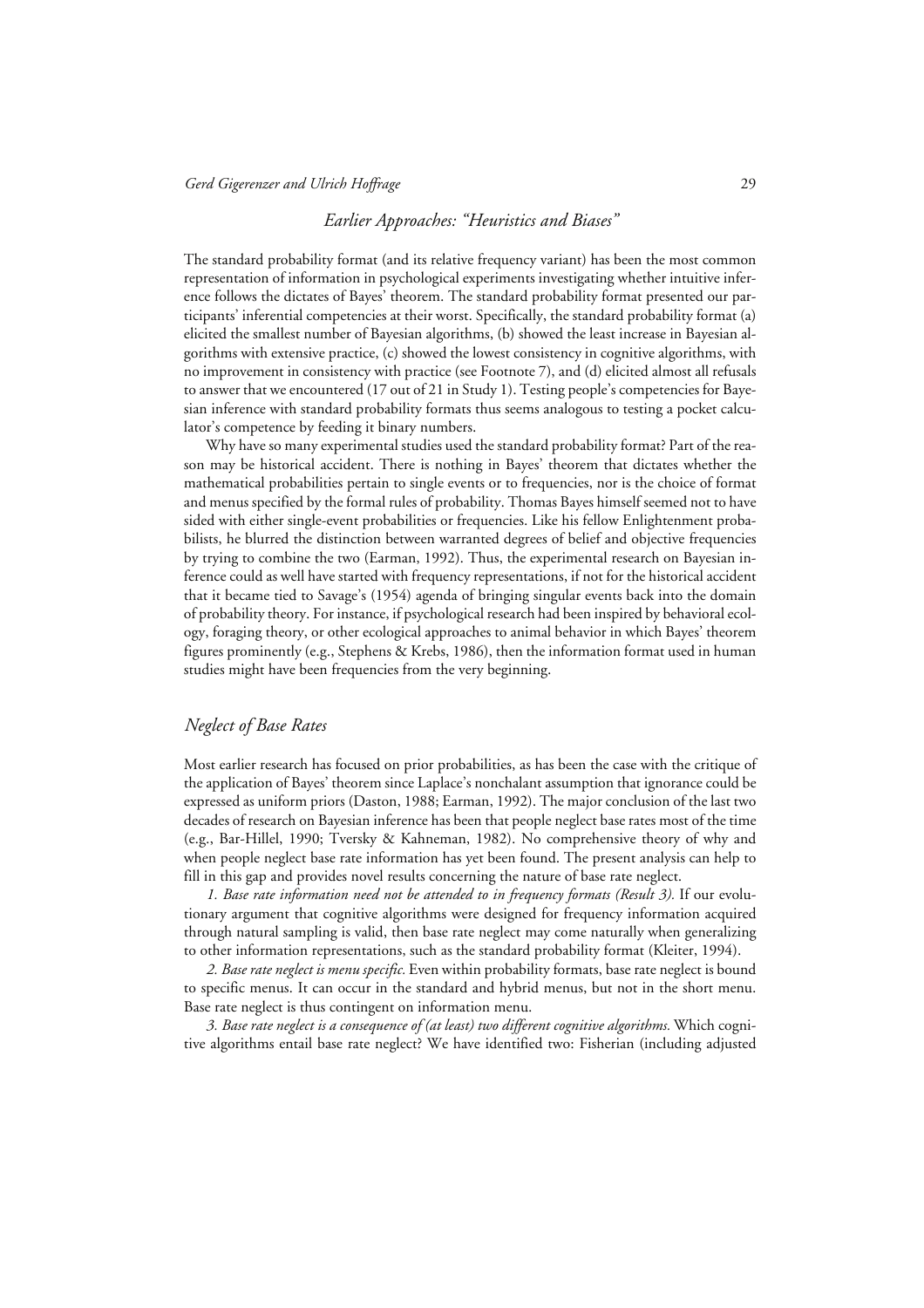Fisherian) and likelihood subtraction (including its shortcut version, false alarm complement). Neither of these can be elicited in the short menu.

*4. Process analysis is indispensable in establishing base rate neglect.* This last point is methodological. Cognitive algorithms having in common the neglect of base rate information can nevertheless entail different probability judgments. Thus, no single probability judgment can be deduced from base rate neglect per se. The same holds for the inverse inference, from probability judgment to base rate neglect. A particular probability judgment can be produced by various algorithms, including ones that do and do not use base rates (see Birnbaum's, 1983, insightful analysis of the cab problem). Thus, base rate neglect cannot safely be inferred from a particular probability judgment, that is, from mere outcome analysis, without being double-checked by process analysis, such as "write aloud" protocols. Working through several thousand individual protocols, we observed many cases where probabilities of similar magnitude were computed by different cognitive algorithms. However, almost all previous work has relied on outcome analysis only.

## *Representativeness Heuristic*

Tversky and Kahneman's (1974, 1982) "representativeness heuristic" has so far provided the most widely used explanation for base rate neglect in terms of a cognitive process. Judgment by representativeness means that the probability  $p(HD)$  is inferred from the similarity between  $D$ and *H.* However, how this similarity is computed and how the inference from the similarity to a numerical probability is made have not been clarified since the notion was first proposed; "representativeness" is consequently still vague and undefined (Shanteau, 1989). Furthermore, it is not applicable to most of the problems in Studies 1 and 2, including all medical problems and the cab problem (e.g., it makes little sense to ask how representative a mother's German measles are of a child's rubella syndrome). We suggest defining the notion of representativeness by the statistical concept of the likelihood  $p(D|H)$ , a proposal made by Gigerenzer and Murray (1987, pp. 153–155). We thereby treat the representativeness heuristic as a special case of the Fisherian algorithm—namely, when the likelihood is interpreted as a degree of similarity between *D* and *H.* If one accepts this proposal, two interesting implications follow:

*1. Frequency formats suppress inference by "representativeness."* We observed that use of the Fisherian algorithm decreased from 99 cases in the probability format to 55 cases in the frequency format (including the adjusted variant, see Table 3). This format dependency is a striking empirical result. Nothing prevented our participants from picking "*d* out of *h*" in the frequency format as often as picking *p*(*D*|*H*) in the probability format. The decrease occurred generally in all problems, whether *p*(*D*|*H*) could be interpreted as a similarity relation or not.

*2. The "representativeness heuristic" is menu specific.* Inferences by "representativeness" can be elicited by the standard menu, but not by the short menu (Tables 3 and 4). Thus, when information is acquired by natural sampling, representativeness should play no role.

If we take these two implications together, then we arrive at the result that the representativeness heuristic is most likely to be elicited when information is represented in the standard probability format. This result provides a partial answer to the unresolved question of what conditions favor particular heuristics (Brown & Siegler, 1993).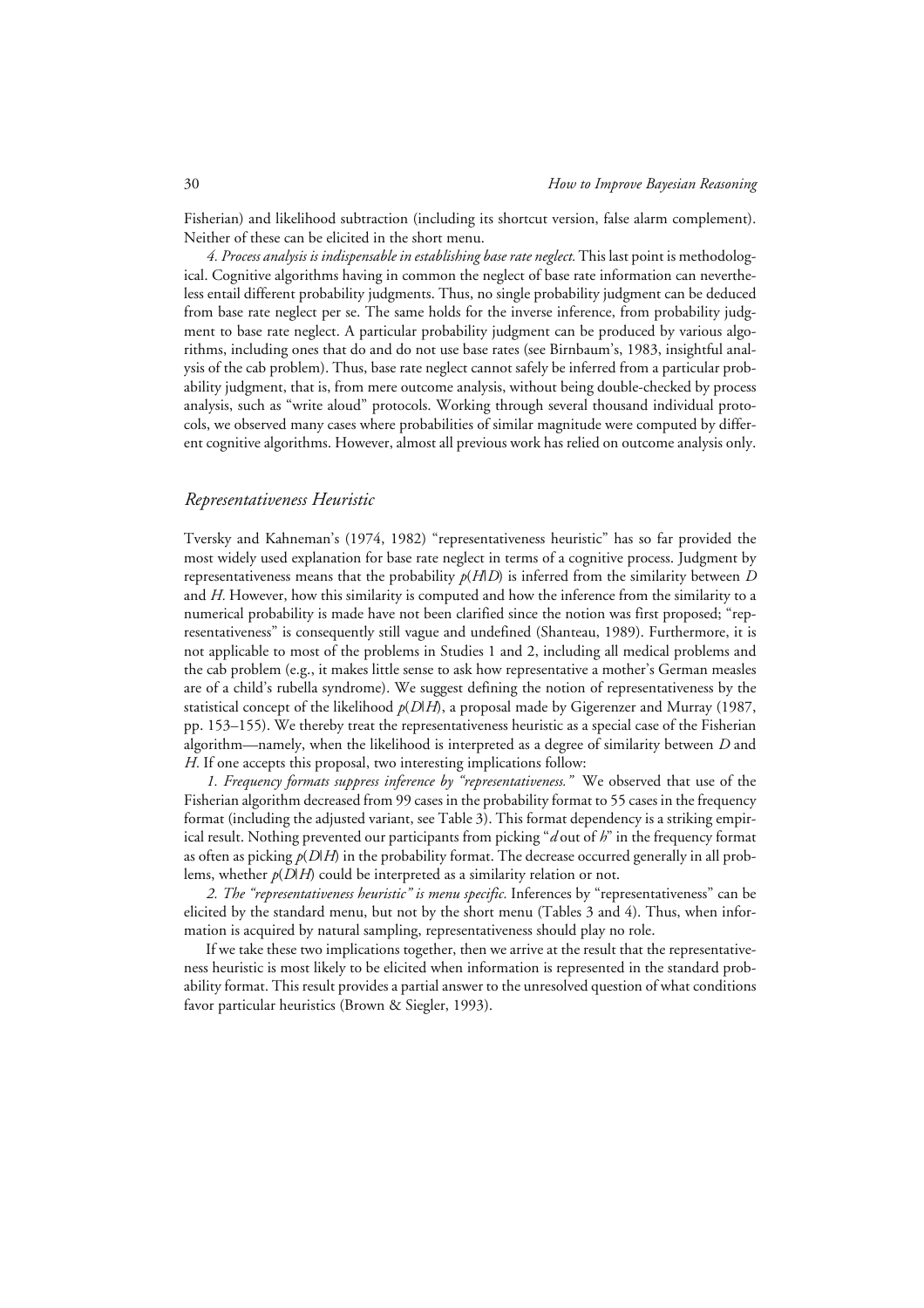#### *Gerd Gigerenzer and Ulrich Hoffrage* 31

### *Pseudodiagnosticity*

Most of the research on Bayesian inference has focused on the neglect of base rates, but a few studies have investigated the use or neglect of  $p(D|-H)$  in Bayesian inference. The phenomenon of people ignoring *p*(*D*|*–H*) has been termed *pseudodiagnosticity* (Doherty & Mynatt, 1990; Fischhoff & Beyth-Marom, 1983; Ofir, 1988). The term stems from an information selection task in which participants are presented with both  $p(D|H)$  and  $p(D|-H)$  but tend to use only one of the two likelihoods, usually *p*(*D*|*H*). Our analysis revealed that the false alarm rate was about as often neglected as the base rate. In Studies 1 and 2, the false alarm rate was neglected in 31% and 33% of cases, the base rate in 32% and 36%, respectively (these are conservative estimates because the less frequent algorithms are not counted). We were able to identify cognitive algorithms underlying this phenomenon: joint occurrence, Fisherian, and base rate only.

## *Do Frequency Formats Influence Statistical Reasoning Beyond Bayesian Inference?*

It is interesting that most so-called biases and fallacies in probabilistic and statistical reasoning, such as base rate neglect, have been demonstrated using problems with probability formats. Can frequency formats affect other "cognitive illusions"? The evidence suggests so (see Tversky & Kahneman, 1974). Gigerenzer et al. (1991) showed that the "overconfidence bias" (e.g., Lichtenstein et al., 1982) disappeared when participants estimated frequencies instead of single-event probabilities (see also May, 1987; Sniezek & Buckley, 1993). This seems to be the only case aside from the present analysis of Bayesian inference where a cognitive algorithm is proposed, namely by the theory of probabilistic mental models (Gigerenzer, 1993a; Gigerenzer et al., 1991), to explain why and how format affects inferences. The theory additionally specifies conditions in which frequency judgments can be made less realistic than probability judgments.

Fiedler (1988) and Hertwig and Gigerenzer (1995) showed that the "conjunction fallacy" (Tversky & Kahneman, 1983) in the Linda problem and similar problems largely disappeared when questions were changed from probability to frequency formats; the proportion of conjunction rule violations dropped from more than 80% to about 10% to 20% (see also Reeves & Lockhart, 1993; Tversky & Kahneman, 1983). As with the "overconfidence bias," this effect of frequency format is stronger and more reliable than those of all earlier so-called debiasing methods (as summarized by Fischhoff, 1982).

Koehler, Gibbs, and Hogarth (1994) reported that the "illusion of control" (Langer, 1975) is reduced when the single-event format is replaced by a frequency format—when participants judge a series of events rather than a single event. Teigen (1974) reported that overestimation of probabilities (e.g., What is the probability that a randomly chosen female student at the University of Bergen is above 160 cm tall?) changed into more realistic estimates when participants were given the opportunity to estimate frequencies (e.g., If we measure 500 female students, how many of them will be above 160 cm tall?). Keren and Wagenaar (1987) observed that the "certainty effect" and the "possibility effect," two violations of utility theory, occurred less often when single gambles were replaced by repeated gambles (see also Keren, 1991; Montgomery & Adelbratt, 1982). For a general discussion of these results see Ayton and Wright (1994), Gigerenzer (1991a, 1991b, 1993a, 1994), and Lopes (1981).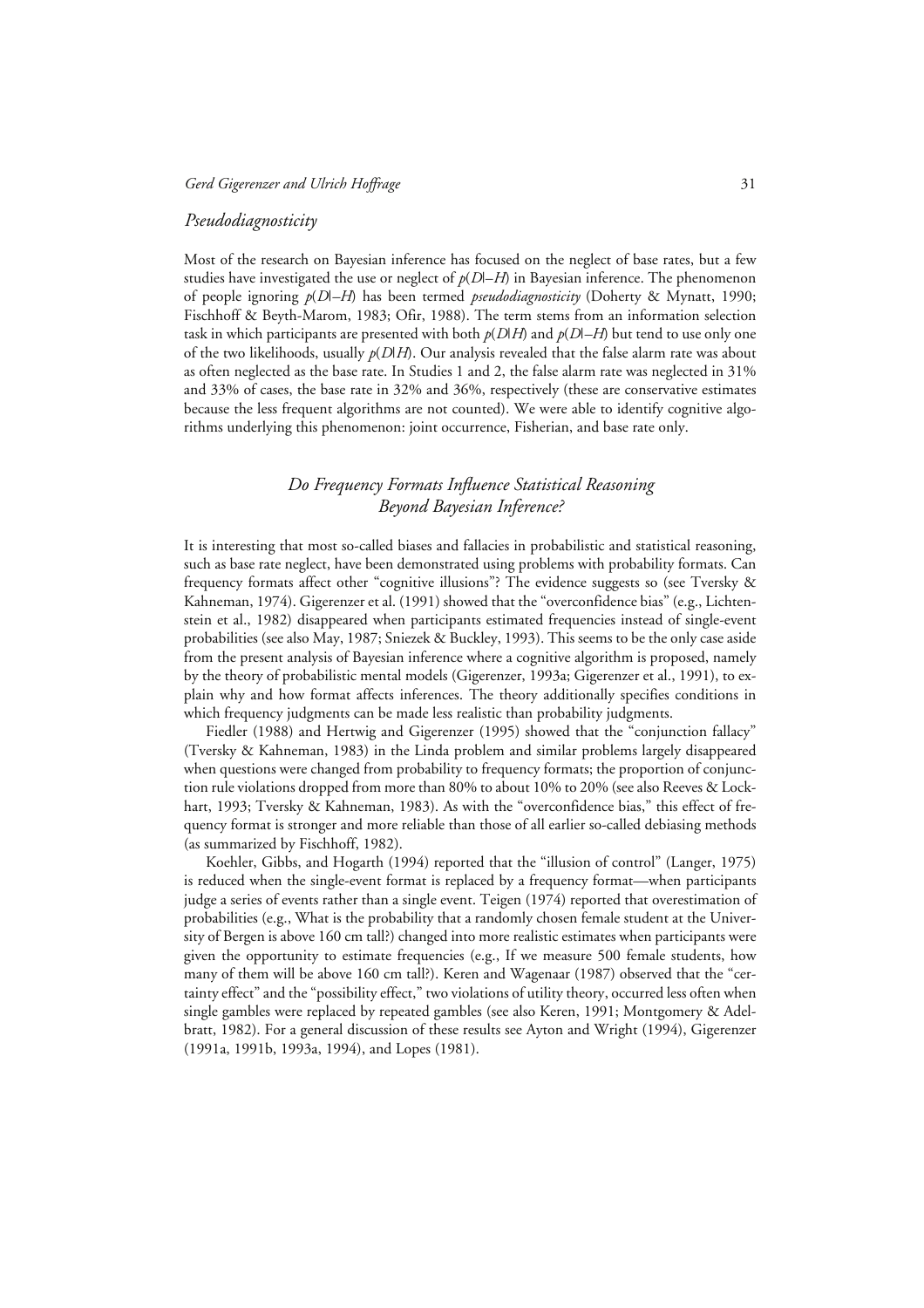These converging results do have implications for how to understand so-called cognitive illusions. Were cognitive illusions due to the mind's inherent inability to reason statistically, or if they were simply the result of wishful thinking or other motivational deficits, then a frequency format should make no difference. The evidence so far, however, suggests that frequency format can make quite a difference.

### *Some Practical Consequences*

Cognitive algorithms, Bayesian or otherwise, cannot be divorced from the information on which they operate and how that information is represented. This striking result can be made useful for teaching statistical reasoning and for human engineering in general (von Winterfeldt & Edwards, 1986). The problems used in our studies, such as pregnancy tests, mammograms, and HIV tests, exemplify situations where Bayesian inference can help people to grasp the risks and uncertainties of a modern, technological world. However, the teaching of statistical reasoning is still a field neglected in high-school mathematics education (Shaughnessy, 1992), and instruction in Bayesian inference seems to be almost nonexistent. Up until now, only a few studies have attempted to teach Bayesian inference, mainly by outcome feedback, and with little or no success (Lindeman, van den Brink, & Hoogstraten, 1988; Peterson, DuCharme, & Edwards, 1968; Schaefer, 1976).

The present framework suggests an effective way to teach Bayesian inference and statistical reasoning generally. The lesson of our studies is to teach representations instead of rules, that is, to teach people how to translate probabilities into frequency representations rather than how to insert probabilities into Equation 1. In light of our results concerning how Bayesian inference can be improved without any instruction, tutoring systems that enhance the idea of frequency representations with instruction, explanation, and visual aids hold out the promise of still greater success. Frequency representations can help people "see" the answer, appealing to a "sort of instinct" at which Laplace and the Enlightenment probabilists hinted.

#### References

- Ajzen, I. (1977). Intuitive theories of events and the effects of base-rate information on predictions. *Journal of Personality and Social Psychology, 35,* 303–314.
- Allais, M. (1953). Le comportement de l'homme rationnel devant le risque: Critique des postulats et axiomes de l'Ecole Américaine [The behavior of rational man with respect to risk: A criticism of the postulates and axioms of the American school]. *Economctrica, 21,* 503–546.
- Ayton, P., & Wright, G. (1994). Subjective probability: What should we believe? In G. Wright & P. Ayton (Eds.), *Subjective probability* (pp. 163–184). New York: Wiley.
- Bar-Hillel, M. (1980). The base-rate fallacy in probability judgments. *Acta Psychologica, 44,* 211–233.
- Bar-Hillel, M. (1990). Back to base rates. In R. M. Hogarth (Ed.), *Insights in decision making* (pp. 309–330). Chicago: University of Chicago Press.
- Barsalou, L. W., & Ross, B. H. (1986). The role of automatic and strategic processing in sensitivity to superordinate and property frequency. *Journal of Experimental Psychology: Learning, Memory, and Cognition, 12, 116* 134.
- Bayes, T. (1763). An essay towards solving a problem in the doctrine of chances. *Philosophical Transactions of the Royal Society of London, 53,* 370–418.
- Birnbaum, M. H. (1983). Base rates in Bayesian inference: Signal detection analysis of the cab problem. *American Journal of Psychology, 96,* 85–94.

Boole, G. (1958). *An investigation of the laws of thought.* New York: Dover. (Original work published 1854)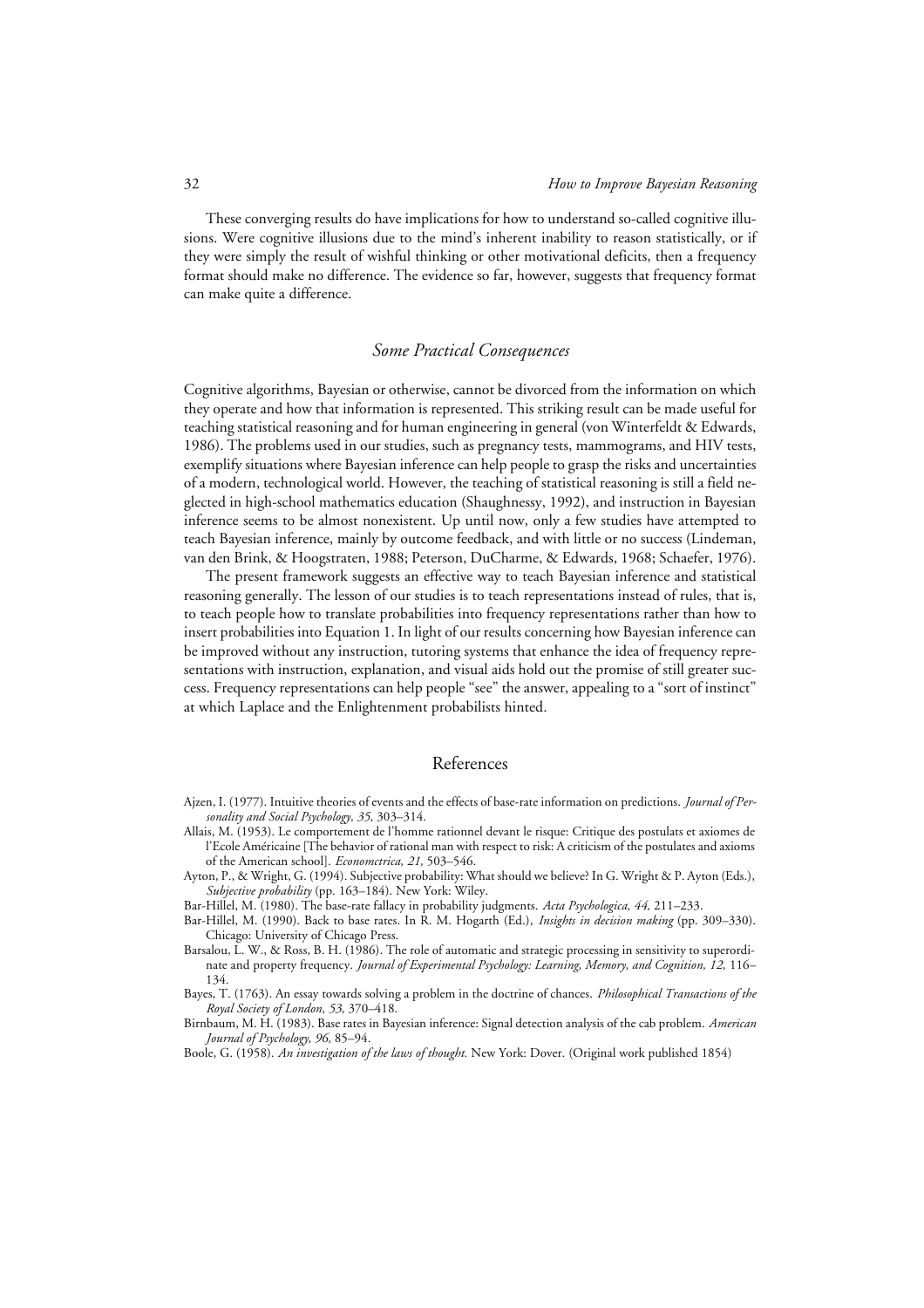Borgida, E., & Brekke, N. (1981). The base-rate fallacy in attribution and prediction. In J. H. Harvey, W. J. Ickes, & R. F. Kidd (Eds.), *New directions in attribution research* (pp. 66–95). Hillsdale, NJ: Erlbaum.

Brown, N. R., & Siegler, R. S. (1993). Metrics and mappings: A framework for understanding real-world quantitative estimation. *Psychological Review, 100,* 511–534.

Brunswik, E. (1939). Probability as a determiner of rat behavior. *Journal of Experimental Psychology, 25,* 175–197.

Brunswik, E. (1955). Representative design and probabilistic theory in a functional psychology. *Psychological Review, 62,* 193–217.

Casscells, W., Schoenberger, A., & Grayboys, T. (1978). Interpretation by physicians of clinical laboratory results. *New England Journal of Medicine, 299,* 999–1000.

Christensen-Szalanski, J. J. J., & Beach, L. R. (1982). Experience and the base-rate fallacy. *Organizational Behavior and Human Performance, 29,* 270–278.

Cohen, J. (1977). *Statistical power analysis for the behavioral sciences* (2nd ed.). New York: Academic Press.

Cohen, L. J. (1986). *The dialogue of reason.* Oxford, England: Clarendon Press.

Cosmides, L., & Tooby, J. (in press). Are humans good intuitive statisticians after all? Rethinking some conclusions from the literature on judgment under uncertainty. *Cognition.*

Daston, L. J. (1981). Mathematics and the moral sciences: The rise and fall of the probability of judgments, 1785– 1840. In H. N. Jahnke & M. Otte (Eds.), *Epistemological and social problems of the sciences in the early nineteenth century* (pp. 287–309). Dordrecht, The Netherlands: D. Reidel.

Daston, L. J. (1988). *Classical probability in the Enlightenment.* Princeton, NJ: Princeton University Press.

Doherty, M. E., & Mynatt, C. R. (1990). Inattention to p(H) and to p(D|–H): A converging operation. *Acta Psychologica, 75,* 1–11.

Earman, J. (1992). *Bayes or bust? A critical examination of Bayesian confirmation theory.* Cambridge, MA: MIT Press.

Eddy, D. M. (1982). Probabilistic reasoning in clinical medicine: Problems and opportunities. In D. Kahneman, P. Slovic, & A. Tversky (Eds.), *Judgment under uncertainty: Heuristics and biases* (pp. 249–267). Cambridge, England: Cambridge University Press.

Edwards, W. (1968). Conservatism in human information processing. In B. Kleinmuntz (Ed.), *Formal representation of human judgment* (pp. 17–52). New York: Wiley.

Edwards, W., & von Winterfeldt, D. (1986). On cognitive illusions and their implications. In H. R. Arkes & K. R. Hammond (Eds.), *Judgment and decision making.* Cambridge, England: Cambridge University Press.

Ericsson, K. A., & Simon, H. A. (1984). *Protocol analysis: Verbal reports as data.* Cambridge, MA: MIT Press.

Feynman, R. (1967). *The character of physical law.* Cambridge, MA: MIT Press.

Fiedler, K. (1988). The dependence of the conjunction fallacy on subtle linguistic factors. *Psychological Research, 50,* 123–129.

 Fischhoff, B. (1982). Debiasing. In D. Kahneman, P. Slovic, & A. Tversky (Eds.), *Judgment under uncertainty: Heuristics and biases* (pp. 422–444). Cambridge, England: Cambridge University Press.

Fischhoff, B., & Beyth-Marom, R. (1983). Hypothesis evaluation from a Bayesian perspective. *Psychological Review, 90,* 239–260.

Fisher, R. A. (1955). Statistical methods and scientific induction. *Journal of the Royal Statistical Society, Series B, 17,* 69–78.

Gallistel, C. R. (1990). *The organization of learning.* Cambridge, MA: MIT Press.

- Gavanski, I., & Hui, C. (1992). Natural sample spaces and uncertain belief. *Journal of Personality and Social Psychology, 63,* 766–780.
- Gigerenzer, G. (1991a). From tools to theories: A heuristic of discovery in cognitive psychology. *Psychological Rexiew, 98,* 254–267.
- Gigerenzer, G. (1991b). How to make cognitive illusions disappear. Beyond "heuristics and biases." In W. Stroebe & M. Hewstone (Eds.), *European Review of Social Psychology, 2,* 83–115.

Gigerenzer, G. (1993a). The bounded rationality of probabilistic mental models. In K. I. Manktelow & D. E. Over (Eds.), *Rationality: Psychological and philosophical perspectives* (pp. 284–313). London: Routledge.

- Gigerenzer, G. (1993b). The superego, the ego, and the id in statistical reasoning. In G. Keren & C. Lewis (Eds.), *A handbook for data analysis in the behavioral sciences: Methodological issues* (pp. 313–339). Hillsdale, NJ: Erlbaum.
- Gigerenzer, G. (1994). Why the distinction between single-event probabilities and frequencies is relevant for psychology (and vice versa). In G. Wright & P. Ayton (Eds.), *Subjective probability* (pp. 129–162). New York: Wiley.

Gigerenzer, G., & Goldstein, D. G. (1995). *Reasoning the fast and frugal way: Models of bounded rationality.* Manuscript submitted for publication.

Gigerenzer, G., Hell, W., & Blank, H. (1988). Presentation and content: The use of base rates as a continuous variable. *Journal of Experimental Psychology: Human Perception and Performance, 14,* 513–525.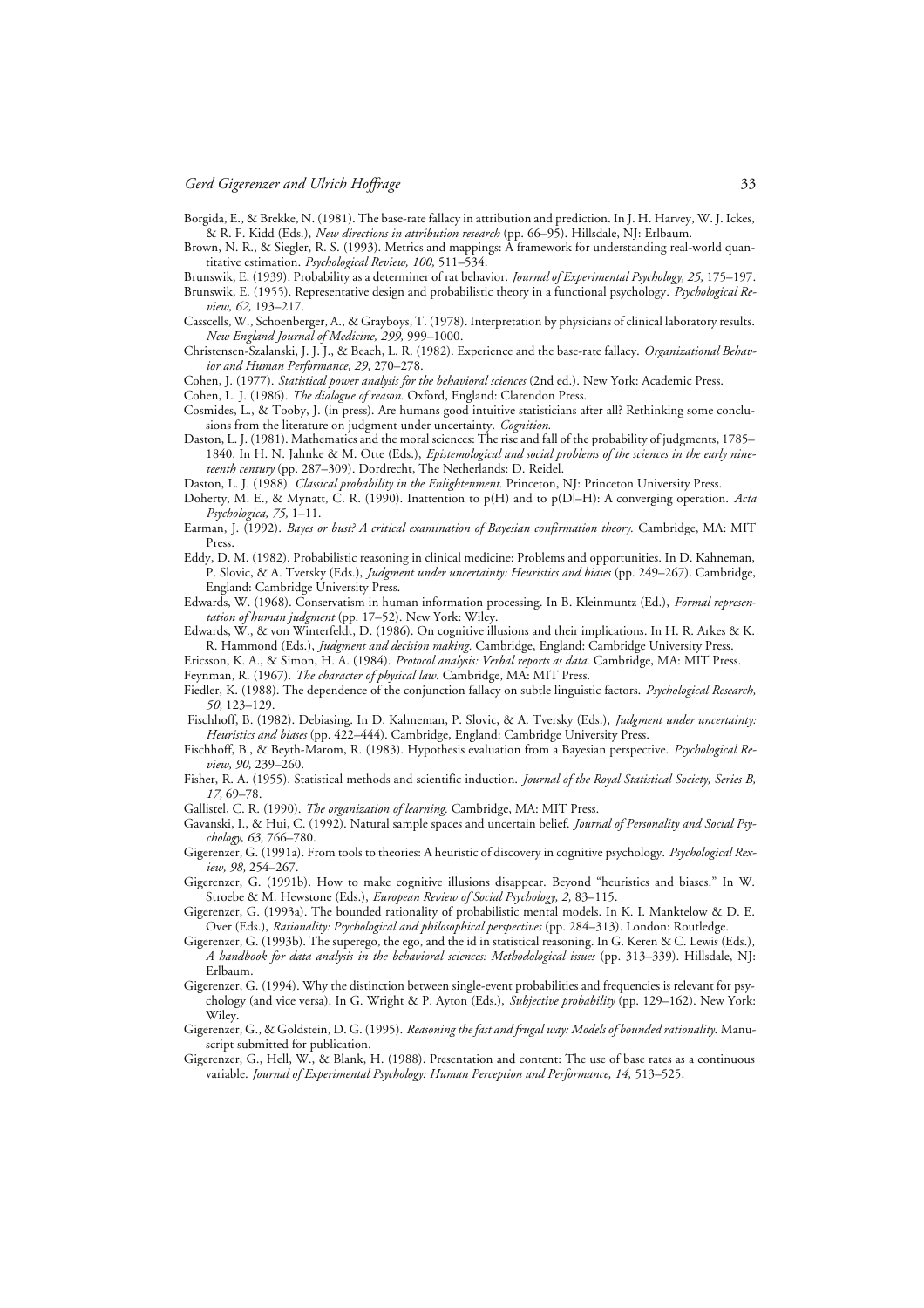Gigerenzer, G., Hoffrage, U., & Kleinbölting, H. (1991). Probabilistic mental models: A Brunswikian theory of confidence. *Psychological Review, 98,* 506–528.

Gigerenzer, G., & Murray, D. J. (1987). *Cognition as intuitive statistics.* Hillsdale. NJ: Erlbaum.

Gigerenzer, G., Swijtink, Z., Porter, T., Daston, L., Beatty, J., & Krüger, L. (1989). *The empire of chance: How probability changed science and everyday life.* Cambridge, England: Cambridge University Press.

Gould, S. J. (1992). *Bully for brontosaurus: Further reflections in natural history.* New York: Penguin Books.

Hammerton, M. (1973). A case of radical probability estimation. *Journal of Experimental Psychology, 101,* 252– 254.

Hammond, K. R. (1990). Functionalism and illusionism: Can integration be usefully achieved? In R. M. Hogarth (Ed.), *Insights in decision making* (pp. 227–261). Chicago: University of Chicago Press.

Hasher, L.. & Zacks. R. T. (1979). Automatic and effortful processes in memory. *Journal of Experimental Psychology: General, 108,* 356– 388.

Hertwig, R., & Gigerenzer, G. (1995). *The chain of reasoning in the conjunction task.* Unpublished manuscript.

Hintzman, D. L. (1976). Repetition and memory. In G. H. Bower (Ed.), *The psychology of learning and motivation* (Vol. 10, pp. 47– 91). New York: Academic Press.

Hume, D. (1951). *A treatise of human nature* (L. A. Selby-Bigge, Ed.). Oxford. England: Clarendon Press. (Original work published 1739)

Kahneman, D., & Tversky, A. (1972). Subjective probability: A judgment of representativeness. *Cognitive Psychology, 3,* 430–454.

Kahneman, D., & Tversky, A. (1973). On the psychology of prediction. *Psychological Review, 80,* 237–251.

- Kahneman, D., & Tversky, A. (1982). Variants of uncertainty. In D. Kahneman, P. Slovic, & A. Tversky (Eds.), *Judgment under un certainty: Heuristics and biases* (pp. 509–520). Cambridge, England: Cambridge University Press.
- Keren, G. (1991). Additional tests of utility theory under unique and repeated conditions. *Journal of Behavioral Decision Making, 4,* 297– 304.
- Keren, G., & Wagenaar, W. A. (1987). Violation of utility theory in unique and repeated gambles. *Journal of Experimental Psychology: Learning, Memory, and Cognition, 13,* 387–391.

Kleiter, G. D. (1994). Natural sampling: Rationality without base rates. In G. H. Fischer & D. Laming (Eds.),

*Contributions to mathematical psychology, psyxhometrics, and methodology* (pp. 375–388). New York: Springer. Koehler, J. J. (in press). The base rate fallacy reconsidered: Descriptive, normative and methodological challenges. *Behavioral and Brain Sciences.*

Koehler, J. J., Gibbs, B. J., & Hogarth, R. M. (1994). Shattering the illusion of control: Multi-shot versus singleshot gambles. *Journal of Behavioral Decision Making, 7,* 183–191.

Kosslyn, S. M., & Pomerantz, J. R. (1977). Imagery, propositions, and the form of internal representations. *Cognitive Psychology, 9,* 52–76.

Kroznick, J. A., Li, F., & Lehman, D. R. (1990). Conversational conventions, order of information acquisition, and the effect of base rates and individuating information on judgments. *Journal of Personality and Social Psychology, 59,* 1140–1152.

Langer, E. J. (1975). The illusion of control. *Journal of Personality and Social Psychology, 32,* 311–328.

Laplace, R.-S. (1951). *A philosophical essay on probabilities* (F. W. Truscott & F. L. Emory, Trans.). New York: Dover. (Original work published 1814)

- Larkin, J., & Simon, H. (1987). Why a diagram is (sometimes) worth ten thousand words. *Cognitive Science, 11,* 65–99.
- Lichtenstein, S., Fischhoff. B., & Phillips, L. D. (1982). Calibration of probabilities: The state of the art to 1980. In D. Kahnemanm, P. Slovic, & A. Tversky (Eds.), *Judgment under uncertainty: Heuristics and biases* (pp. 306–334). Cambridge, England: Cambridge University Press.

Lindeman, S. T., van den Brink, W. P., & Hoogstraten, J. (1988). Effect of feedback on base-rate utilization. *Perceptual and Motor Skills, 67,* 343–350.

Lopes, L. L. (1981). Decision making in the short run. *Journal of Experimental Psychology: Human Learning and Memory, 7,* 377–385.

Lopes, L. L. (1991). The rhetoric of irrationality. *Theory and Psychology, 1,* 65–82.

Lyon, D., & Slovic, P. (1976). Dominance of accuracy information and neglect of base rates in probability estimation. *Acta Psychologica, 40,* 287–298.

Marr, D. (1982). *Vision: A computational investigation into the human representation and processing of visual information.* San Francisco: Freeman.

May, R. S. (1987). *Realismus von subjektiven Wahrscheinlichkeiten: Eine kognitionspsychologische Analyse inferentieller Prozesse beim Over-confidence-Phänomen* [Calibration of subjective probabilities: A cognitive analysis of inference processes in overconfidence]. Frankfurt, Germany: Lang.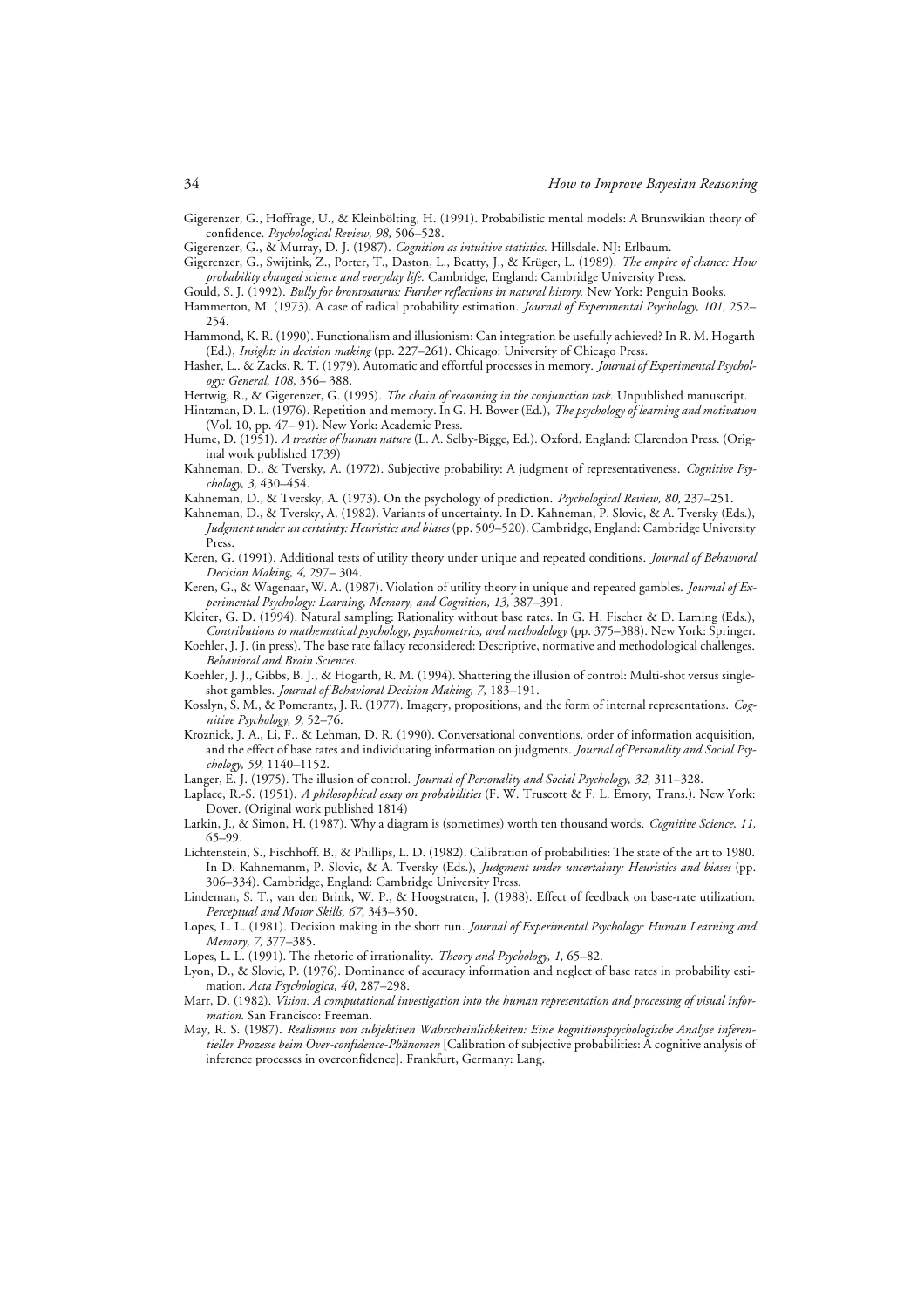McKenzie, C. R. (1994). The accuracy of intuitive judgment strategies: Covariation assessment and Bayesian inference. *Cognitive Psychology, 26,* 209–239.

Medin, D. L., Wattenmaker, W. D., & Michalski, R. S. (1987). Constraints and preferences in inductive learning: An experimental study of human and machine performance. *Cognitive Science, 11,* 299– 339.

Montgomery, H., & Adelbratt, T. (1982). Gambling decisions and information about expected value. *Organizational Behavior and Human Performance, 29,* 39–57.

Nisbett, R. E., & Wilson, T. D. (1977). Telling more than we can know: Verbal reports on mental processes. *Psychological Review, 84,* 231– 259.

Oakes, M. (1986). *Statistical inference: A commentary for the social and behavioral sciences.* New York: Wiley.

Ofir, C. (1988). Pseudodiagnosticity in judgment under uncertainty. *Organizational Behavior and Human Decision Processes, 42,* 343–363.

Peterson, C. R., DuCharme, W. M., & Edwards, W. (1968). Sampling distributions and probability revision. *Journal of Experimental Psychology, 76,* 236–243.

Phillips, L. D., & Edwards, W. (1966). Conservatism in a simple probability model inference task. *Journal of Experimental Psychology, 72,* 346–354.

Piaget, J., & Inhelder, B. (1975). *The origin of the idea of chance in children.* New York: Norton. (Original work published 1951)

Pylyshyn, Z. W. (1973). What the mind's eye tells the mind's brain: A critique of mental imagery. *Psychological Bulletin, 80,* 1–24.

Real, L. A. (1991, August). Animal choice behavior and the evolution of cognitive architecture. *Science, 253,* 980–986.

Real, L. A., & Caraco, T. (1986). Risk and foraging in stochastic environments: Theory and evidence. *Annual Review of Ecology and Systematics, 77,* 371–390.

Reeves, T., & Lockhart, R. (1993). Distributional versus singular approaches to probability and errors in probabilistic reasoning. *Journal of Experimental Psychology: General, 122,* 207–226.

Rouanet, H. (1961). Études de décisions expérimentales et calcul de probabilités. [Studies of experimental decision making and the probability calculus] In *Colloques internationaux du centre national de la recherche scientifique* (pp. 33–43). Paris: Éditions du Centre National de la Recherche Scientifique.

Sahlin, N. (1993). On higher order beliefs. In J. Dubucs (Ed.), *Philosophy of probability* (pp. 13–34). Dordrecht, The Netherlands: Kluwer Academic.

Savage, L. J. (1954). *The foundations of statistics.* New York: Wiley.

Schaefer, R. E. (1976). The evaluation of individual and aggregated subjective probability distributions. *Organizational Behavior and Human Performance, 17,* 199–210.

Scholz, R. W. (1987). *Cognitive strategies in stochastic thinking.* Dordrecht, The Netherlands: D. Reidel.

Schum, D. A. (1994). *The evidential foundations of probabilistic reasoning.* New York: Wiley.

Sedlmeier, P., Hertwig, R., & Gigerenzer, G. (1995). *Is "R " more likely in the first or second position? Availability, letter class, and neural network models.* Manuscript submitted for publication.

Shanks, D. (1991). A connectionist account of base-rate biases in categorization. *Connection Science, 5* (2), 143–162. Shanteau, J. (1989). Cognitive heuristics and biases in behavioral auditing: Review, comments and observations. *Accounting Organizations and Society, 74* (1/2), 165–177.

Shaughnessy, J. M. (1992). Research on probability and statistics: Reflections and directions. In D. A. Grouws (Ed.), *Handbook of research on mathematical teaching and learning* (pp. 465–499). New York: Macmillan.

Simon, H. A. (1956). Rational choice and the structure of the environment. *Psychological Review, 63,* 129–138. Sniezek, J. A., & Buckley, T. (1993). Decision errors made by individuals and groups. In N. J. Castellan (Ed.), *Individual and group decision making.* Hillsdale, NJ: Erlbaum.

Stephens, D. W., & Krebs, J. R. (1986). *Foraging theory.* Princeton, NJ: Princeton University Press.

Stigler, J. W. (1984). The effect of abacus training on Chinese children's mental calculation. *Cognitive Psychology, 16,* 145–176.

Teigen, K. H. (1974). Overestimation of subjective probabilities. *Scandinavian Journal of Psychology, 15,* 56–62.

Tversky, A., & Kahneman, D. (1974, September). Judgment under uncertainty: Heuristics and biases. *Science, 185,* 1124–1131.

Tversky, A., & Kahneman, D. (1982). Evidential impact of base rates. In D. Kahneman, P. Slovic, & A. Tversky (Eds.), *Judgment under uncertainty: Heuristics and biases* (pp. 153–160). Cambridge, England: Cambridge University Press.

Tversky, A., & Kahneman, D. (1983). Extensional versus intuitive reasoning: The conjunction fallacy in probability judgment. *Psychological Review, 90,* 293–315.

von Winterfeldt, D., & Edwards, W. (1986). *Decision analysis and behavioral research.* Cambridge, England: Cambridge University Press.

Wallsten, T. S. (1983). The theoretical status of judgmental heuristics. In R. W. Scholz (Ed.), *Decision making under uncertainty* (pp. 21–39). Amsterdam: Elsevier (North-Holland).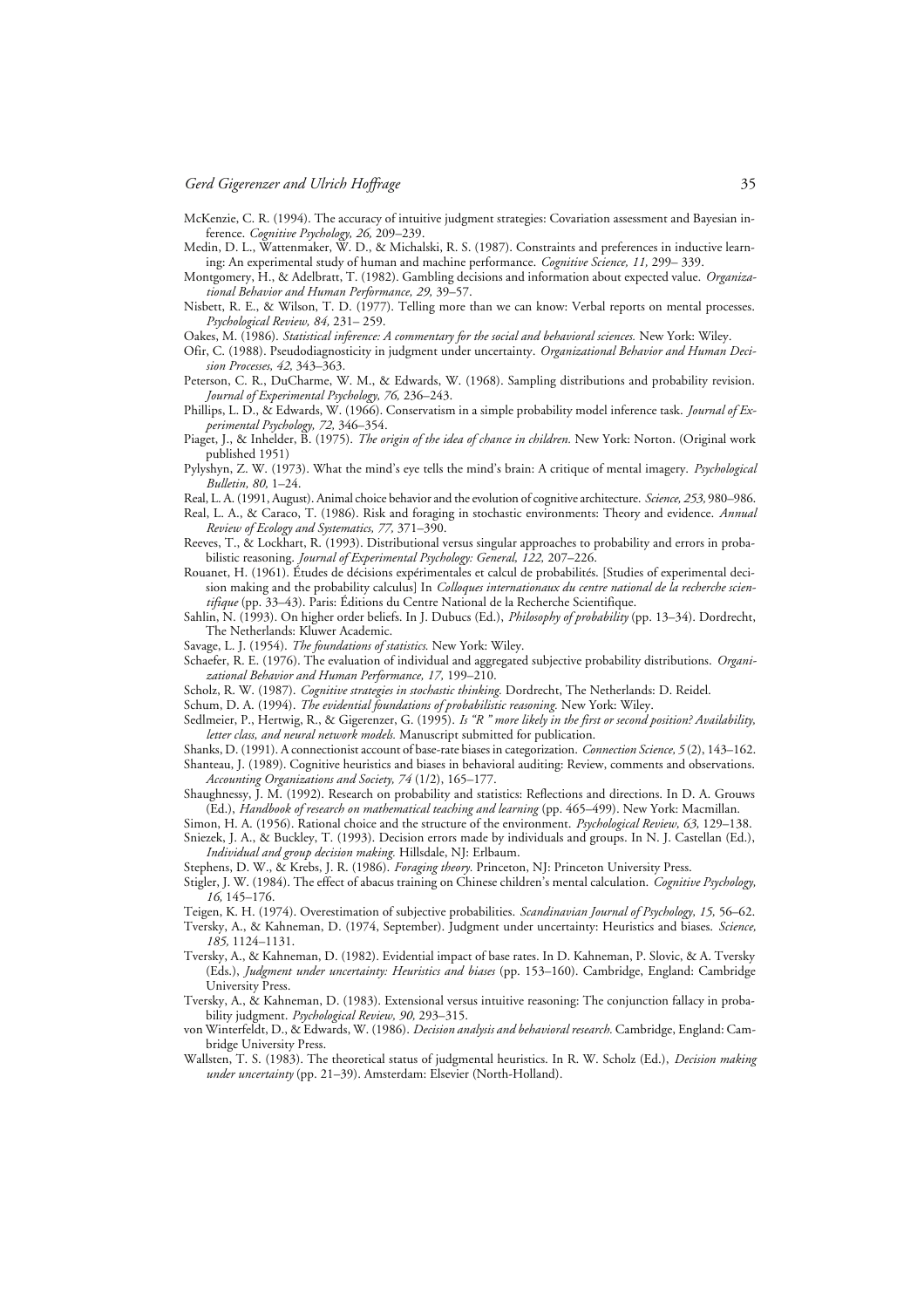## Appendix Instability of Judgments and Cognitive Algorithms Across Menus in Probability Formats

In Study 2, participants received each problem three times, once in each of the three menus (standard, hybrid, and short; see text). The following 4 participants (from a total of 15) illustrate how both the numerical probability estimates and the cognitive algorithms varied across the three menus. The German measles problem, in which the task was to estimate the probability  $p(H|D)$ of severe prenatal damage in the child (*H*) if the mother had German measles during pregnancy (*D*), is used as an example. In the standard menu, the information (probabilities expressed in percentages) was  $p(H) = 0.5\%$ ,  $p(D|H) = 40\%$ , and  $p(D-H) = 0.01\%$ ; in the hybrid menu,  $p(H) = 0.01\%$ 0.5%,  $p(D|H) = 40$ %, and  $p(D) = 0.21$ %; and in the short menu,  $p(D) = 0.21$ % and  $p(D \& H)$ = 0.2%. Note that the information in all three menus is equivalent in the sense that it would lead to the same probability  $p(H|D)$ .

#### *Rüdiger B. (Age 22), Management*

In the standard menu, Rüdiger focused on  $p(D|H)$ , explaining that because a child of an infected mother is at such high risk (40%), his estimate would accordingly be high. He adjusted *p*(*D*|*H*) by 5%, and estimated the posterior probability of severe prenatal damage as 35% *(adjusted Fisherian).* In the hybrid menu, he picked the base rate and estimated the same probability as 0.5%, with the argument that  $p(D|H)$  and  $p(D)$  "are without significance" *(base rate only)*. In the short menu, he picked  $p(H \& D)$  and estimated 0.2% because "this is the information that specifies the probability of severe damage in the child. The percentage of infected mothers, however, is irrelevant." *(joint occurrence)*

#### *Marc P. (Age 22), Biology*

In the standard menu, Marc used only *p*(*D*|*H*) and estimated 40% *(Fisherian).* In retrospect, he noticed that he forgot to include  $p(D|-H)$ , but he did not mention  $p(H)$ . In the hybrid menu, his answer was 0.1%, which he calculated by multiplying *p*(*D*) with *p*(*D*|*H*) and rounding the result *(positives times hit rate).* In the short menu, he reasoned that 0.21% of all pregnant women do have German measles, but because German measles and severe damage co-occur only in 0.2% cases, 0.01% children would remain without damage. He set himself the intermediate goal of determining the probability of there being no prenatal damage given German measles. He first translated the probabilities into frequencies, obtaining the result of 10 out of 210 children. He then converted this frequency back into a single-event probability, which he calculated as 4.3% (a minor calculation error). He concluded, therefore, that the posterior probability of severe prenatal damage was 95.7% *(Bayesian).* In the short menu, his reasoning turned Bayesian.

#### *Silke H. (Age 20), Biology*

In the standard menu, Silke started with the base rate, then calculated the proportion *p*(*D*|*H*) of the base rate with an answer of 0.2% *(joint occurrence).* In the hybrid menu, she used all of the information. She first multiplied  $p(H)$  by  $p(D)$ , that is, the probability of prenatal damage by the probability of German measles during pregnancy, and then determined the proportion *p*(*D*|*H*) of this figure, which resulted in the answer 0.04% *(multiply all).* In the short menu, she used the same algorithm again and computed the proportion  $p(H \& D)$  of  $p(D)$ , which again lead to the answer 0.04%.